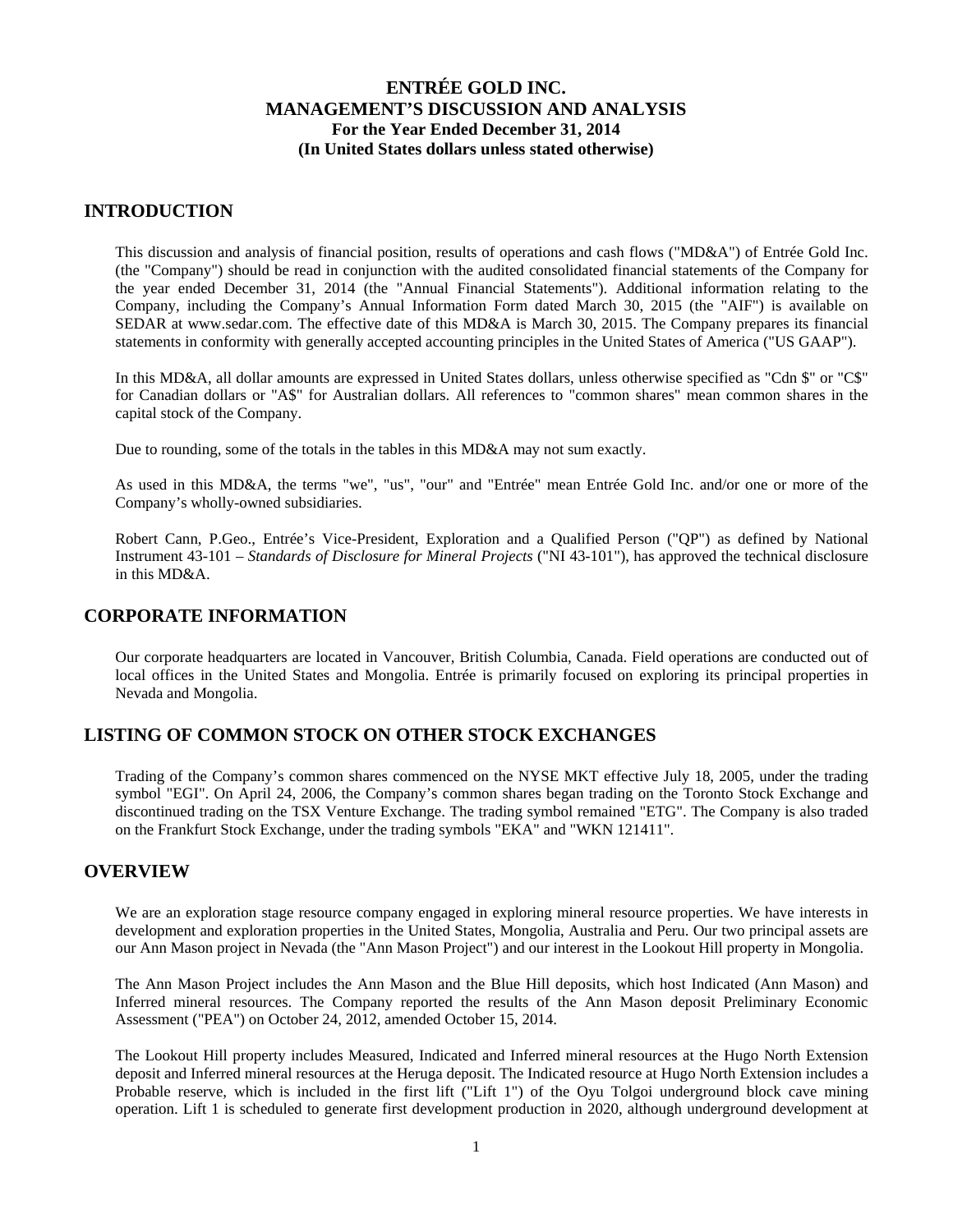Oyu Tolgoi is currently halted. A second lift ("Lift 2") for the Oyu Tolgoi underground block cave operation, including additional resources from Hugo North Extension, has been proposed but has not yet been modeled within the existing mine plan.

The following is an overview of our two principal assets.

#### **UNITED STATES – ANN MASON**

One of Entrée's principal assets is the Ann Mason Project in the Yerington District of Nevada.

The Ann Mason Project is currently defined by the mineral rights to 1,657 unpatented lode claims on public land administered by the Bureau of Land Management ("BLM"), and title to 33 patented lode claims. Together, these cover an area of approximately 12,730 hectares (31,456 acres). Entrée assembled this package of claims through a combination of staking and a series of transactions undertaken since August 2009, including the acquisition of PacMag Metals Limited ("PacMag"). The Roulette, Blackjack, Shamrock and Ann South properties have been folded into the Ann Mason Project, which now includes the Ann Mason copper-molybdenum porphyry deposit, the Blue Hill copper deposit, the Blackjack IP, Blackjack Oxide and Roulette targets, and the Minnesota, Shamrock and Ann South copper skarn targets. Unless otherwise described below, Entrée has, or has an option to acquire, a 100% interest in the claims comprising the Ann Mason Project.

A total of 226 of the unpatented lode claims (formerly part of the Blackjack property) are subject to a mining lease and option to purchase agreement (the "MLOPA") with two individuals. The MLOPA provides for an option to purchase the claims for \$500,000, a 3% net smelter returns ("NSR") royalty (which may be bought down to a 1% NSR royalty for \$2 million) and annual advance minimum royalty payments of \$27,500 until the commencement of sustained commercial production. The advance payments will be credited against future NSR royalty payments or the buy down of the royalty.

In September 2009, Entrée entered into an agreement with a third party whereby Entrée may acquire an 80% interest in 216 unpatented lode claims formerly known as the Roulette property. In order to acquire its interest, Entrée must: (a) incur expenditures of \$1,000,000, make cash payments of \$140,000 and issue 85,000 common shares of the Company within three years (completed); (b) make aggregate advance royalty payments totaling \$375,000 between the fifth and tenth anniversaries of the agreement (\$50,000 paid to date); and (c) deliver a bankable feasibility study before the tenth anniversary of the agreement.

Seventeen of the patented lode claims are subject to a 2% NSR royalty granted to a third party. In addition, 235 of the unpatented lode claims, including the claims covering the Ann Mason and Blue Hill deposits, are subject to a 0.4% NSR royalty.

Separate from the patented and unpatented lode claims comprising the Ann Mason Project, Entrée has an option to purchase 21 unpatented placer claims within the project boundaries, pursuant to an agreement entered into on April 30, 2014. In consideration of the option and a grant of access over the placer claims for the purpose of locating its own unpatented lode claims, Entrée paid \$35,000 and issued 250,000 common shares of the Company. Entrée may extend the option period to a maximum of five years, by making additional payments of \$35,000 each on the six-month (paid), first, second, third and fourth anniversaries of the effective date of the agreement. Entrée may exercise the option at any time by paying a purchase price of \$500,000. All cash option payments made by Entrée will be credited towards the purchase price.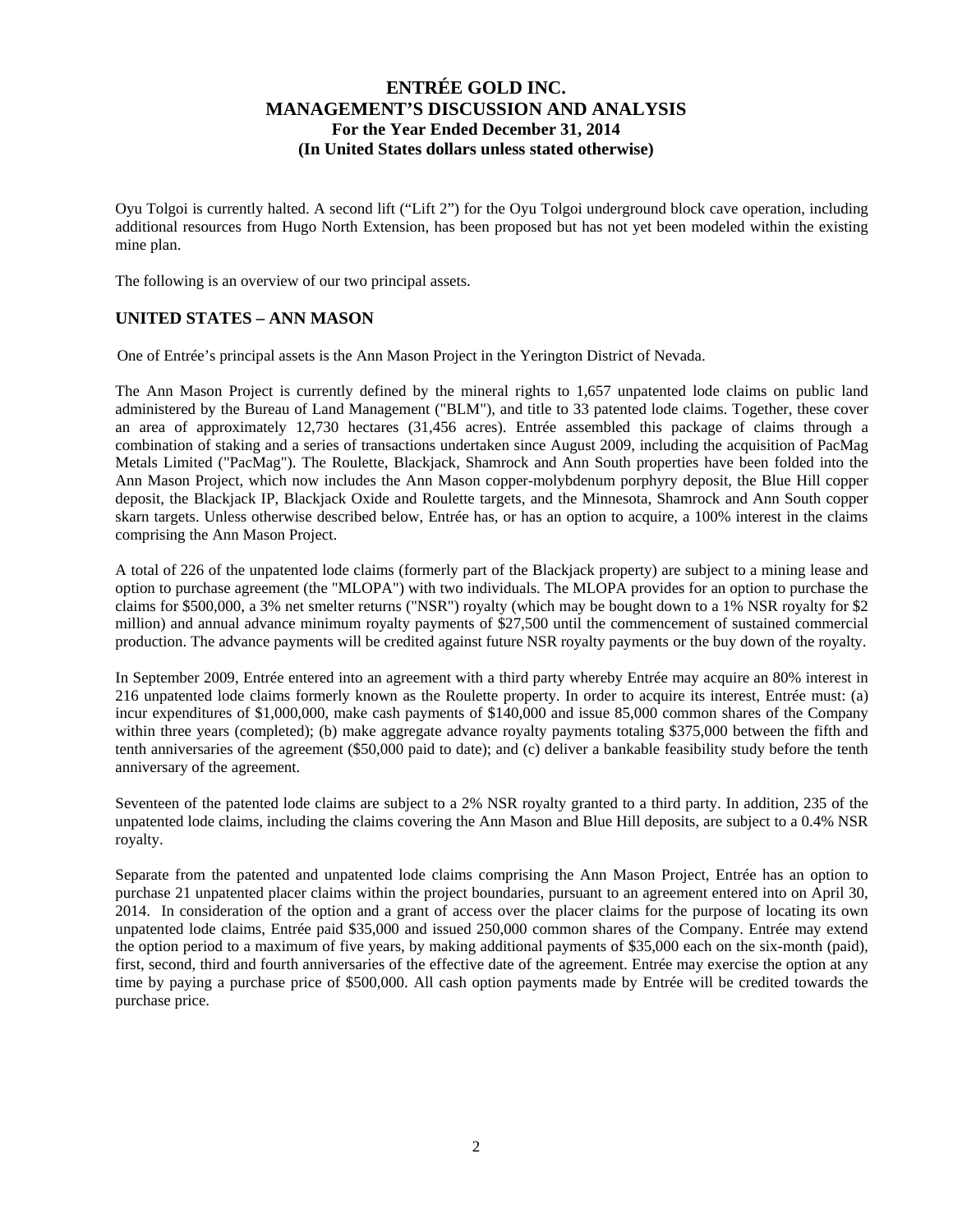

The illustration below depicts the target locations and current land status of the Ann Mason Project.

#### *Preliminary Economic Assessment*

On October 24, 2012, the Company announced the results of its PEA on the Ann Mason deposit. The Company subsequently filed a technical report titled "Amended and Restated Preliminary Economic Assessment on the Ann Mason Project Nevada, U.S.A." with an effective date of October 24, 2012, amended October 15, 2014 ("AMTR12"). AMTR12 was prepared by AGP Mining Consultants Inc. ("AGP"). The following information is summarized, derived or extracted from AMTR12. For a complete description of the assumptions, qualifications and procedures associated with the information in AMTR12, reference should be made to the full text of AMTR12, which is available for review on SEDAR located at www.sedar.com or on www.entreegold.com.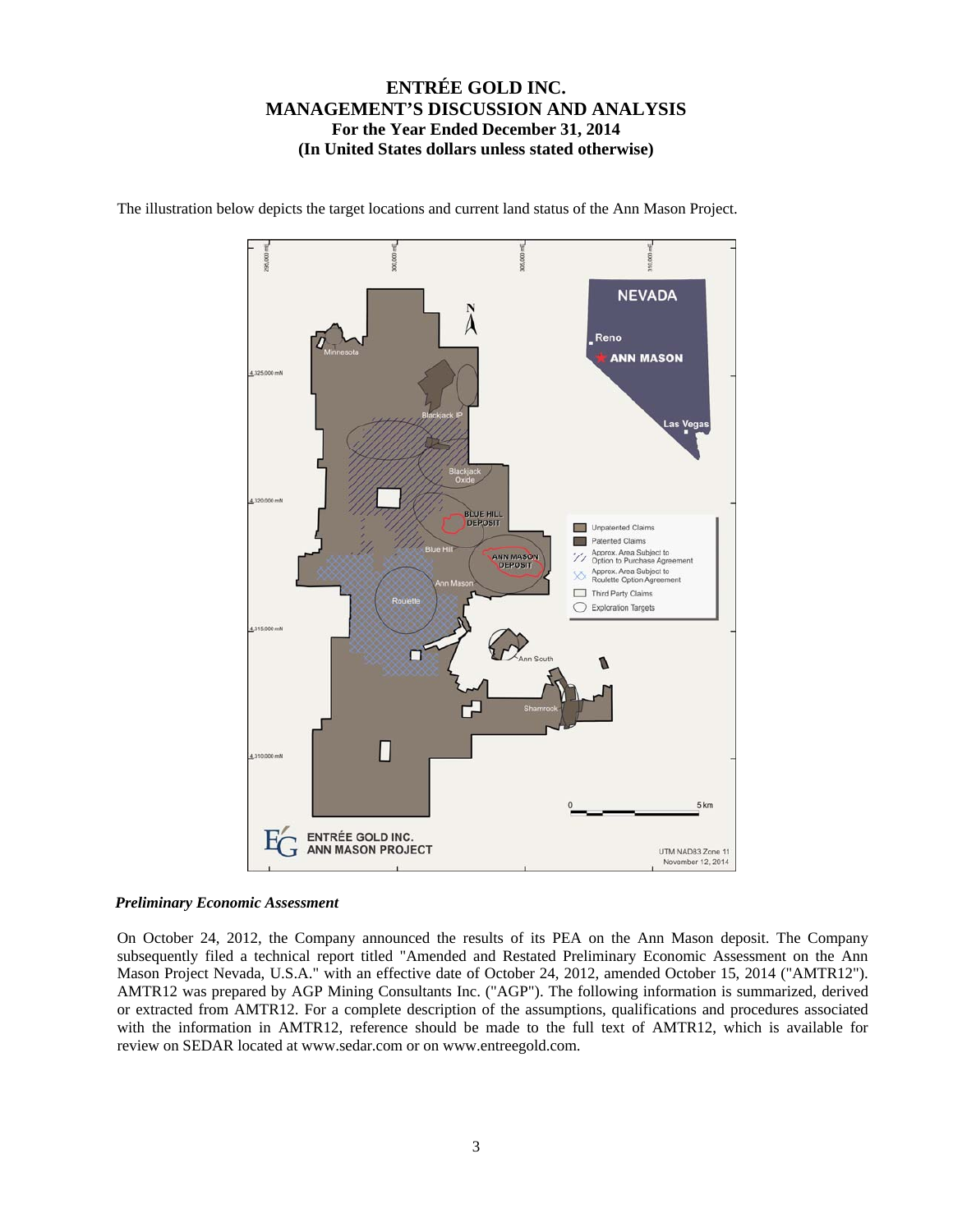Key results from the PEA can be summarized as follows:

- Base case, pre-tax net present value (using a 7.5% discount rate) ("NPV7.5") of \$1.11 billion, internal rate of return ("IRR") of 14.8%, and payback of 6.4 years, based on long term metal prices of \$3.00/lb copper, \$13.50/lb molybdenum, \$1,200/oz gold and \$22/oz silver (the "Base Case").
- Base Case, post-tax NPV7.5 of \$690 million, IRR of 12.6%, and payback of 7.1 years.
- Development (pre-production plus year 1) capital costs of approximately \$1.28 billion, including contingency.
- Average cash costs (net of by-product credits) of \$1.46/lb copper (see "Non-US GAAP Performance Measurement" below).
- Net annual undiscounted cash flow over the life of mine ("LOM") is approximately \$227 million per year.
- 100,000 tonnes per day ("tpd") conventional open pit mine utilizing a conventional sulphide flotation mill with a 24 year mine life.
- LOM production of 5.14 billion pounds of copper and 36.4 million pounds of molybdenum.
- LOM strip ratio of 2.16:1 waste to mineralized material.
- LOM average copper recovery of 93.5%.
- Copper concentrate grading 30%.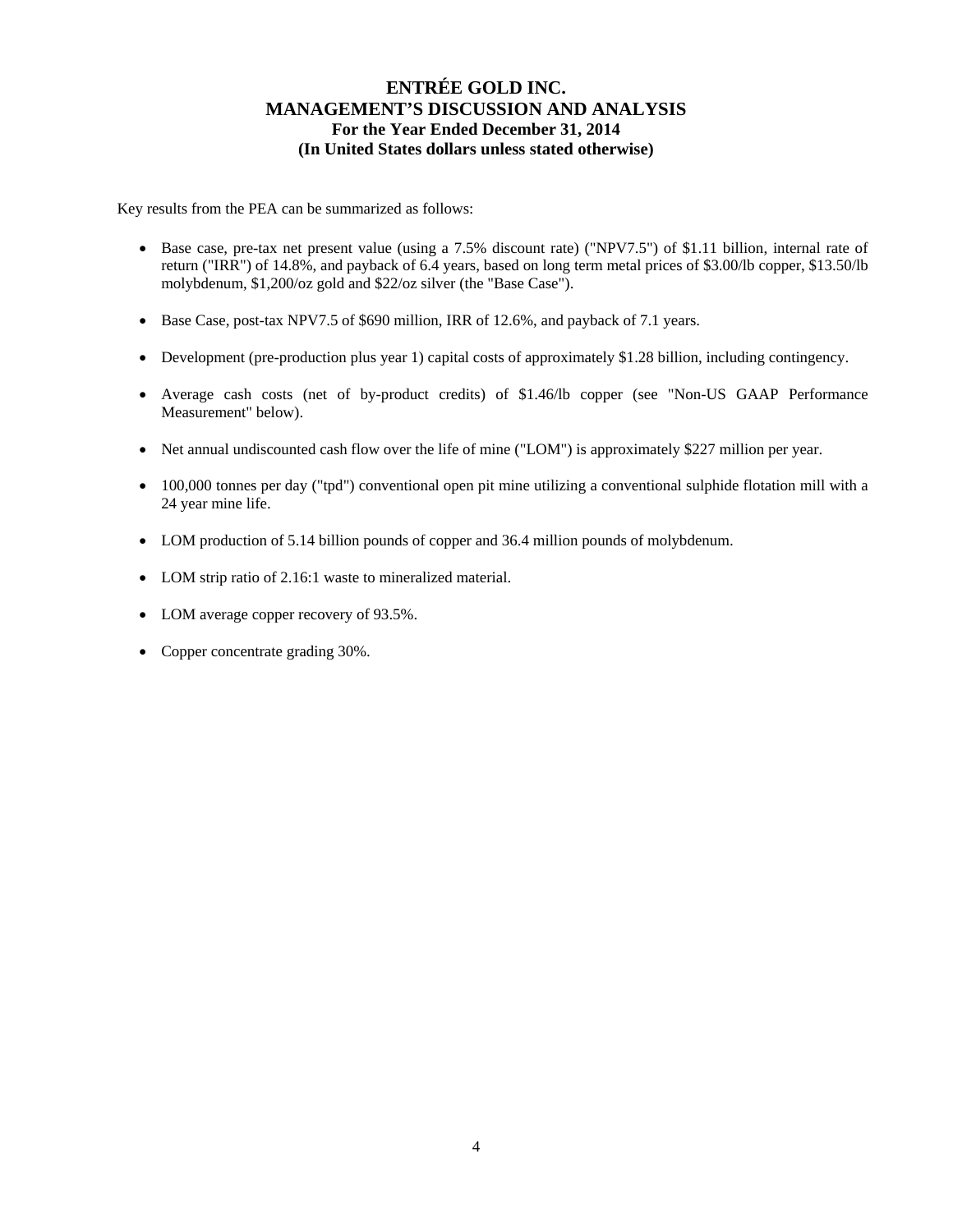The following table summarizes the main economic parameters and outputs of the discounted cash flow, without taking into account the 0.4% NSR royalty granted to Sandstorm Gold Inc. ("Sandstorm") subsequent to the effective date of the PEA.

| Table 1. Summary of Ann Mason PEA key financial outputs. |                   |                 |                  |                  |  |  |  |
|----------------------------------------------------------|-------------------|-----------------|------------------|------------------|--|--|--|
|                                                          |                   | <b>Low Case</b> | <b>Base Case</b> | <b>High Case</b> |  |  |  |
|                                                          |                   |                 |                  |                  |  |  |  |
| Copper                                                   | \$/lb             | \$2.75          | \$3.00           | \$3.25           |  |  |  |
| Molybdenum                                               | \$/lb             | \$13.50         | \$13.50          | \$13.50          |  |  |  |
| <b>Silver</b>                                            | $\frac{2}{3}$ /0Z | \$15.00         | \$22.00          | \$26.00          |  |  |  |
| Gold                                                     | $\frac{2}{3}$ /0Z | \$1,100         | \$1,200          | \$1,300          |  |  |  |
| <b>Metal Revenue</b>                                     |                   |                 |                  |                  |  |  |  |
| (after smelting, refining,                               | \$ Million        | \$14,200        | \$15,600         | \$17,000         |  |  |  |
| roasting, payable)                                       |                   |                 |                  |                  |  |  |  |
| <b>Net Present Value (Pre-Tax)</b>                       |                   |                 |                  |                  |  |  |  |
| <b>NPV (5%)</b>                                          | \$ Million        | \$1,223         | \$1,918          | \$2,602          |  |  |  |
| <b>NPV (7.5%)</b>                                        | \$ Million        | \$589           | \$1,106          | \$1,614          |  |  |  |
| <b>NPV (10%)</b>                                         | \$ Million        | \$182           | \$576            | \$964            |  |  |  |
| <b>IRR</b>                                               |                   | 11.6%           | 14.8%            | 17.8%            |  |  |  |
| <b>Payback Period</b>                                    | Years (Year paid) | 7.9 (Yr 8)      | 6.4 $(Yr 7)$     | 5.3 ( $Yr$ 6)    |  |  |  |
| <b>Net Present Value (Post-Tax)</b>                      |                   |                 |                  |                  |  |  |  |
| <b>NPV (5%)</b>                                          | \$ Million        | \$807           | \$1,320          | \$1,814          |  |  |  |
| <b>NPV (7.5%)</b>                                        | \$ Million        | \$304           | \$690            | \$1,062          |  |  |  |
| <b>NPV (10%)</b>                                         | \$ Million        | \$(18)          | \$281            | \$568            |  |  |  |
| <b>IRR</b>                                               |                   | 9.8%            | 12.6%            | 15.1%            |  |  |  |
| <b>Payback Period</b>                                    | Years (Year paid) | 8.6 (Yr 9)      | $7.1$ (Yr 8)     | $6.0$ (Yr $6$ )  |  |  |  |
|                                                          |                   |                 |                  |                  |  |  |  |

The PEA is preliminary in nature and includes Inferred mineral resources that are considered too speculative geologically to have the economic considerations applied to them that would enable them to be categorized as mineral reserves, and there is no certainty that the PEA will be realized. Mineral resources that are not mineral reserves do not have demonstrated economic viability.

#### *Mineral Resource Estimate*

In 2012 Entrée contracted Quantitative Group Pty Ltd ("QG") to prepare an updated mineral resource estimate for the Ann Mason deposit. The current resource estimate is contained within a constraining Lerchs-Grossmann ("LG") pit shell, generated by AGP, and is based on approximately 33,000 metres of Entrée drilling in 30 holes and approximately 49,000 metres of historic drilling in 116 holes. The resource database also includes re-assaying of 6,333 samples from 44 historical Anaconda core holes, to allow molybdenum, gold and silver values to be estimated. At a base case lower cut-off of 0.20% copper, the deposit is estimated to contain an Indicated mineral resource of 1.14 billion tonnes ("Bt") at 0.33% copper and 0.006% molybdenum and an Inferred mineral resource of 0.873 Bt at 0.29% copper and 0.004% molybdenum. By-product levels of gold and silver were also estimated, and are shown in Table 2. The following table summarizes the mineral resource for the Ann Mason deposit: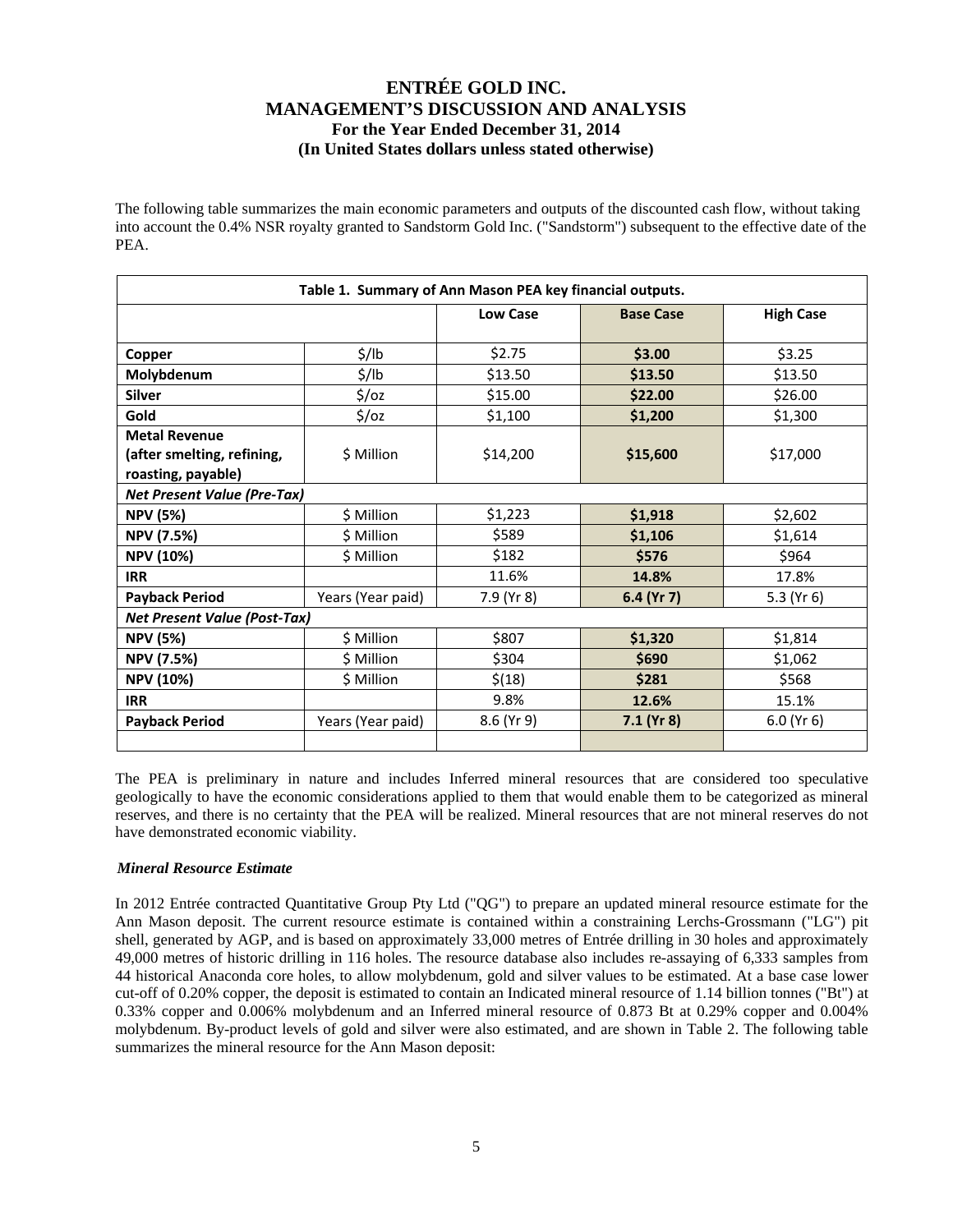| Table 2. Ann Mason Pit-Constrained Mineral Resource (Effective August 14, 2012) |                            |           |              |             |             |                    |                    |  |  |
|---------------------------------------------------------------------------------|----------------------------|-----------|--------------|-------------|-------------|--------------------|--------------------|--|--|
| <b>Indicated</b>                                                                |                            |           |              |             |             |                    |                    |  |  |
| Cut-off<br>(% Cu)                                                               | <b>Tonnes</b><br>(million) | Cu<br>(%) | Mo<br>$(\%)$ | Au<br>(g/t) | Ag<br>(g/t) | Ib Cu<br>(billion) | lb Mo<br>(billion) |  |  |
| 0.15                                                                            | 1,233                      | 0.31      | 0.006        | 0.02        | 0.55        | 8.53               | 0.16               |  |  |
| 0.20                                                                            | 1,137                      | 0.33      | 0.006        | 0.02        | 0.57        | 8.15               | 0.15               |  |  |
| 0.25                                                                            | 912                        | 0.35      | 0.006        | 0.03        | 0.60        | 7.02               | 0.12               |  |  |
| 0.30                                                                            | 639                        | 0.38      | 0.006        | 0.03        | 0.64        | 5.37               | 0.09               |  |  |
| 0.35                                                                            | 388                        | 0.42      | 0.007        | 0.03        | 0.69        | 3.58               | 0.06               |  |  |

|                   | <b>Inferred</b>            |           |           |             |             |                    |                    |  |  |  |
|-------------------|----------------------------|-----------|-----------|-------------|-------------|--------------------|--------------------|--|--|--|
| Cut-off<br>(% Cu) | <b>Tonnes</b><br>(million) | Cu<br>(%) | Mo<br>(%) | Au<br>(g/t) | Ag<br>(g/t) | Ib Cu<br>(billion) | lb Mo<br>(billion) |  |  |  |
| 0.15              | 1,017                      | 0.27      | 0.004     | 0.03        | 0.61        | 6.16               | 0.10               |  |  |  |
| 0.20              | 873                        | 0.29      | 0.004     | 0.03        | 0.65        | 5.59               | 0.08               |  |  |  |
| 0.25              | 594                        | 0.32      | 0.004     | 0.04        | 0.73        | 4.20               | 0.05               |  |  |  |
| 0.30              | 330                        | 0.36      | 0.004     | 0.04        | 0.81        | 2.60               | 0.03               |  |  |  |
| 0.35              | 152                        | 0.40      | 0.004     | 0.04        | 0.86        | 1.34               | 0.01               |  |  |  |

Mineral resources that are not mineral reserves do not have demonstrated economic viability.

AGP also prepared an initial resource estimate for the Blue Hill copper deposit, which is not included in the economic calculations of the PEA. Blue Hill is located 1.5 kilometres northwest of the Ann Mason copper-molybdenum porphyry deposit. The resource estimate was prepared as a first step in determining if Blue Hill could serve to generate early cash flow for Ann Mason, should the Ann Mason deposit advance to production.

The resource is reported within a LG pit shell, generated by AGP, and is based on Entrée's drilling of 30 reverse circulation ("RC") and core holes totaling approximately 6,822 metres. In addition, the estimate incorporates approximately 2,381 metres of RC drilling (7 holes) and 1,057 metres of core drilling (2 holes) completed by PacMag, and 10 historic Anaconda RC and core holes totaling approximately 2,927 metres. The following table summarizes the pit-constrained mineral resource for the Blue Hill deposit (reported separately for oxide, mixed and sulphide copper mineralization):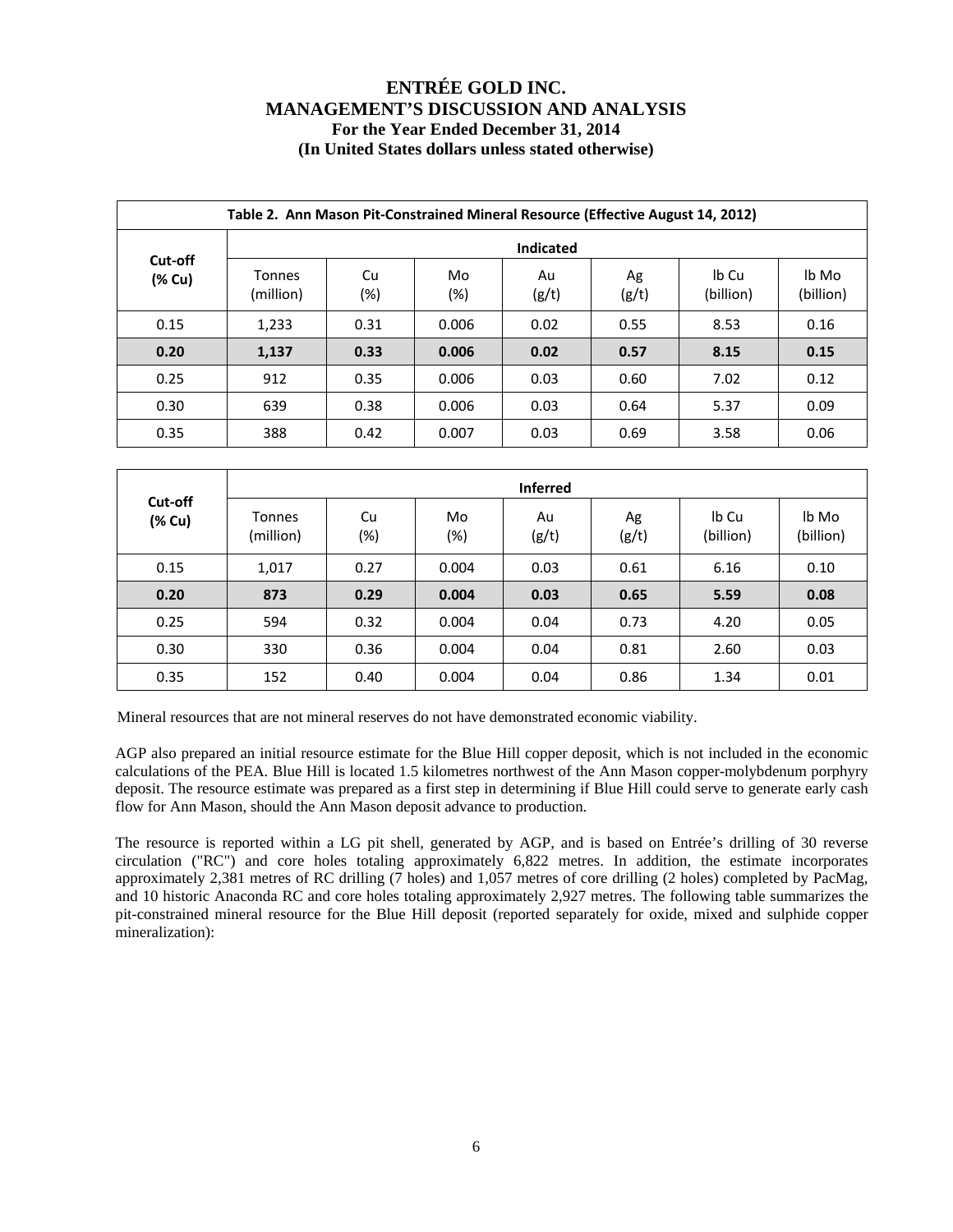| Table 3. Summary of Blue Hill Pit-Constrained Inferred Mineral Resource (Effective July 31, 2012) |                                       |                            |           |                           |              |             |             |  |  |
|---------------------------------------------------------------------------------------------------|---------------------------------------|----------------------------|-----------|---------------------------|--------------|-------------|-------------|--|--|
| Zone                                                                                              | <b>Base Case</b><br>Cut-off<br>(Cu %) | <b>Tonnes</b><br>(Million) | Cu<br>(%) | <b>Cu</b><br>(Million lb) | Mo<br>$(\%)$ | Au<br>(g/t) | Ag<br>(g/t) |  |  |
| Oxide                                                                                             | 0.10                                  | 47.44                      | 0.17      | 179.37                    | ---          | ---         |             |  |  |
| Mixed                                                                                             | 0.10                                  | 24.69                      | 0.18      | 98.12                     | ---          | ---         |             |  |  |
| Oxide/Mixed<br>Sub-total                                                                          | 0.10                                  | 72.13                      | 0.17      | 277.49                    | ---          | ---         |             |  |  |
| Sulphide                                                                                          | 0.15                                  | 49.86                      | 0.23      | 253.46                    | 0.005        | 0.01        | 0.3         |  |  |

**Notes:** 

- Molybdenum, gold and silver were estimated for the sulphide only.
- Contained metal values are in-situ and not in consideration of metallurgical recoveries.
- See the News Release dated October 29, 2012 for additional information.

The Blue Hill deposit underlies a 900 by 450 metre area. Combined oxide and mixed zones range up to 185 metres in thickness (thinning to the northwest) with the sulphide zone appearing at an average depth of 160 metres below surface. Mineralization remains open in several directions.

Preliminary metallurgy suggests the oxide and mixed copper mineralization is amenable to low-cost, heap leach and solvent extraction/electrowinning ("SX/EW") processing. Average copper recovery in the oxide mineralization in column leach testing is 86%, while the mixed material returned 83% recovery. The underlying sulphide-copper mineralization has only been tested with ten widely spaced holes and remains open in most directions.

#### **MONGOLIA – LOOKOUT HILL**

The Lookout Hill property in the South Gobi region of Mongolia is comprised of two mining licences, Shivee Tolgoi and Javhlant. The original Shivee Tolgoi and Javhlant exploration licences were converted into mining licences by the Mineral Resources Authority of Mongolia ("MRAM") in October 2009 as a condition precedent to the Oyu Tolgoi Investment Agreement. Shivee Tolgoi and Javhlant completely surround Oyu Tolgoi LLC's ("OTLLC") Oyu Tolgoi mining licence and host the Hugo North Extension copper-gold deposit and the Heruga copper-gold-molybdenum deposit, respectively. These deposits are located within a land area that is subject to a joint venture between Entrée and OTLLC (the "Entrée-OTLLC Joint Venture"). OTLLC is owned 66% by Turquoise Hill Resources Ltd. (together with its wholly-owned subsidiaries "Turquoise Hill") and 34% by the Government of Mongolia (through Erdenes Oyu Tolgoi LLC).

The Shivee Tolgoi and Javhlant mining licences are divided between Entrée and the Entrée-OTLLC Joint Venture as follows:

• The Entrée-OTLLC Joint Venture covers 39,807 hectares consisting of the eastern portion of Shivee Tolgoi and all of the Javhlant mining licence (the "Joint Venture Property"). The Joint Venture Property is contiguous with, and on three sides (to the north, east and south) surrounds OTLLC's Oyu Tolgoi mining licence. The Joint Venture Property hosts the Hugo North Extension deposit and the Heruga deposit.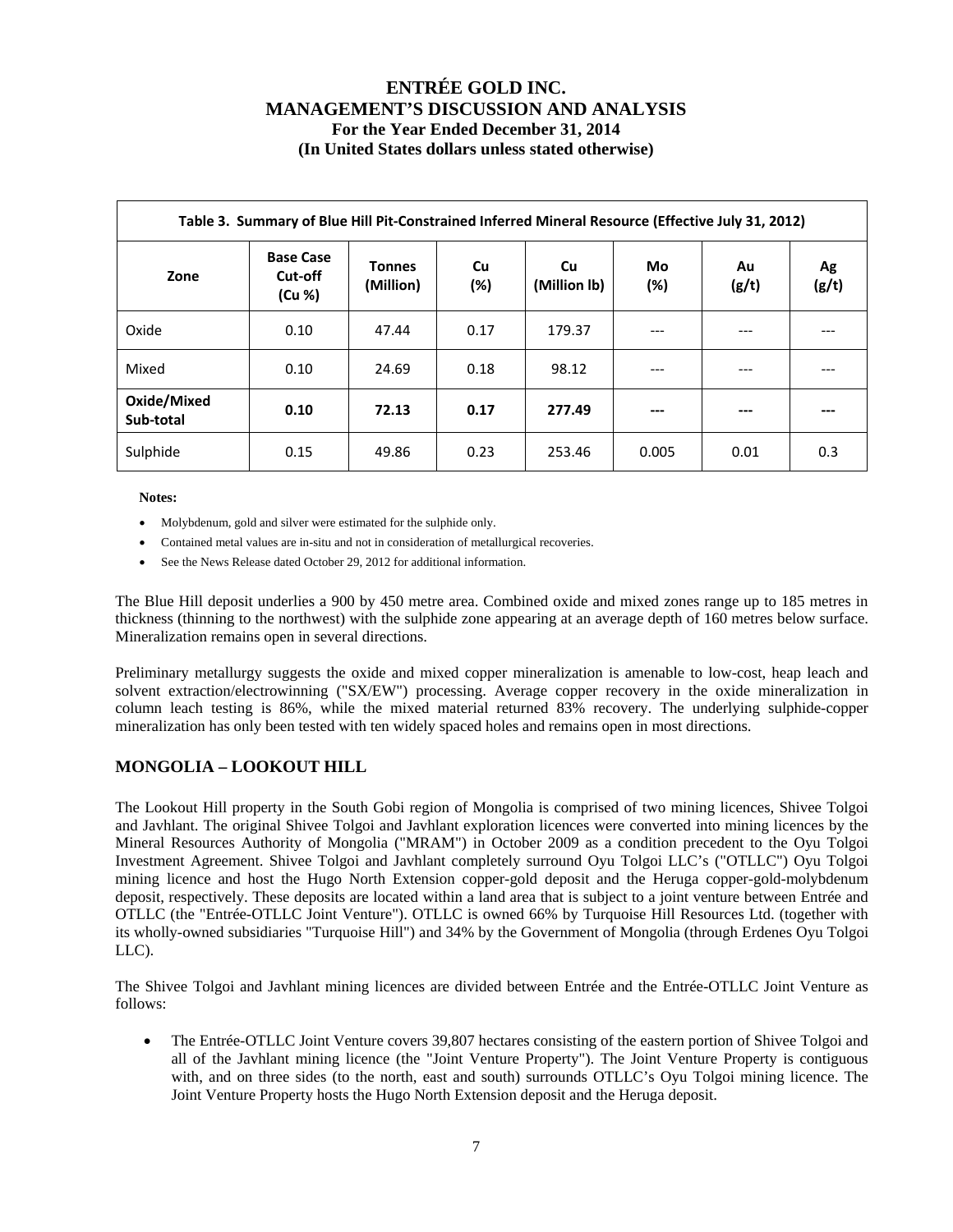The portion of the Shivee Tolgoi mining licence outside of the Joint Venture Property ("Shivee West") covers an area of 35,173 hectares. Shivee West is 100% owned by Entrée but is subject to a first right of refusal by OTLLC.

In February 2013, the Company entered into an equity participation and funding agreement (the "Funding Agreement") with Sandstorm that provided an upfront deposit (the "Deposit") from Sandstorm of \$40 million. The Company will use future payments that it receives from its mineral property interests, including from the Joint Venture Property, to purchase and deliver metal credits to Sandstorm, in amounts that are indexed to the Company's share of gold, silver and copper production from the Joint Venture Property as follows:

- 25.7% of Entrée's share of gold and silver, and 2.5% of Entrée's share of copper, produced from the portion of the Shivee Tolgoi mining licence included in the Joint Venture Property (represented by the shaded upper right portion of the following illustration); and
- 33.8% of Entrée's share of gold and silver, and 2.5% of Entrée's share of copper, produced from the Javhlant mining licence (represented by the lower hatched portion of the following illustration).

In addition to the Deposit, upon delivery of the metal credits Sandstorm will make a cash payment to the Company equal to the lesser of the prevailing market price and \$220/oz of gold, \$5/oz of silver and \$0.50/lb of copper (subject to inflation adjustments). After approximately 8.6 million ounces of gold, 40.3 million ounces of silver and 9.1 billion pounds of copper have been produced from the entire Joint Venture Property, the cash payment will increase to the lesser of the prevailing market price and \$500/oz of gold, \$10/oz of silver and \$1.10/lb of copper (subject to inflation adjustments). To the extent that the prevailing market price is greater than the amount of the cash payment, the difference between the two will be credited against the Deposit (the net amount of the Deposit being the "Unearned Balance").

In the event of a partial expropriation of Entrée's economic interest, contractually or otherwise, in the Joint Venture Property, which is not reversed during the abeyance period provided for in the Funding Agreement, the Company will be required to return a pro rata portion of the Deposit (the amount of the repayment not to exceed the amount of the Unearned Balance) and the metal credits that the Company is required to deliver will be reduced proportionately. In the event of a full expropriation, the full amount of the Unearned Balance must be returned with interest.

The Company is not required to deliver actual metal, and the Company may use revenue from any of its assets to purchase the requisite amount of metal credits.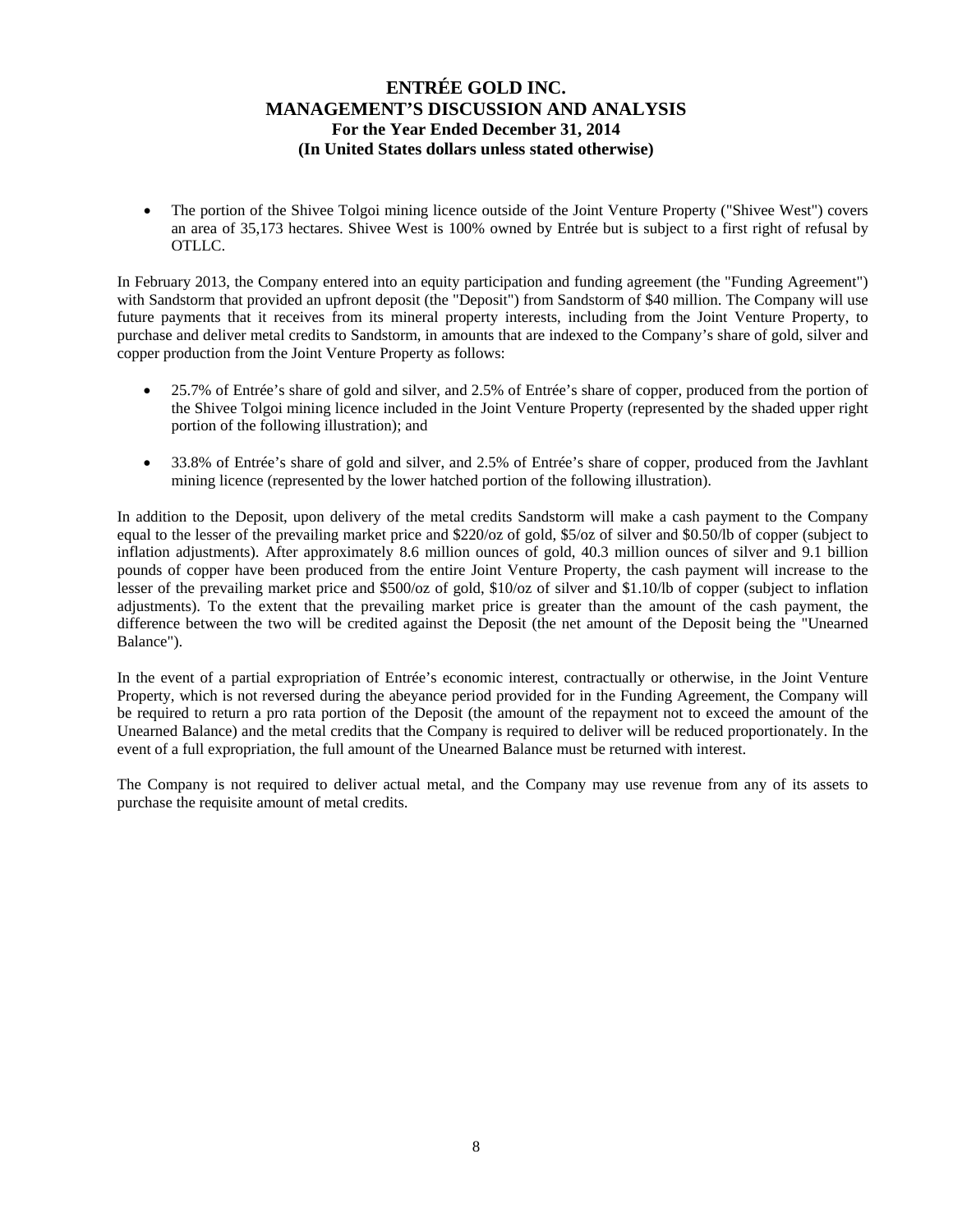

The illustration below depicts the different areas of Lookout Hill:

On February 27, 2013, notice (the "Notice") was delivered to Entrée by MRAM that by Order No. 43 dated February 22, 2013, the Ministry of Mining has cancelled the July 10, 2009 Order of the Ministry of Mineral Resources and Energy (the "2009 Order") registering the Hugo Dummett (including the Hugo North Extension) and Heruga reserves. The Notice states that the 2009 Order breached Clause 48.4 of the Minerals Law of Mongolia and Clause 9 of the Charter of the Minerals Resource Council. The Notice further advises that any transfer, sale or lease of the Shivee Tolgoi and Javhlant mining licences is temporarily restricted. On September 4, 2013, the Minister of Mining issued Order No. 179, advising the Minerals Professional Council to re-submit its previous conclusions regarding the reserves to MRAM for review and registration. On September 6, 2013, the head of MRAM ordered that the Hugo Dummett (including the Hugo North Extension) and Heruga reserves be registered. Entrée was also subsequently advised that the temporary transfer restriction on the joint venture mining licences will be lifted.

Entrée has been in discussions with stakeholders of the Oyu Tolgoi project, including the Government of Mongolia, OTLLC, Erdenes Oyu Tolgoi LLC, Turquoise Hill and Rio Tinto, since the Government of Mongolia temporarily restricted the joint venture licences from transfer in February 2013. The discussions to date have focussed on issues arising from Entrée's exclusion from the 2009 Oyu Tolgoi Investment Agreement, including the fact that the Government of Mongolia does not have a full 34% interest in the Joint Venture Property; the fact that the mining licences integral to future underground operations are held by more than one corporate entity; and the fact that Entrée does not benefit from the stability that it would otherwise have if it were a party to the Oyu Tolgoi Investment Agreement. No agreements have been finalized.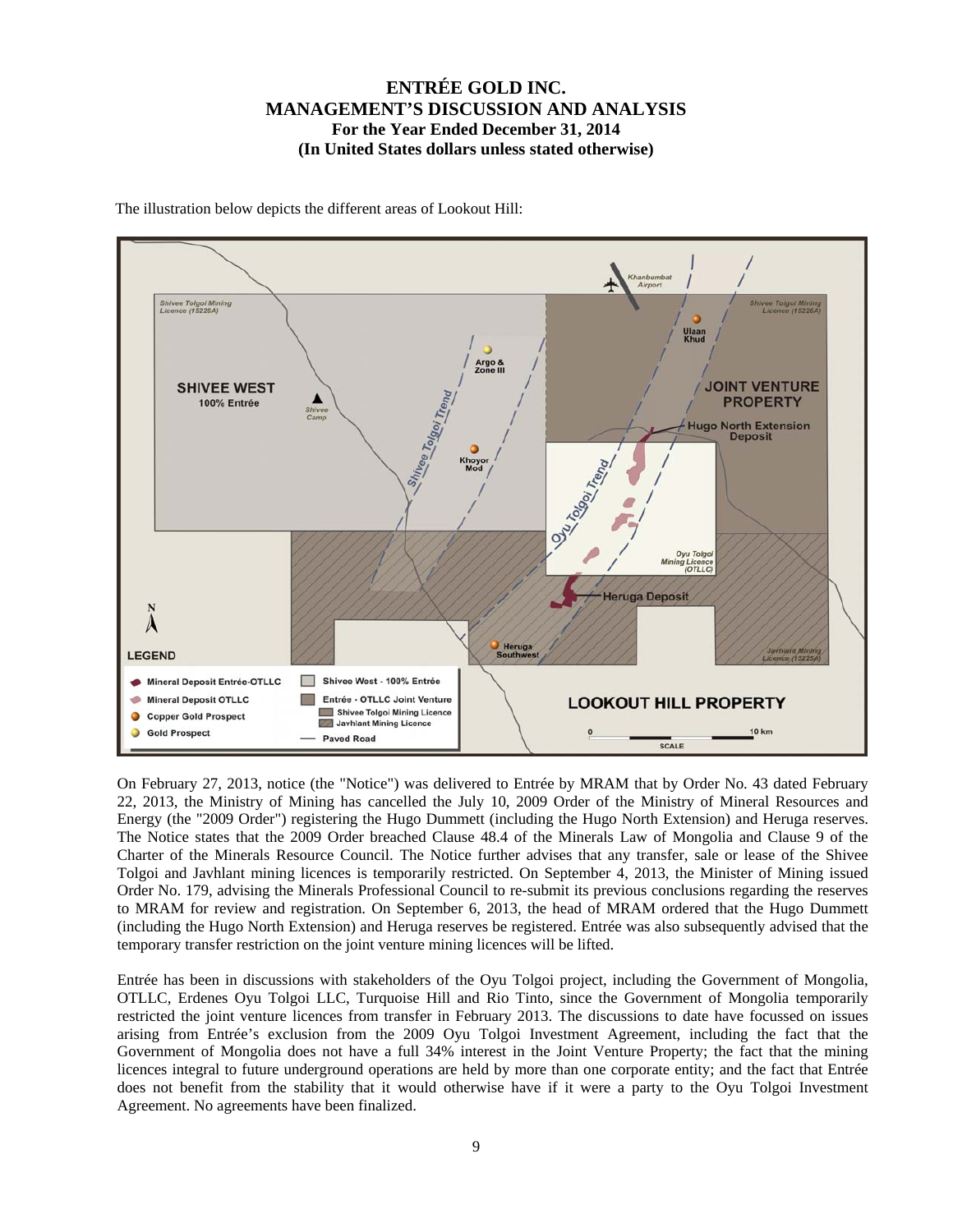#### *Entrée-OTLLC Joint Venture*

In October 2004, the Company entered into an arm's-length Equity Participation and Earn-In Agreement (the "Earn-In Agreement") with Turquoise Hill. Under the Earn-In Agreement, Turquoise Hill agreed to purchase equity securities of the Company, and was granted the right to earn an interest in the Joint Venture Property. Most of Turquoise Hill's rights and obligations under the Earn-In Agreement, including its right of first refusal on Shivee West, were subsequently assigned by Turquoise Hill to what was then its wholly-owned subsidiary, OTLLC. OTLLC is also the title holder of the Oyu Tolgoi mining licence, illustrated in the map above.

OTLLC undertook an exploration program which established the presence of two significant resources on the Joint Venture Property: the Hugo North Extension deposit immediately to the north of the Oyu Tolgoi mining licence and the Heruga deposit immediately to the south of the Oyu Tolgoi mining licence.

On June 30, 2008, OTLLC gave notice to Entrée that it had completed its earn-in obligations by expending a total of \$35 million on exploration on the Joint Venture Property. OTLLC earned an 80% interest in all minerals extracted below a sub-surface depth of 560 metres from the Joint Venture Property and a 70% interest in all minerals extracted from surface to a depth of 560 metres from the Joint Venture Property. The Earn-In Agreement provides that at such time as OTLLC completes its earn-in obligations, the parties will enter into a joint venture agreement in the form attached to the Earn-In Agreement. While the parties have not formally executed the joint venture agreement, the Entrée-OTLLC Joint Venture is operating under those terms.

Under the terms of the Entrée-OTLLC Joint Venture, Entrée elected to have OTLLC debt finance Entrée's share of costs with interest accruing at OTLLC's actual cost of capital or prime plus 2%, whichever is less, at the date of the advance. Debt repayment may be made in whole or in part from (and only from) 90% of monthly available cash flow arising from sale of Entrée's share of products. Available cash flow means all net proceeds of sale of Entrée's share of products in a month less Entrée's share of costs of operations for the month.

#### *Investment by Rio Tinto in Entrée and Turquoise Hill*

In June 2005, following the announcement in May 2005 of the discovery of high grade mineralization at Hugo North Extension, Rio Tinto plc (together with its wholly-owned subsidiaries, "Rio Tinto") indirectly took part in a private placement in the Company and became its then largest shareholder. At December 31, 2014, Rio Tinto owned approximately 11.3% of the Company's issued and outstanding shares.

Following Rio Tinto's investment in the Company in June 2005, Rio Tinto acquired, through a series of transactions, approximately 49% of Turquoise Hill's issued and outstanding shares. On January 24, 2012, Rio Tinto announced that it had increased its ownership interest in Turquoise Hill to 51%. At that time, Rio Tinto was deemed to have acquired beneficial ownership over the common shares of the Company held by Turquoise Hill. At December 31, 2014, Turquoise Hill owned approximately 9.4% of the Company's issued and outstanding common shares, which it acquired pursuant to the Earn-In Agreement. When combined with the common shares of the Company held by Rio Tinto, at December 31, 2014, Rio Tinto beneficially owned approximately 20.7% of the Company's issued and outstanding shares.

#### *Execution of Investment Agreement, Heads of Agreement and Memorandum of Agreement*

The Minerals Law of Mongolia, which became effective on August 26, 2006, defines a mineral deposit of strategic importance (a "Strategic Deposit") as a mineral resource that may have the potential to impact national security, or the economic and social development of the country, or that is generating or has the potential to generate more than five percent (5%) of Mongolia's gross domestic product in any given year. Under Resolution No 57 dated July 16, 2009 of the State Great Khural, the Oyu Tolgoi series of deposits were declared to be Strategic Deposits.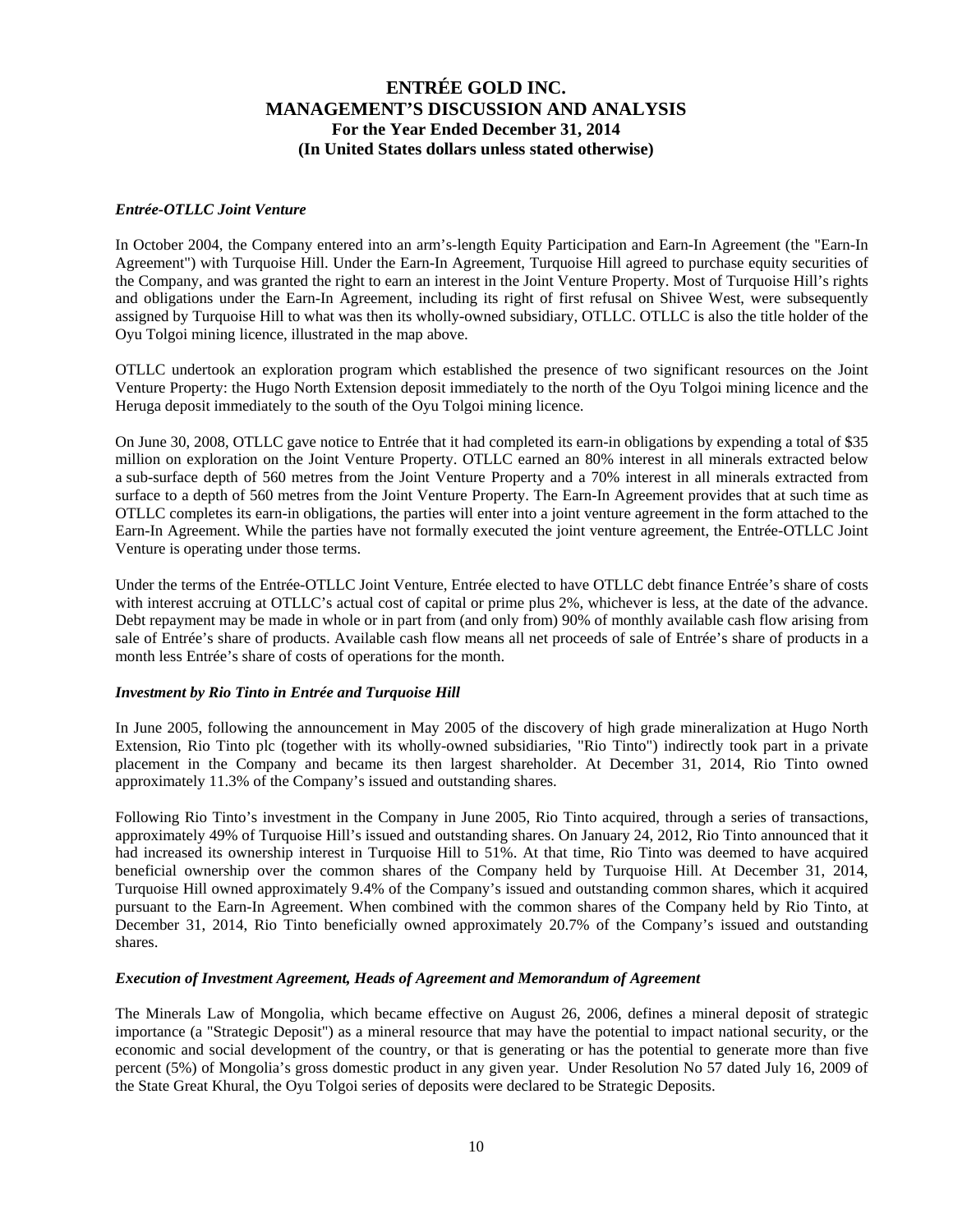The Minerals Law of Mongolia provides that the State may be an equity participant with any private legal entity, up to a 34% equity interest, in the exploitation of any Strategic Deposit where the quantity and grade of the deposit have been defined by exploration that has not been funded from the State budget. On October 6, 2009, Turquoise Hill, its whollyowned subsidiary OTLLC, and Rio Tinto signed an investment agreement (the "Investment Agreement") with the Mongolian Government, which regulates the relationship among the parties and stabilizes the long term tax, legal, fiscal, regulatory and operating environment to support the development of the Oyu Tolgoi project. The Investment Agreement specifies that the Government of Mongolia will own 34% of the shares of OTLLC (and by extension, 34% of OTLLC's interest in the Joint Venture Property) through its subsidiary Erdenes Oyu Tolgoi LLC. A shareholders' agreement was concurrently executed to establish the Government's 34% ownership interest in OTLLC and to govern the relationship among the parties.

On December 8, 2010, Rio Tinto and Turquoise Hill entered into a Heads of Agreement (the "Heads of Agreement") which provides for the management structure of OTLLC and the project management structure of the Oyu Tolgoi project, among other things. Under the Heads of Agreement, Rio Tinto is entitled to appoint three of the nine directors of OTLLC (with Turquoise Hill appointing three and the Government of Mongolia appointing three (as directed within the Amended and Restated Shareholders Agreement among the parties (the "Shareholders' Agreement") dated June 8, 2011)) and Rio Tinto assumes management of the building and operation of the Oyu Tolgoi project, which includes the Heruga and Hugo North Extension deposits on the Joint Venture Property.

On April 18, 2012, Rio Tinto announced that it had signed a Memorandum of Agreement (the "MOA") with Turquoise Hill under which Rio Tinto agrees to support and provide certain elements of a comprehensive funding package that will underpin the development of the Oyu Tolgoi project. In accordance with the MOA, Rio Tinto assumed responsibility for all exploration operations on behalf of OTLLC, including exploration on the Joint Venture Property.

#### *Oyu Tolgoi Development and Funding*

As reported by Turquoise Hill, overall construction of the first phase of the Oyu Tolgoi project (OTLLC's Southern Oyu open pits) was essentially complete at the end of 2012. First ore was processed through the concentrator on January 2, 2013 and production of the first copper-gold concentrate followed on January 31, 2013. The first shipment of copper concentrate was sent to customers in China on July 9, 2013. On October 14, 2013, Turquoise Hill reported that the concentrator was operating at name-plate capacity of approximately 100,000 tonnes of ore processed per day.

As reported by Turquoise Hill, on April 17, 2013, Rio Tinto signed commitment letters with 15 global banks that locked in pricing and terms for long-term project financing for Oyu Tolgoi. On July 28, 2013, following receipt of notification from the Government of Mongolia that project financing for the Oyu Tolgoi underground mine would require approval by the Mongolian Parliament, Turquoise Hill announced that funding and all work on the underground development of Oyu Tolgoi would be delayed. On August 12, 2013, development of the underground mine, including Lift 1 of the Entrée-OTLLC Joint Venture's Hugo North Extension deposit, was suspended. However, Turquoise Hill reported that the feasibility study for expansion of the Oyu Tolgoi mine was ongoing.

On September 22, 2014, Turquoise Hill announced that the 2014 Oyu Tolgoi Feasibility Study ("OTFS14") has been finalized and presented to the board of directors of OTLLC. The OTFS14 contains two production cases – the 2014 Reserve Case and the 2014 Life of Mine (LOM) Case. The OTFS14 is subject to approval by OTLLC's shareholders and the Mongolian Minerals Council.

On November 10, 2014, Turquoise Hill announced that it continues to engage with the proposed project financing lender group and has kept both the international financial institutions and the commercial banks informed of the status of discussions with the Government of Mongolia. The commitments from the commercial bank consortium formally expired on September 30, 2014. Timing of any lender commitment extension requests will be determined when definitive progress or resolution has been made on the shareholder matters. The lending group continues to be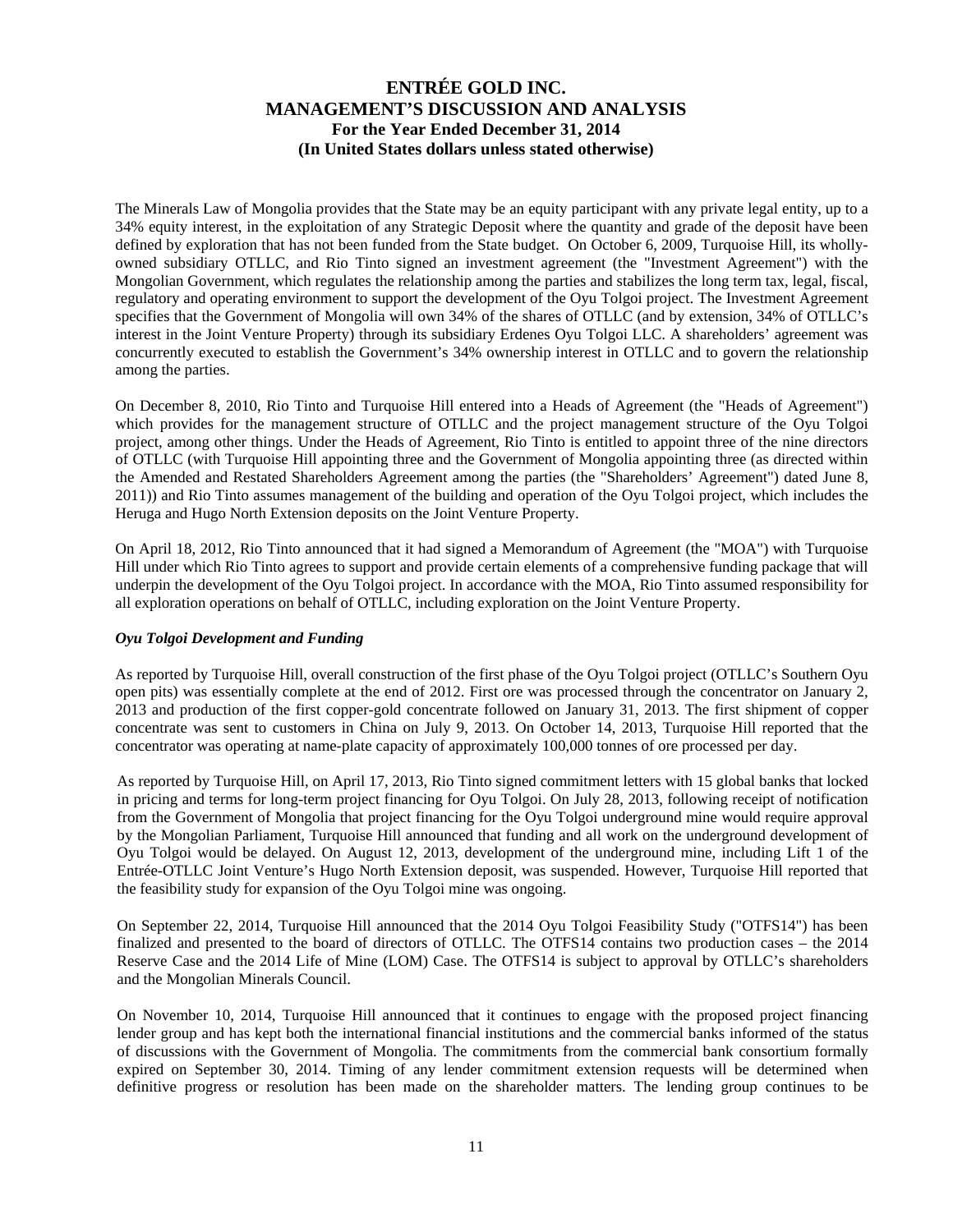supportive of Oyu Tolgoi project finance and current indications are that a suitable project financing package would be available upon resolution of the shareholder matters; however this is not guaranteed.

On November 10, 2014, Turquoise Hill stated that underground development is subject to: (1) successful resolution of the mine's remaining shareholder issues, including the tax situation described under "Investment Agreement and the Mongolian Government" below; (2) agreement of a comprehensive funding plan including project finance; (3) approval of the OTFS14 by the OTLLC shareholders and acceptance by the Mongolian Minerals Council; and (4) obtaining all necessary permits for the mine's operations and development.

On January 19, 2015, Turquoise Hill announced that the full year 2014 production for Oyu Tolgoi was 148,400 tonnes of copper and 589,000 ounces of gold in concentrates, which is in line with its 2014 production guidance. In 2015, Oyu Tolgoi is expected to produce 175,000 to 195,000 tonnes of copper and 600,000 to 700,000 ounces of gold in concentrates.

#### *Investment Agreement and the Mongolian Government*

On October 15, 2012, Turquoise Hill announced that it, along with OTLLC and Rio Tinto, had rejected a request from the Mongolia Ministry of Mining to renegotiate the Investment Agreement. This followed re-affirmation by the Mongolian Government in October 2011 that the Investment Agreement was signed in full compliance with all laws and regulations of Mongolia.

In early 2013, Turquoise Hill announced that a number of substantive issues had been raised by the Government of Mongolia relating to implementation of the Investment Agreement and Shareholders' Agreement, including Oyu Tolgoi project development and costs, operating budget, project financing, management fees and governance. On August 12, 2013, development of the Oyu Tolgoi underground mine was suspended pending the resolution of outstanding OTLLC shareholder issues.

On June 23, 2014, Turquoise Hill announced that OTLLC had received an audit report from the Mongolian Tax Authority claiming unpaid taxes, penalties and disallowed entitlements associated with the initial development of the Oyu Tolgoi mine. Turquoise Hill advised that any element of the claim that amounts to a breach of the tax stabilization provisions of the Investment Agreement will trigger the dispute resolution process outlined in the Investment Agreement. On June 25, 2014, Turquoise Hill confirmed that OTLLC has paid all taxes and charges as required under the Investment Agreement. Turquoise Hill has reported that given the nature of the tax assessment and the breaches of the Investment Agreement, two formal dispute resolution processes have been undertaken. First, OTLLC has given formal notice to the Government of Mongolia of a dispute under the Investment Agreement. The Investment Agreement provides that if the parties are unable to reach a resolution during a 60-day negotiation period, the dispute can be referred to international arbitration. Although the notice period has been completed, OTLLC has reserved its rights to commence a formal international arbitration proceeding. Secondly, OTLLC appealed the assessment to the Tax Dispute Resolution Council of the General Taxation Authority of Mongolia. On September 22, 2014, Turquoise Hill announced that while the Tax Dispute Resolution Council issued a ruling that reduced the amount of tax, interest and penalties claimed to be payable by OTLLC, from approximately \$127 million to approximately \$30 million, there are aspects of the ruling that require further clarification. In October 2014, OTLLC submitted an appeal of the outcome from the Tax Dispute Resolution Council to the Administrative Appellate Court. On November 10, 2014, Turquoise Hill reported that OTLLC maintains that certain items remaining under dispute are breaches of the Investment Agreement and it has reserved its rights to dispute these breaches under the process outlined in the Investment Agreement.

On November 10, 2014, Turquoise Hill reported that it and Rio Tinto have made an offer to the Government of Mongolia to resolve the shareholder matters in a manner which Turquoise Hill believes is beneficial to all stakeholders. Upon successful resolution of shareholder matters, Turquoise Hill and Rio Tinto intend to formalize the agreement between the parties, which will be in alignment and accordance with the Investment Agreement and the Shareholders' Agreement.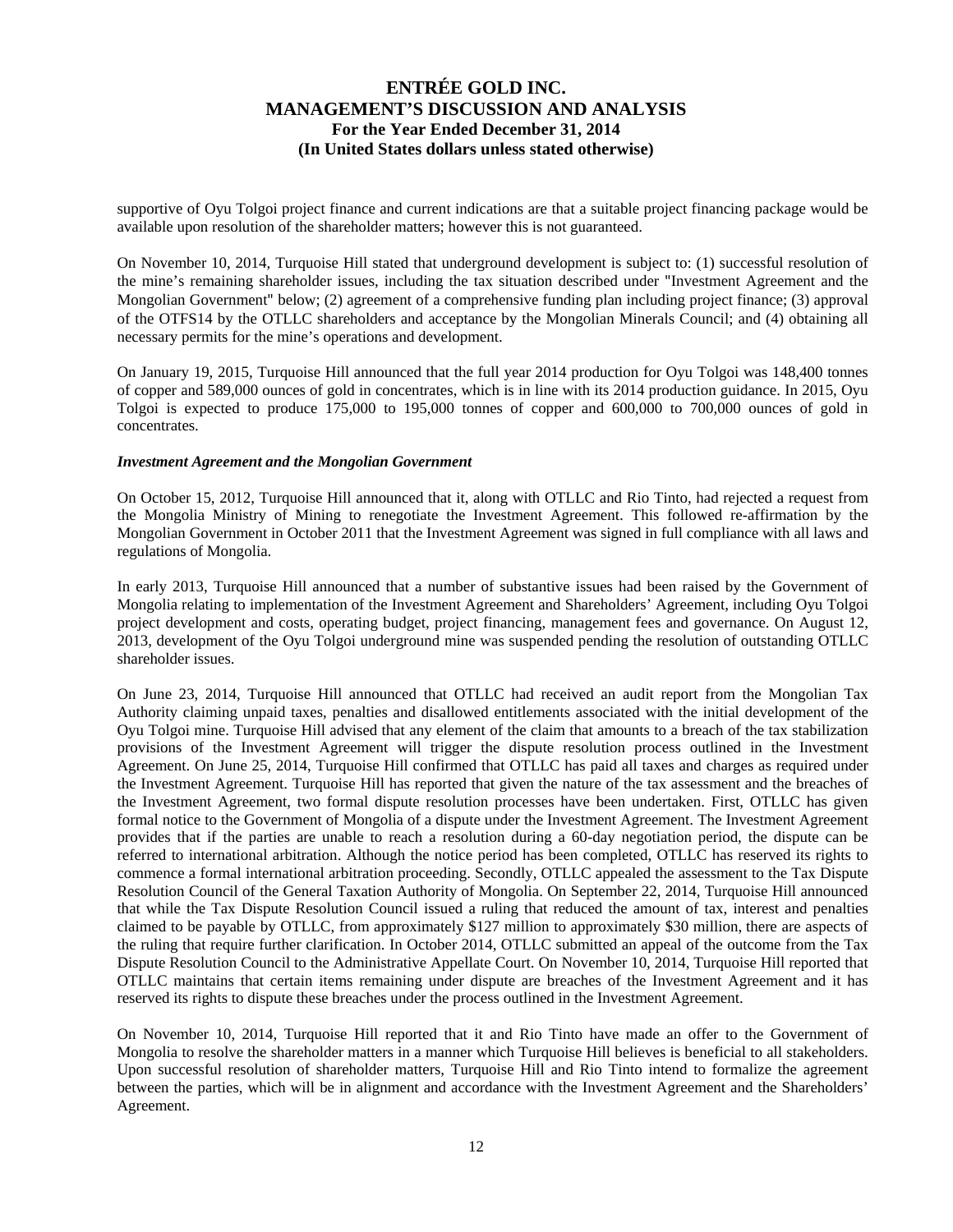#### *Investment Agreement and Entrée*

The contract area defined in the Investment Agreement includes the Javhlant and Shivee Tolgoi mining licences, including Shivee West which is 100% owned by Entrée and not currently subject to the Entrée-OTLLC Joint Venture. The conversion of the original Shivee Tolgoi and Javhlant exploration licences into mining licences was a condition precedent to the Investment Agreement coming into effect. The Shivee Tolgoi and Javhlant mining licences were issued on October 27, 2009, and the Investment Agreement took legal effect on March 31, 2010.

The Ministry of Mining has advised Entrée that it considers the deposits on the Joint Venture Property to be part of the series of Oyu Tolgoi deposits, which were declared to be Strategic Deposits under Resolution No 57 dated July 16, 2009 of the State Great Khural. However, at the time of negotiation of the Investment Agreement, Entrée was not made a party to the Investment Agreement, and as such does not have any direct rights or benefits under the Investment Agreement.

OTLLC agreed, under the terms of the Earn-In Agreement, to use its best efforts to cause Entrée to be brought within the ambit of, made subject to and to be entitled to the benefits of the Investment Agreement or a separate stability agreement on substantially similar terms to the Investment Agreement. Entrée has been in discussions with stakeholders of the Oyu Tolgoi project, including the Government of Mongolia, OTLLC, Erdenes Oyu Tolgoi LLC, Turquoise Hill and Rio Tinto, since February 2013. The discussions to date have focussed on issues arising from Entrée's exclusion from the Investment Agreement, including the fact that the Government of Mongolia does not have a full 34% interest in the Joint Venture Property; the fact that the mining licences integral to future underground operations are held by more than one corporate entity; and the fact that Entrée does not benefit from the stability that it would otherwise have if it were a party to the Investment Agreement. In order to receive the benefits of the Investment Agreement, the Government of Mongolia may require Entrée to agree to certain concessions, including with respect to the ownership of the Entrée-OTLLC Joint Venture, Entrée LLC or the economic benefit of Entrée's interest in the Joint Venture Property, or the royalty rates applicable to Entrée's share of the Joint Venture Property mineralization. No agreements have been finalized.

#### *Joint Venture Property and the Mongolian Government*

In June 2010, the Government of Mongolia passed Resolution 140, the purpose of which is to authorize the designation of certain land areas for "state special needs" within certain defined areas, some of which include or are in proximity to the Oyu Tolgoi project. These state special needs areas are to be used for Khanbogd village development and for infrastructure and plant facilities necessary in order to implement the development and operation of the Oyu Tolgoi project. A portion of the Shivee Tolgoi licence is included in the land area that is subject to Resolution 140.

In June 2011, the Government of Mongolia passed Resolution 175, the purpose of which is to authorize the designation of certain land areas for "state special needs" within certain defined areas in proximity to the Oyu Tolgoi project. These state special needs areas are to be used for infrastructure facilities necessary in order to implement the development and construction of the Oyu Tolgoi project. Portions of the Shivee Tolgoi and Javhlant licences are included in the land area that is subject to Resolution 175.

It is expected, but not yet formally confirmed by the Government, that to the extent that a consensual access agreement exists or is entered into between OTLLC and an affected licence holder, the application of Resolution 175 to the land area covered by the access agreement will be unnecessary. OTLLC has existing access and surface rights to the Joint Venture Property pursuant to the Earn-In Agreement. If Entrée is unable to reach a consensual arrangement with OTLLC with respect to Shivee West, Entrée's right to use and access a corridor of land included in the state special needs areas for a proposed power line may be adversely affected by the application of Resolution 175. While the Mongolian Government would be responsible for compensating Entrée in accordance with the mandate of Resolution 175, the amount of such compensation is not presently quantifiable.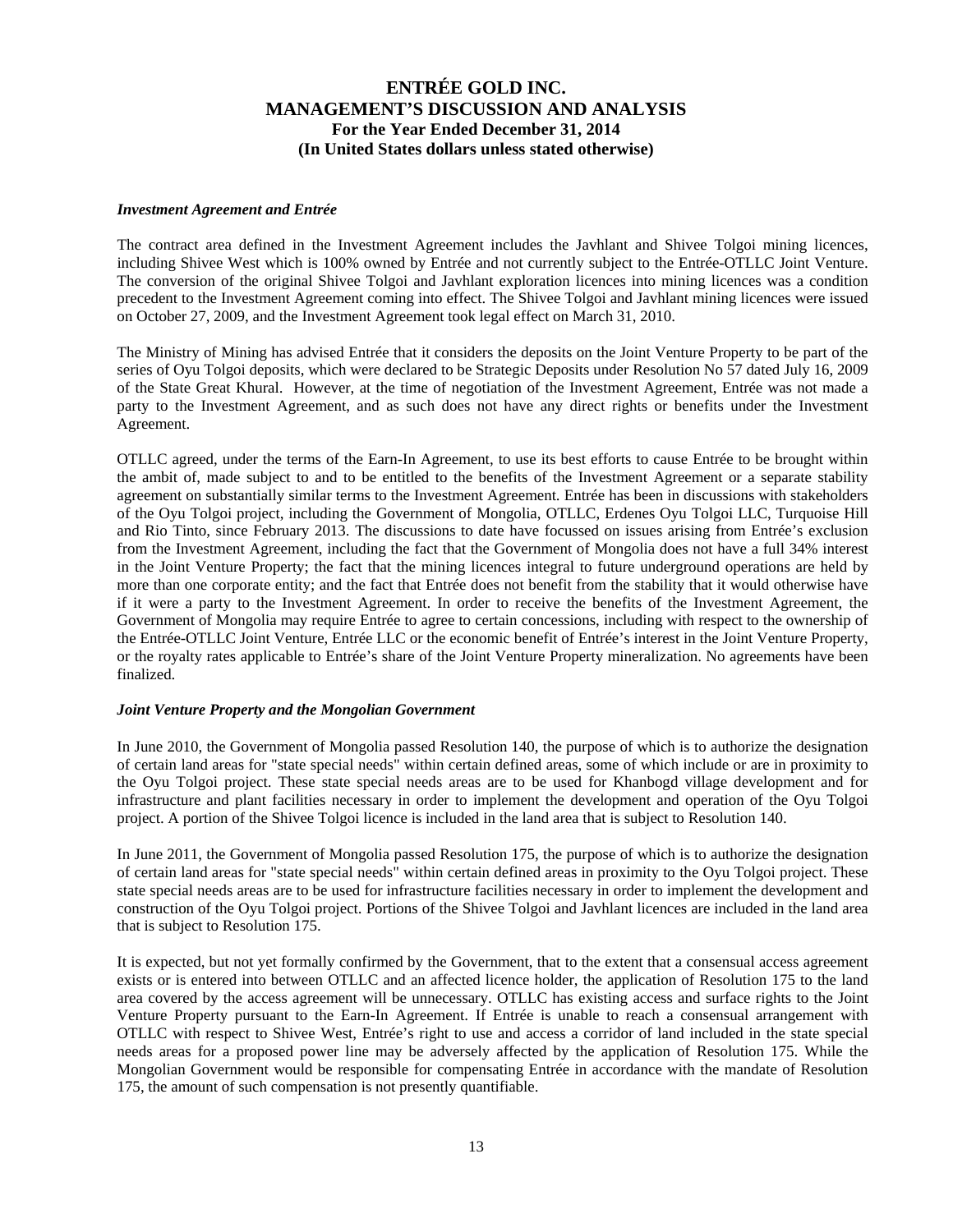The Investment Agreement contains provisions restricting the circumstances under which the Shivee Tolgoi and Javhlant licences may be expropriated. As a result, Entrée considers that the application of Resolution 140 and Resolution 175 to the Joint Venture Property will likely be considered unnecessary.

On February 27, 2013, Notice was delivered to Entrée by MRAM that by Order No. 43 dated February 22, 2013, the Ministry of Mining has cancelled the 2009 Order registering the Hugo Dummett (including the Hugo North Extension) and Heruga reserves. The Notice states that the 2009 Order breached Clause 48.4 of the Minerals Law of Mongolia and Clause 9 of the Charter of the Minerals Resource Council. The Notice further advises that any transfer, sale or lease of the Shivee Tolgoi and Javhlant mining licences is temporarily restricted. On September 4, 2013, the Minister of Mining issued Order No. 179, advising the Minerals Professional Council to re-submit its previous conclusions regarding the reserves to MRAM for review and registration. On September 6, 2013, the head of MRAM ordered that the Hugo Dummett (including the Hugo North Extension) and Heruga reserves be registered. Entrée was also subsequently advised that the temporary transfer restriction on the joint venture mining licences will be lifted.

#### *Legislation*

On November 1, 2013, a new Investment Law came into effect in Mongolia. The new law is aimed at reviving foreign investment by easing restrictions on investors in key sectors such as mining and by providing greater certainty on the taxes they must pay. The new law replaces two previous laws, including the Law of Mongolia on the Regulation of Foreign Investment in Business Entities Operating in Sectors of Strategic Importance ("SEFIL"). The full impact of the new Investment Law is not yet known.

On January 16, 2014, the Mongolian Parliament adopted a new State Minerals Policy. The main focus of the policy is to establish a stable investment environment; improve the quality of mineral exploration, mining and processing; encourage the use of environmentally friendly and modern technology; and strengthen the competitiveness of the Mongolian mining sector on the international market. The State Minerals Policy is also intended to serve as the basis for amendments to the existing Minerals Law and other laws relating to the mining sector.

On July 1, 2014, the Mongolian Parliament passed the Law on the Amendments to the Minerals Law which amends the 2006 Minerals Law (the "2014 Amendments"). In addition, the Mongolian Parliament also passed a separate law which repeals the 2010 statute which imposed a moratorium on the granting of new exploration licences and the transfer of existing licences. The 2014 Amendments extend the maximum period for an exploration licence from 9 years to 12 years, extend the requirement for holders of mining licences to ensure that 90% of their workforce is comprised of Mongolian nationals to the mining licence holder's subcontractors as well, and make clearer the roles and responsibilities of government ministries and departments with respect to mineral matters, among other changes.

On February 18, 2015, the Mongolian Parliament adopted the Amendment Law to the Minerals Law of 2006 (the "2015 Amendment"), which purports to allow a licence holder to negotiate with the Government of Mongolia with respect to an exchange of the Government's 34% equity interest in a licence holder with a Strategic Deposit for an additional royalty payable to the Government. The amount of the royalty payment would vary depending on the Strategic Deposit. The full impact of the 2015 Amendment is not yet known.

The State Minerals Policy contemplates the establishment of a "Policy Council" with representatives of the State, investors, professional associations and the public, to make recommendations and support the implementation of the State Minerals Policy. The State Minerals Policy sets out a broad timetable for implementation of its objectives, with legislative reform to be implemented in 2014 and 2015, implementation of the principles of the State Minerals Policy to take place between 2014 and 2025, and assessment of the implementation of the State Minerals Policy to occur between 2020 and 2025.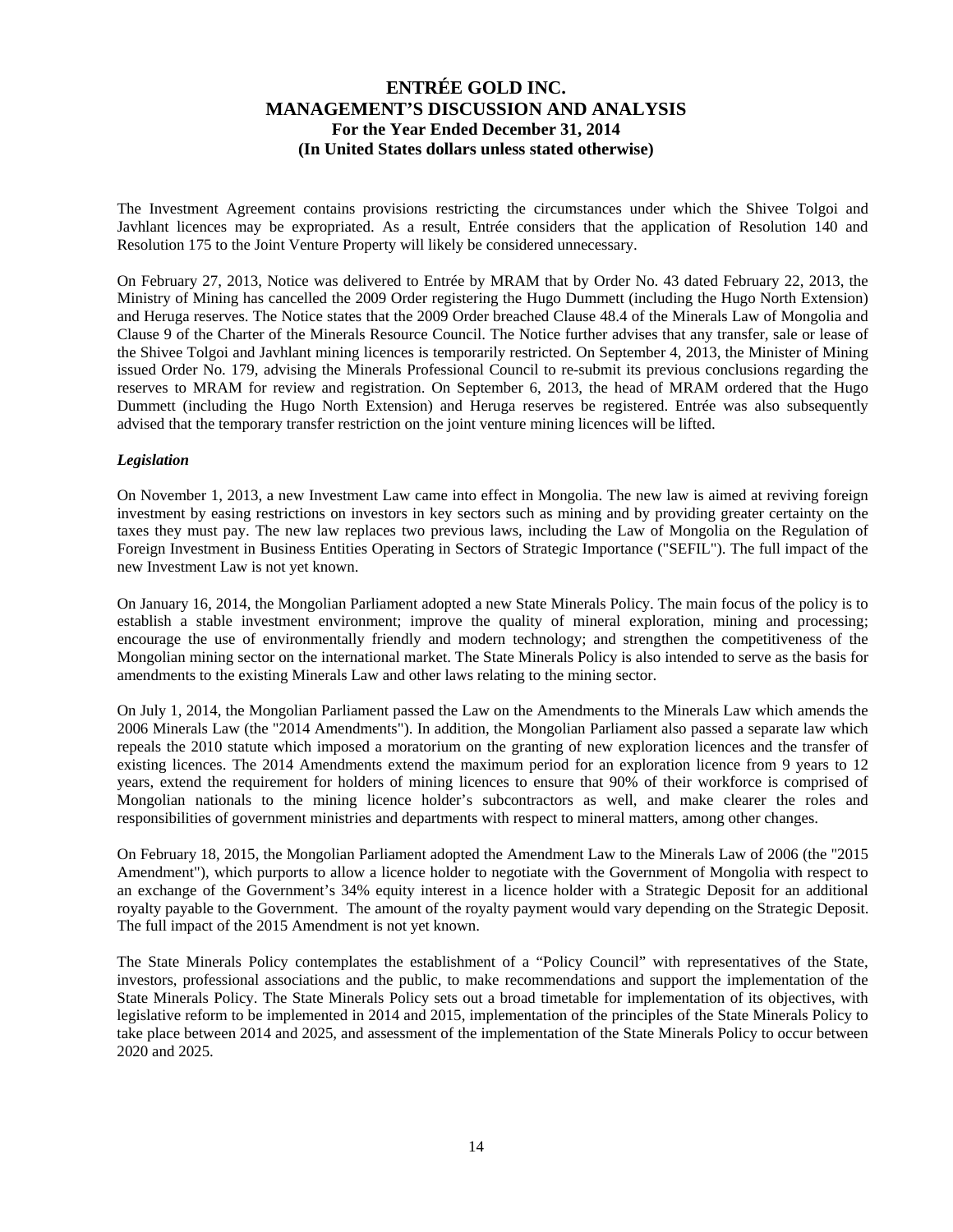The Ministry of Finance and Ministry of Economic Development have also released drafts of new tax laws and amendments which include provisions related to taxation of foreign legal entities in Mongolia and more detailed rules for taxation of mining companies.

#### *Mineral Resource and Reserve Estimates*

On October 28, 2014, Turquoise Hill released a technical report ("2014 OTTR") based on the updated technical, production and cost information contained in the OTFS14. The OTFS14 updates the Reserve Case reported in the Company's March 28, 2013 technical report titled "Technical Report 2013 on the Lookout Hill Property Ömnögovi, Mongolia" ("LHTR13") and is the most likely mining scenario for reserves exploited in Lift 1 of the Entrée-OTLLC Joint Venture's Hugo North Extension deposit, and from OTLLC's Southern Oyu Tolgoi ("SOT") open pit. The 2014 OTTR also updates resources and reserves for the Hugo North deposit, including the Hugo North Extension deposit.

On October 28, 2014, Turquoise Hill announced that pursuant to discussions with Turquoise Hill's principal regulator following the filing of Turquoise Hill's press release on September 22, 2014 titled *Oyu Tolgoi Finalizes Underground Feasibility Study*, and in order to comply with the requirements of NI 43-101, the 2014 OTTR does not present the economic analysis of the 2014 LOM Case or economic analysis for any potential expansion options that would include inferred resources.

On November 3, 2014, the Company filed a news release on SEDAR at www.sedar.com reporting on changes and impacts from OTFS14 specific to the Entrée-OTLLC Joint Venture. The Company does not consider the changes to the Entrée-OTLLC Joint Venture mineral resources and mineral reserves in OTFS14 from those reported in LHTR13 to constitute a material change in relation to the Company, and accordingly the Company does not intend to file an updated NI 43-101 technical report to support the news release.

The updated Hugo North Extension reserve estimate was completed independently by Bernard Peters, B. Eng. (Mining), FAusIMM, employed by OreWin Pty Ltd ("OreWin") as Technical Director – Mining, a QP for the purposes of NI 43- 101. The updated Hugo North Extension resource estimate was completed independently by Sharron Sylvester, B.Sc. Geology, MAIG (RPGeo), employed by OreWin as Technical Director – Geology, a QP for the purposes of NI 43-101. The following information is summarized, derived or extracted from LHTR13, as updated by the Company's November 3, 2014 news release. For a complete description of the assumptions, qualifications and procedures associated with the information, reference should be made to the full text of LHTR13 and the Company's November 3, 2014 news release, which are available for review on SEDAR located at www.sedar.com or on www.entreegold.com.

The underground mineral reserves for Lift 1 of the Hugo North deposit, including Lift 1 of the Entrée-OTLLC Joint Venture's Hugo North Extension deposit, were updated in OTFS14. The probable reserve for Hugo North Extension – Lift 1 effective as of September 20, 2014 totals 35 million tonnes ("Mt") grading 1.59% copper and 0.55 grams per tonne ("g/t") gold (Table 4).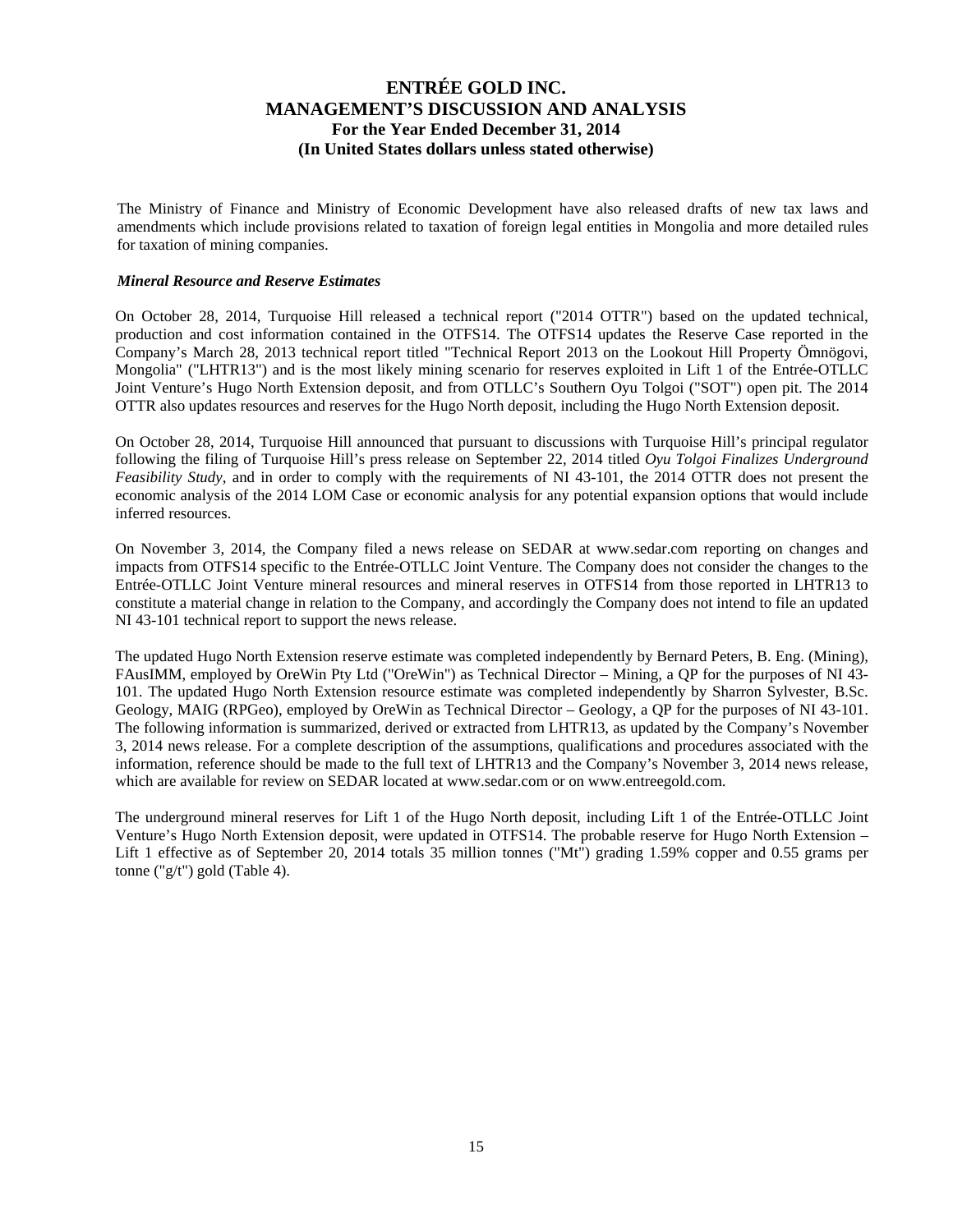| Table 4. Entrée-OTLLC Joint Venture Mineral Reserve, September 20, 2014                                                                                                 |                                                              |                          |                          |      |      |       |     |       |  |  |  |
|-------------------------------------------------------------------------------------------------------------------------------------------------------------------------|--------------------------------------------------------------|--------------------------|--------------------------|------|------|-------|-----|-------|--|--|--|
| <b>NSR</b><br>Cu<br><b>Ore</b><br>Ag<br>Cu<br>Ag<br>Au<br>Au<br><b>Classification</b><br>(koz)<br>(5/t)<br>(g/t)<br>(%)<br>(g/t)<br>(M <sub>1b</sub> )<br>(Mt)<br>(koz) |                                                              |                          |                          |      |      |       |     |       |  |  |  |
| Proven                                                                                                                                                                  |                                                              | $\overline{\phantom{a}}$ | $\overline{\phantom{0}}$ |      |      |       |     |       |  |  |  |
| Probable                                                                                                                                                                | 35                                                           | 99.69                    | 1.59                     | 0.55 | 3.72 | 1,121 | 519 | 3,591 |  |  |  |
| <b>Total Entrée-OTLLC Joint Venture</b>                                                                                                                                 | 35<br>3.72<br>519<br>3,591<br>99.69<br>0.55<br>1.59<br>1,121 |                          |                          |      |      |       |     |       |  |  |  |

#### **Notes**:

- Table shows only the part of the mineral reserve on the Entrée-OTLLC Joint Venture portion of the Shivee Tolgoi licence.
- OTFS14 mineral reserves have the effective date September 20, 2014.
- Metal prices used for calculating the Hugo North Extension underground NSR are as follows: copper at \$3.01/lb; gold at \$1,250/oz; and silver at \$20.37/oz, all based on long-term metal price forecasts at the beginning of the mineral reserves work. The analysis indicates that the mineral reserves are still valid at these metal prices.
- The NSR has been calculated with assumptions for smelter refining and treatment charges, deductions and payment terms, concentrate transport, metallurgical recoveries and royalties.
- For the underground block cave, all mineral resources within the shell have been converted to mineral reserves. This includes measured and indicated mineral resources below the resource cut-off grade. It also includes inferred mineral resources, which have been assigned a zero grade and treated as dilution.
- For Hugo North Extension measured and indicated mineral resources were used to report probable mineral reserves.
- Shivee Tolgoi mining licence and the Javkhlant mining licence are held by Entrée. The Entrée-OTLLC Joint Venture's portion of the Shivee Tolgoi licence and the Javkhlant licence are planned to be operated by OTLLC. Entrée will receive 20% of cash flows after capital and operating costs for material originating below 560 metres, and 30% above this depth.
- Metal prices used for calculating the financial analysis are as follows: long term copper at \$3.08/lb; gold at \$1,304/oz; and silver at \$21.46/oz.
- The mineral reserves reported above are not additive to the mineral resources.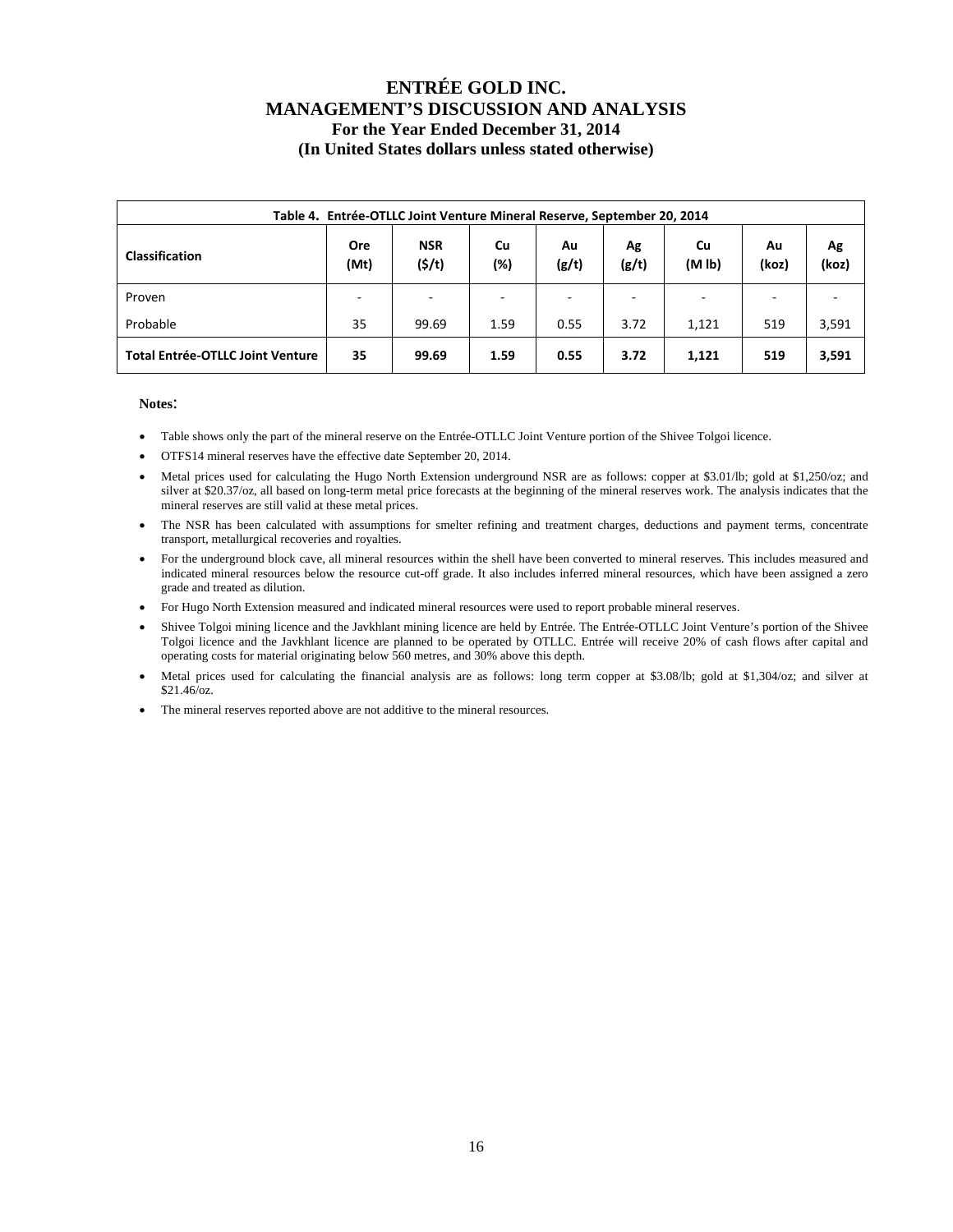| Table 5. 2014 Summary Production and Financial Results                |                                             |                     |  |  |  |  |  |  |  |
|-----------------------------------------------------------------------|---------------------------------------------|---------------------|--|--|--|--|--|--|--|
| <b>Description</b>                                                    | <b>Units</b>                                | <b>Reserve Case</b> |  |  |  |  |  |  |  |
| Total Inventory OT and EJV Lift 1 and SOT                             |                                             | Mineral Reserve     |  |  |  |  |  |  |  |
| Production Rate (average)                                             | Mt/a                                        | 36.5                |  |  |  |  |  |  |  |
| Total Processed - OT and EJV                                          | Bt                                          | 1.5                 |  |  |  |  |  |  |  |
| Production Years - Total                                              | Years                                       | 41                  |  |  |  |  |  |  |  |
|                                                                       | <b>Metal Prices</b>                         |                     |  |  |  |  |  |  |  |
| Copper                                                                | $\frac{1}{2}$ /lb                           | 3.08                |  |  |  |  |  |  |  |
| Gold                                                                  | $\frac{2}{3}$ /oz                           | 1,304               |  |  |  |  |  |  |  |
| Silver                                                                | $\frac{1}{2}$ /oz                           | 21.46               |  |  |  |  |  |  |  |
|                                                                       | Entrée-OTLLC Joint Venture Property Results |                     |  |  |  |  |  |  |  |
| Processed                                                             | Mt                                          | 35                  |  |  |  |  |  |  |  |
| <b>NSR</b>                                                            | $\frac{2}{3}$ /t                            | 99.69               |  |  |  |  |  |  |  |
| Cu Grade                                                              | %                                           | 1.59                |  |  |  |  |  |  |  |
| Au Grade                                                              | g/t                                         | 0.55                |  |  |  |  |  |  |  |
| Ag Grade                                                              | g/t                                         | 3.72                |  |  |  |  |  |  |  |
| Cu Recovered                                                          | billion lb                                  | 1.1                 |  |  |  |  |  |  |  |
| Au Recovered                                                          | Moz                                         | 0.5                 |  |  |  |  |  |  |  |
| Ag Recovered                                                          | Moz                                         | 3.6                 |  |  |  |  |  |  |  |
| NPV (8%) After Tax (long-term prices)<br>(Entrée's 20% interest only) | \$M                                         | 102                 |  |  |  |  |  |  |  |

#### **Notes**:

- Metal prices used for calculating the financial analysis are as follows: long term copper at \$3.08/lb; gold at \$1,304/oz; and silver at \$21.46/oz. The analysis has been calculated with assumptions for smelter refining and treatment charges, deductions and payment terms, concentrate transport, metallurgical recoveries and royalties.
- For mine planning the metal prices used to calculate block model NSR were copper at \$3.01/lb; gold at \$1,250/oz; and silver at \$20.37/oz.
- Underground (including some mining costs) costs used to determine cut-off grades are based on \$15.34/t.
- For the underground block cave, all mineral resources within the shell have been converted to mineral reserves. This includes indicated mineral resources below the resource cut-off grade. It also includes inferred mineral resources, which have been assigned a zero grade and treated as dilution.
- For Hugo North Extension, measured and indicated mineral resources were used to report probable mineral reserves.
- "EJV" is the Entrée-OTLLC Joint Venture. The Shivee Tolgoi mining licence and the Javkhlant mining licence are held by Entrée. The Entrée-OTLLC Joint Venture's portion of the Shivee Tolgoi licence and the Javkhlant licence are planned to be operated by OTLLC. Entrée will receive 20% of cash flows after capital and operating costs for material originating below 560 metres, and 30% above this depth.
- The mineral reserves reported above are not additive to the mineral resources.
- Economic analysis has been calculated from the start of 2015 and excludes 2014. Costs shown are real costs not nominal costs. Expansion capital includes only direct project costs and does not include non-cash shareholder interest, management fees, tax pre-payments, forex adjustments, or exploration phase expenditures.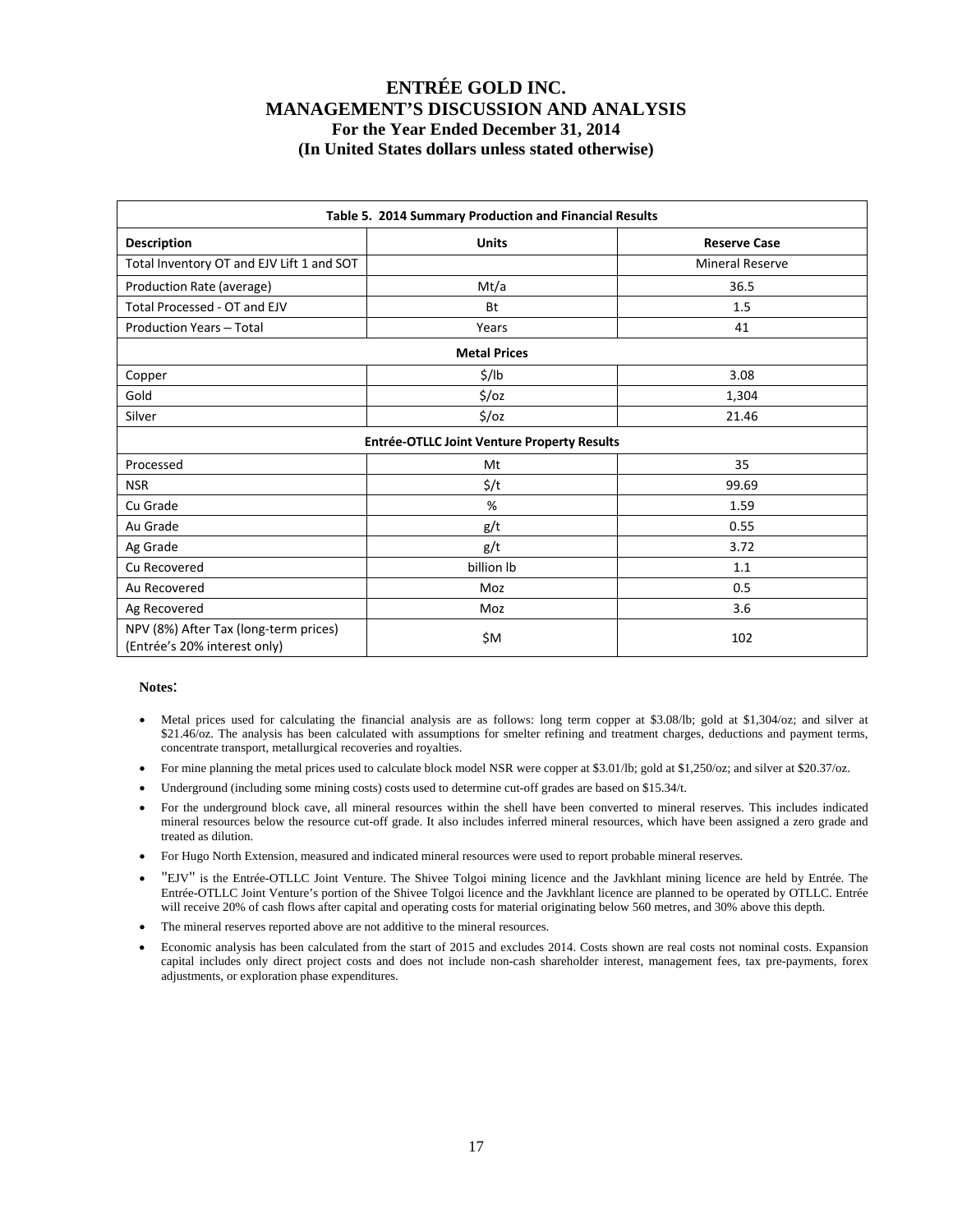Of significance to Entrée:

- Hugo North Extension probable reserve increased to 35 Mt at 1.59% copper, 0.55 g/t gold and 3.72 g/t silver. This has resulted in a 2.8% increase in recovered copper and an 11.2% increase in recovered silver.
- Hugo North Extension NSR is \$99.69/t (calculated from the financial model). The NSR calculation reflects the net value received for the ore by the mine (after all costs and charges). An NSR has been calculated on a US Dollar per tonne basis for each of the mineral reserve areas. The Hugo North Extension has the highest NSR calculated for all the deposits at Oyu Tolgoi.
- 2014 Reserve Case after tax net present value (using an 8% discount) ("NPV8%") decreased to \$102 million from \$110 million in the LHTR13. This is mainly due to a development delay on the Hugo North block cave and a subsequent two year delay on the Hugo North Extension ore. The NPV8% case is also impacted by more cautious cave performance assumptions, which led to a reduction in recovered metal and a slowing of cave ramp-up.
- A significant portion of the mineralization on the Joint Venture Property has not been included in the updated mining plan and remains in the mineral resource category, including Hugo North Extension – Lift 2 and the Heruga deposit.

The summary of the Entrée-OTLLC Joint Venture mineral resources is presented in Table 6. The base case cut-off grade of 0.37% copper equivalent ("CuEq") remains the same as in the LHTR13. The resource model has been updated for the Hugo North Extension deposit but remains the same as reported previously for Heruga. The formula used to calculate copper equivalency has been updated in 2014 for each deposit.

The mineral resources, which are classified in accordance with the Canadian Institute of Mining, Metallurgy and Petroleum (the "CIM") Definition Standards for Mineral Resources and Mineral Reserves and prepared in accordance with NI 43-101, have various effective dates:

- Hugo North Extension 28 March 2014
- Heruga 30 March 2010

The contained copper, gold, silver, and molybdenum estimates in the mineral resources tables have not been adjusted for metallurgical recoveries. However, the differential recoveries were taken into account when calculating the copper equivalency formulae.

The Hugo North Extension resource model is based on a new geological interpretation and refined structural model for Hugo North Extension. The new Hugo North Extension indicated mineral resource is very similar to previous estimates, whereas the new Hugo North Extension inferred mineral resource has increased the estimated tonnage by 34% from the previous (LHTR13) estimate with modest increases in grades. The 2014 revised CuEq formula for Hugo North Extension accounts for a negligible drop in the overall resource tonnage  $\langle 0.1\% \rangle$  and copper equivalent metal  $(0.25\%)$ relative to the previous mineral resource estimate.

The Heruga resource model has not been updated; however, grades and tonnage have been revised slightly because of changes to the CuEq calculation and resultant changes to blocks contained within the CuEq cut-off grade. The 2014 revised CuEq formula has had a more pronounced effect on the Heruga mineral resource estimate, with a 7% drop in tonnage, a 4% drop in copper, gold, silver, and molybdenum contained metals, and a 10% drop in copper equivalent metal relative to LHTR13.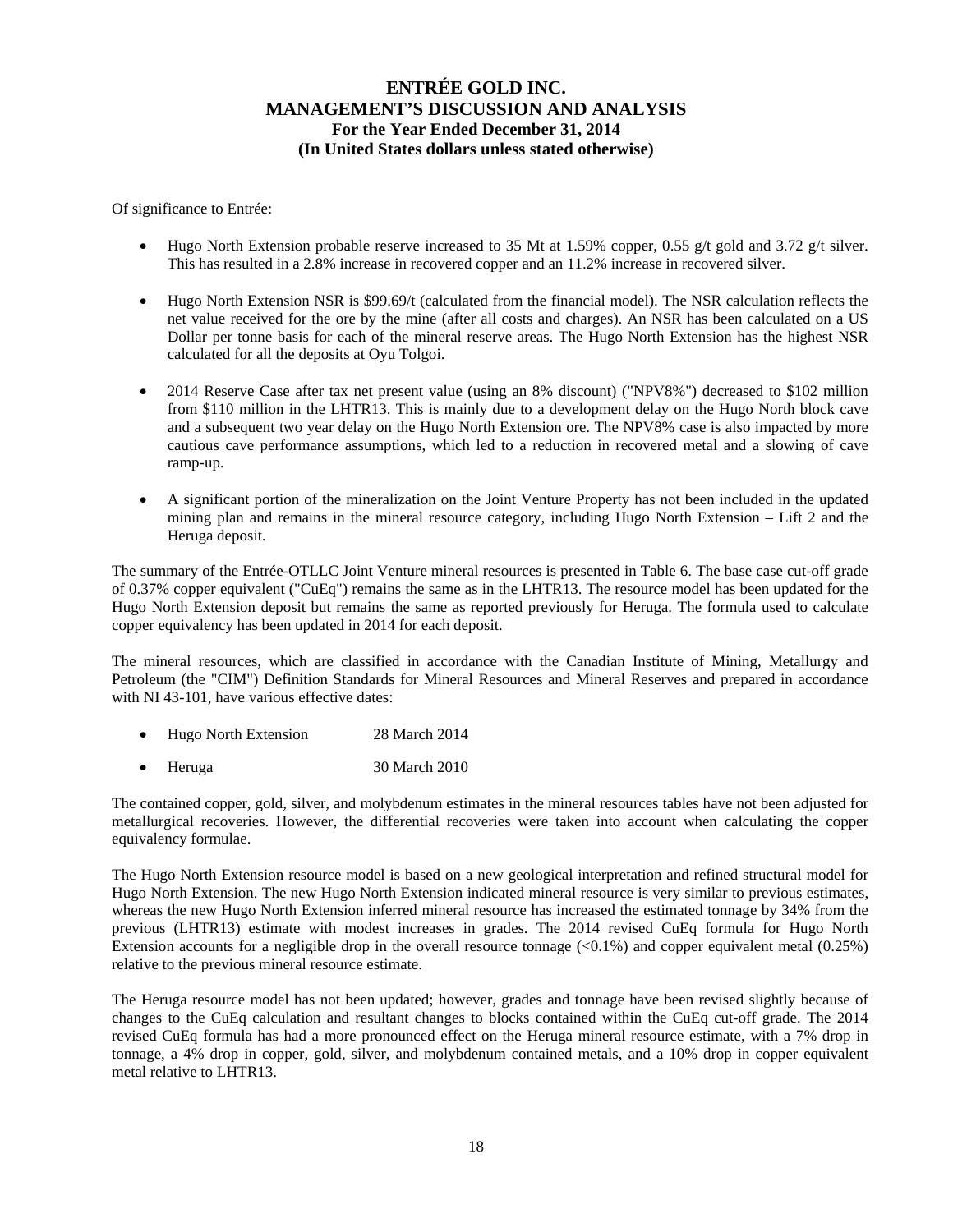| Table 6. Entrée-OTLLC Joint Venture Mineral Resources<br>$(0.37%$ CuEq cut-off)                                                                          |                                                                    |       |      |      |      |       |      |  |  |  |
|----------------------------------------------------------------------------------------------------------------------------------------------------------|--------------------------------------------------------------------|-------|------|------|------|-------|------|--|--|--|
| <b>CuEq</b><br>Ag<br><b>Tonnage</b><br><b>Cu</b><br>Au<br>Mo<br><b>Classification</b><br><b>Deposit</b><br>(%)<br>(g/t)<br>(%)<br>(Mt)<br>(g/t)<br>(ppm) |                                                                    |       |      |      |      |       |      |  |  |  |
| Hugo North Extension Deposit (0.37% CuEq Cut-Off) - Effective Date 28 March 2014                                                                         |                                                                    |       |      |      |      |       |      |  |  |  |
| Measured                                                                                                                                                 | EJV                                                                |       | 1.43 | 0.12 | 2.86 | 39.4  | 1.52 |  |  |  |
| Indicated                                                                                                                                                | EJV                                                                | 128   | 1.65 | 0.55 | 4.12 | 33.6  | 1.99 |  |  |  |
| Inferred                                                                                                                                                 | EJV                                                                | 179   | 0.99 | 0.34 | 2.68 | 25.4  | 1.20 |  |  |  |
|                                                                                                                                                          | Heruga Deposit (0.37% CuEq Cut-Off) - Effective Date 30 March 2010 |       |      |      |      |       |      |  |  |  |
| Inferred                                                                                                                                                 | EJV                                                                | 1,700 | 0.39 | 0.37 | 1.39 | 113.2 | 0.64 |  |  |  |

| <b>Classification</b> |                |                        |                                                                                  |             | <b>Contained Metal</b>                                             |             |               |  |  |
|-----------------------|----------------|------------------------|----------------------------------------------------------------------------------|-------------|--------------------------------------------------------------------|-------------|---------------|--|--|
|                       | <b>Deposit</b> | <b>Tonnage</b><br>(Mt) | Cu<br>(MIb)                                                                      | Au<br>(koz) |                                                                    | Mo<br>(MIb) | CuEq<br>(MIb) |  |  |
|                       |                |                        | Hugo North Extension Deposit (0.37% CuEq Cut-Off) - Effective Date 28 March 2014 |             |                                                                    |             |               |  |  |
| Measured              | EJV            |                        | 35                                                                               | 4           | 103                                                                | 0.1         | 38            |  |  |
| Indicated             | EJV            | 128                    | 4,663                                                                            | 2,271       | 16,988                                                             | 9.5         | 5,633         |  |  |
| Inferred              | EJV            | 179                    | 3,887                                                                            | 1,963       | 15,418                                                             | 10.0        | 4,730         |  |  |
|                       |                |                        |                                                                                  |             | Heruga Deposit (0.37% CuEq Cut-Off) - Effective Date 30 March 2010 |             |               |  |  |
| Inferred              | EJV            | 1,700                  | 14,610                                                                           | 20,428      | 75.955                                                             | 424         | 24,061        |  |  |

#### **Notes:**

- The contained gold and copper estimates in the tables have not been adjusted for metallurgical recoveries.
- The 0.37% CuEq cut-off is equivalent to the underground mineral reserve cut-off determined by OTLLC.
- The mineral resources include mineral reserves.
- CuEq has been calculated using assumed metal prices (\$3.01/lb for copper, \$1,250/oz for gold, \$20.37/oz for silver, and \$11.90/lb for molybdenum). Mo grades outside of Heruga are assumed to be zero for CuEq calculations.
	- o HNE (EJV) CuEq% = Cu% + ((Au (g/t) x 1,250 x 0.0321507 x 0.913) + (Ag (g/t) x 20.37 x 0.0321507 x 0.942)) / (3.01 x 22.0462)
	- o Heruga CuEq% = Cu% + ((Au (g/t) x 1,250 x 0.0321507 x 0.911) + (Ag (g/t) x 20.37 x 0.0321507 x 0.949) + (Mo (ppm) x 11.9 x 0.0022046 x 0.736)) / (3.01 x 22.0462)
- Mineral resources that are not mineral reserves do not have demonstrated economic viability.
- EJV is the Entrée-OTLLC Joint Venture. The Shivee Tolgoi and Javkhlant mining licences are held by Entrée. The Entrée-OTLLC Joint Venture's portion of the Shivee Tolgoi licence and the Javkhlant licence are planned to be operated by OTLLC. Entrée will receive 20% of cash flows after capital and operating costs for material originating below 560 metres, and 30% above this depth.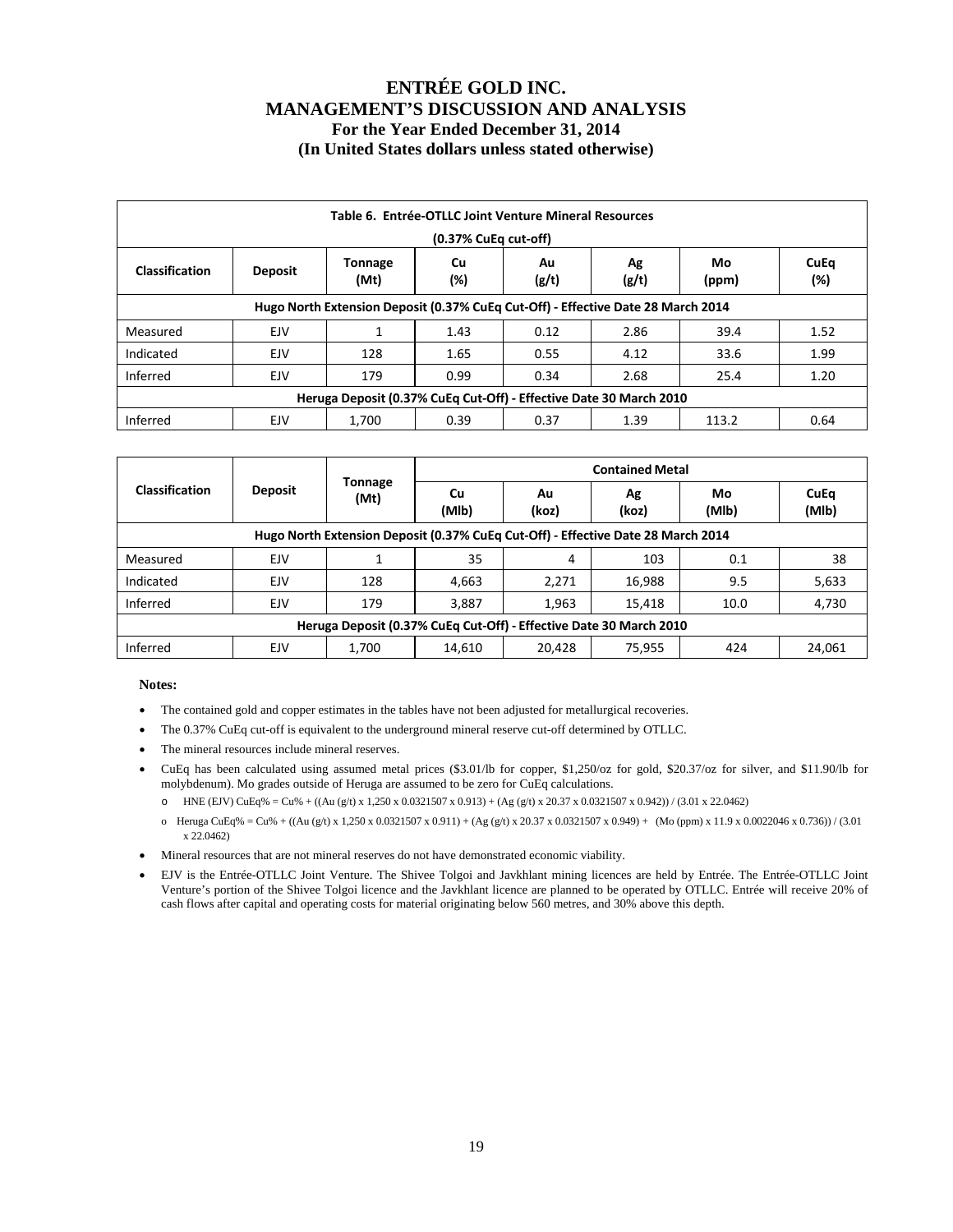# **SELECTED ANNUAL FINANCIAL INFORMATION**

|                                       |   | <b>Year Ended</b><br>December 31,<br>2014 | Year Ended<br>December 31,<br>2013 | <b>Year Ended</b><br>December 31,<br>2012 |
|---------------------------------------|---|-------------------------------------------|------------------------------------|-------------------------------------------|
| <b>Total Revenues</b>                 | S |                                           |                                    |                                           |
| Net Loss                              |   | (8,669,188)                               | (11, 422, 025)                     | (15, 196, 129)                            |
| Net loss per share, basic and diluted |   | (0.06)                                    | (0.08)                             | (0.12)                                    |
| Working capital                       |   | 32,603,711                                | 46,394,496                         | 4,699,256                                 |
| Total assets                          |   | 79,690,498                                | 97, 395, 105                       | 64,173,530                                |
| Total long term liabilities           |   | 44,269,904                                | 50,956,860                         | 15,286,041                                |

(1) Working Capital is defined as Current Assets less Current Liabilities.

For the year ended December 31, 2014, net loss was \$8,669,188 compared to \$11,422,025 in the year ended December 31, 2013. During the year ended December 31, 2014, Entrée incurred lower operating expenditures primarily due to a combination of lower general and administration expense and higher foreign exchange gains. As at December 31, 2014, working capital was \$32,603,711 compared to \$46,394,496 as at December 31, 2013. The decrease in working capital is primarily the result of cash used in operations during the period. As at December 31, 2014, total assets were \$79,690,498 compared to \$97,395,105 as at December 31, 2013. The decrease in total assets over the prior year is primarily the net effect of a decrease in working capital described above. As at December 31, 2014, total long term liabilities were \$44,269,904 compared to \$50,956,860 as at December 31, 2013. The decrease in long term liabilities over the prior year is largely due to a decrease in deferred income tax liabilities and decreased deferred revenue resulting from unrealized foreign currency translation gains.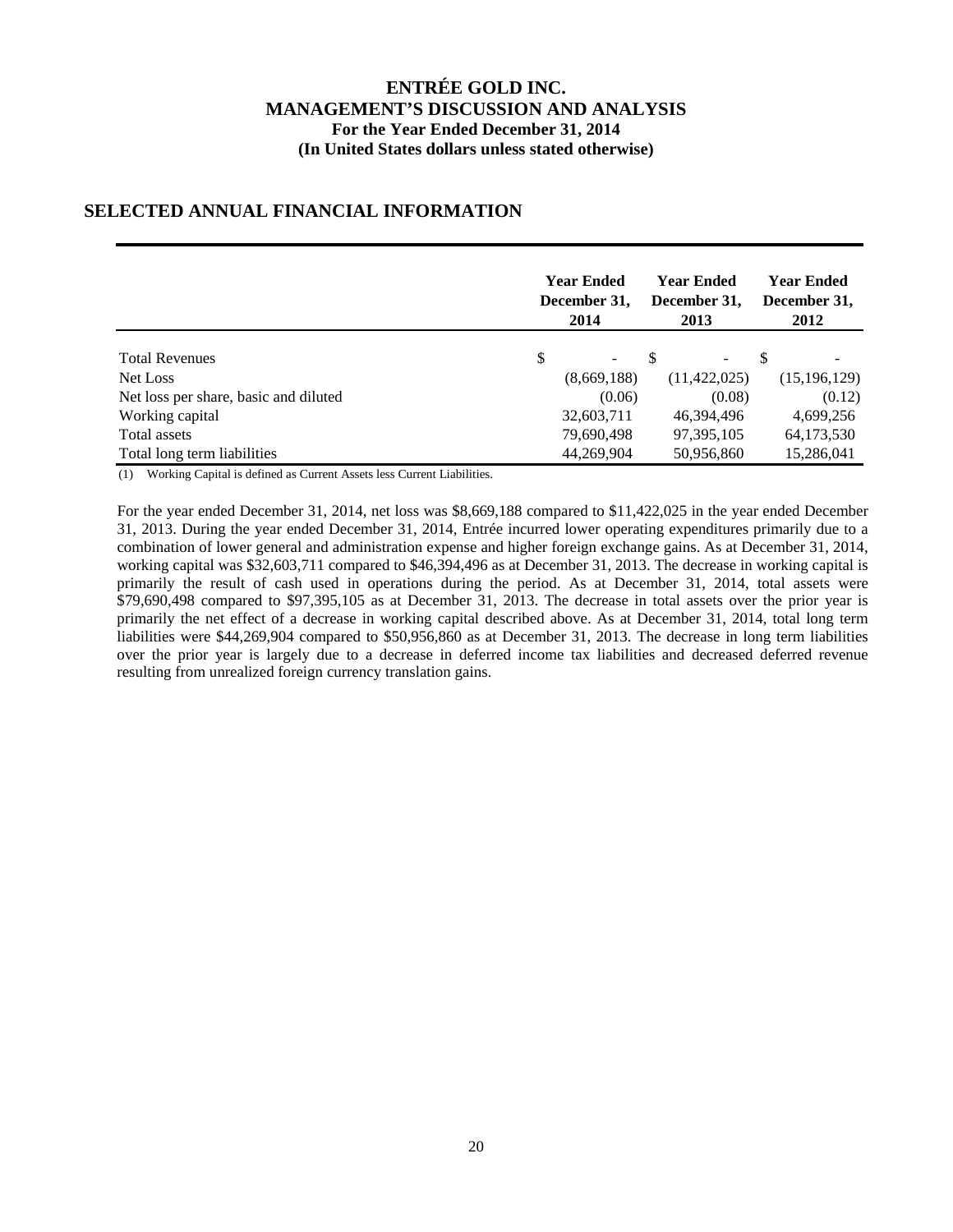### **REVIEW OF OPERATIONS**

Results of operations are summarized as follows:

|                                           | <b>Year Ended</b><br>December 31,<br>2014 |              |               |  |
|-------------------------------------------|-------------------------------------------|--------------|---------------|--|
| Exploration                               | \$<br>9,018,994                           | <sup>S</sup> | 5,808,316     |  |
| General and administrative                | 3,936,413                                 |              | 5,510,641     |  |
| Consultancy and advisory fees             | 830,623                                   |              | 1,941,130     |  |
| Impairment of mineral property interests  | 552,095                                   |              | 437,732       |  |
| Interest expense                          | 264,869                                   |              | 260,453       |  |
| Stock-based compensation                  | 251,390                                   |              | 1,422,297     |  |
| Loss from equity investee                 | 107,907                                   |              | 146,051       |  |
| Depreciation                              | 65,517                                    |              | 102,941       |  |
| Fair value adjustment of asset backed     |                                           |              |               |  |
| commercial paper                          |                                           |              | (147, 564)    |  |
| Gain on sale of mineral property interest | (28,096)                                  |              | (451,892)     |  |
| Current income tax expense (recovery)     | (123, 255)                                |              | 319,112       |  |
| Interest income                           | (295, 023)                                |              | (431,596)     |  |
| Foreign exchange gain                     | (1,978,854)                               |              | (1, 113, 728) |  |
| Deferred income tax recovery              | (3,933,392)                               |              | (2,381,868)   |  |
| Net loss                                  | \$<br>8,669,188                           | <sup>S</sup> | 11,422,025    |  |

Exploration expenditures are summarized as follows:

|                               | <b>Year Ended</b><br>December 31,<br>2014 | <b>Year Ended</b><br>December 31,<br>2013 |
|-------------------------------|-------------------------------------------|-------------------------------------------|
| <b>US</b><br>Mongolia         | \$<br>7,066,997<br>1,672,341              | 3,940,264<br>\$.<br>1,355,493             |
| Other                         | 315,549                                   | 807,235                                   |
| Total costs                   | 9,054,887                                 | 6,102,992                                 |
| Less stock-based compensation | (35,893)                                  | (294, 676)                                |
| Total expenditures, cash      | 9,018,994                                 | 5,808,316                                 |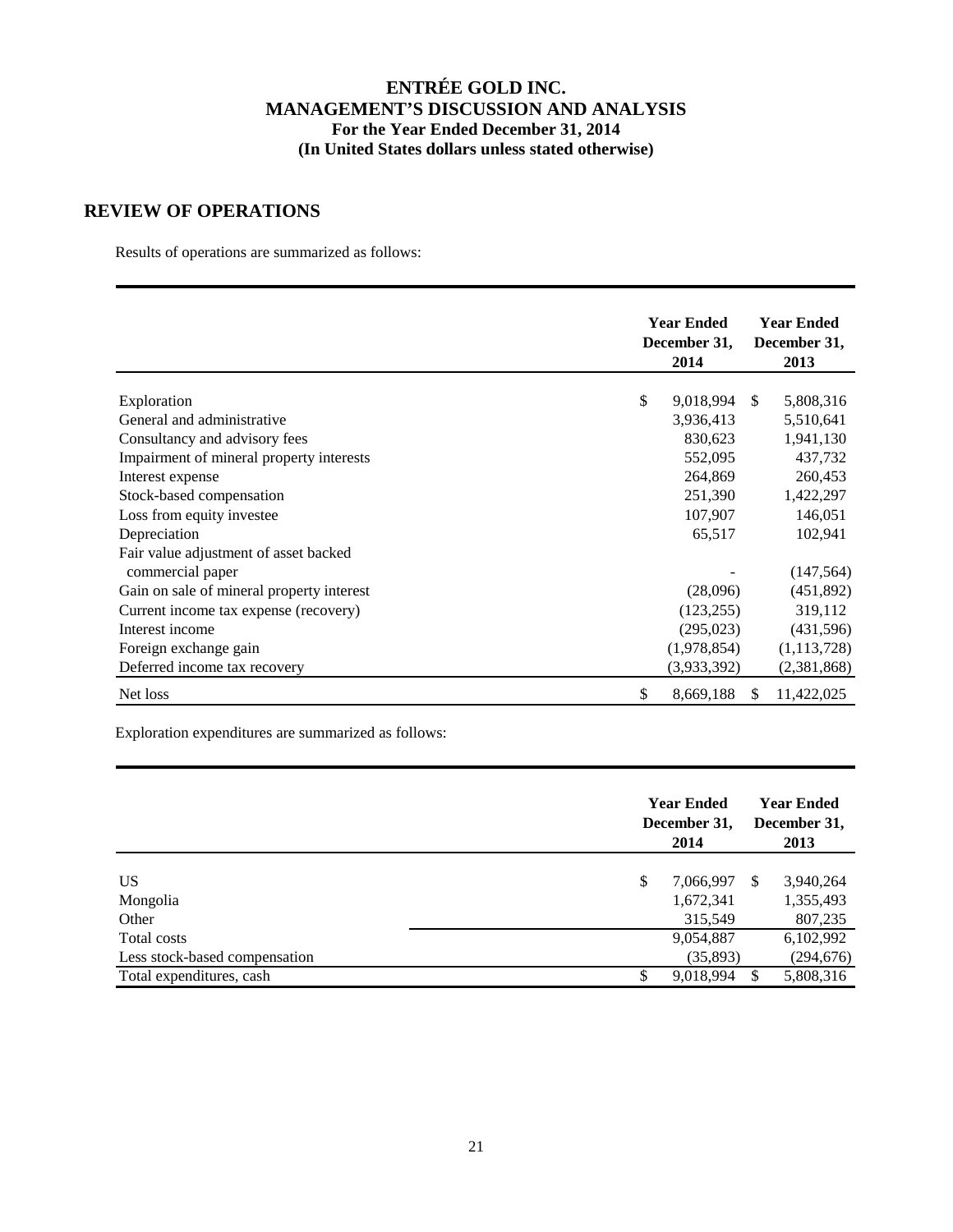#### **UNITED STATES**

#### **Ann Mason Project, Nevada**

The Ann Mason Project, located in the Yerington District of Nevada, is one of Entrée's core assets. With the completion of a positive PEA in 2012, Entrée began evaluating the most efficient and effective way of advancing the Ann Mason Project towards prefeasibility. A prefeasibility drill program was undertaken between August 2014 and late January 2015. The Company commenced a prefeasibility metallurgy program in the first quarter of 2015 and plans to release an updated resource estimate for the Ann Mason deposit and an updated PEA in the second quarter of 2015. In addition, the Company is considering strategic partnerships, joint ventures and similar arrangements that would help facilitate the development of the project. To date, excluding any capitalized mineral property acquisition costs, Entrée has expended approximately \$27.1 million on the Ann Mason Project.

From April to July 2013, Entrée completed 993 metres of RC pre-collar drilling and 2,159 metres of core drilling in five holes to test the Ann Mason and Blue Hill deposits and other nearby exploration targets. Holes varied in depth from 502 to 811 metres.

At the Ann Mason deposit, core drilling in 2013 was designed to test for extensions of mineralization within the current pit design, primarily along the northeast and northwest margins of the deposit. Three of the five core holes drilled at Ann Mason extended copper mineralization 190 metres to 250 metres northwest and northeast of the deposit. Near the east end of the deposit, hole EG-AM-13-035 intersected 220 metres (from 262 metres depth) averaging 0.30% copper, 0.07 grams per tonne ("g/t") gold and 1.70 g/t silver. Included within the intersection is a higher-grade interval of 100 metres grading 0.43% copper, 0.11 g/t gold and 2.75 g/t silver. Drill holes EG-AM-13-033 and 034, on the northeast side of the deposit, returned 310 metres of 0.21% copper and 46.0 metres of 0.27% copper, respectively and extend copper mineralization up to 250 metres northeast of the current mineral resource. Ann Mason mineralization remains open in several directions and further drilling programs will be needed to test this potential.

Two shallow, widely-spaced RC holes (totalling 180 metres) were completed about 500 to 900 metres to the west of Ann Mason to test a new, near-surface oxide copper target. Holes EG-AM-13-038 and 039 encountered narrow intervals of 0.16% to 0.20% oxide copper within strong, quartz-sericite-pyrite alteration. Deeper sulphide potential below these holes remains untested.

2013 drilling at Blue Hill successfully located westward extensions of the current deposit; however, to the east, oxide and mixed mineralization is truncated by the low angle Blue Hill Fault. Although most recent drill holes mainly tested oxide mineralization, two diamond holes (EG-BH-11-019 and 021) were drilled east of the oxide copper zone to test deeper sulphide copper potential. Drilling of the underlying sulphide target remains very widely-spaced, but has identified a target area more than one kilometre in width, which remains open in most directions. Significant molybdenum mineralization was also intersected in two of the drill holes targeting the sulphide mineralization.

Hole EG-BH-11-031, located approximately one kilometre east of Blue Hill, intersected a near-surface zone of copperoxide mineralization assaying an average of 0.28% copper over 13.8 metres from a depth of 22.2 metres.

Baseline environmental studies commenced in the second quarter of 2013, and included wildlife, biology, archaeology and cultural surveys and Waters of the US ("WOUS") delineation. These studies were largely complete in early 2014 except for raptor field surveys, final report writing, and a follow-up WOUS submission to the US Corps of Engineers. An amendment to expand Entrée's existing Plan of Operations and minor modification of its Nevada Reclamation Permit, were accepted by the Nevada Division of Environmental Protection and the BLM in early 2014. An additional bond, in the amount of \$31,276, was posted by Entrée in June 2014. Wildlife, vegetation and cultural field surveys and reports were complete by late 2014 and no significant obstacles to the development of Ann Mason were identified. The US Corps of Engineers has verbally approved the WOUS report finding of no wetlands subject to US Corps of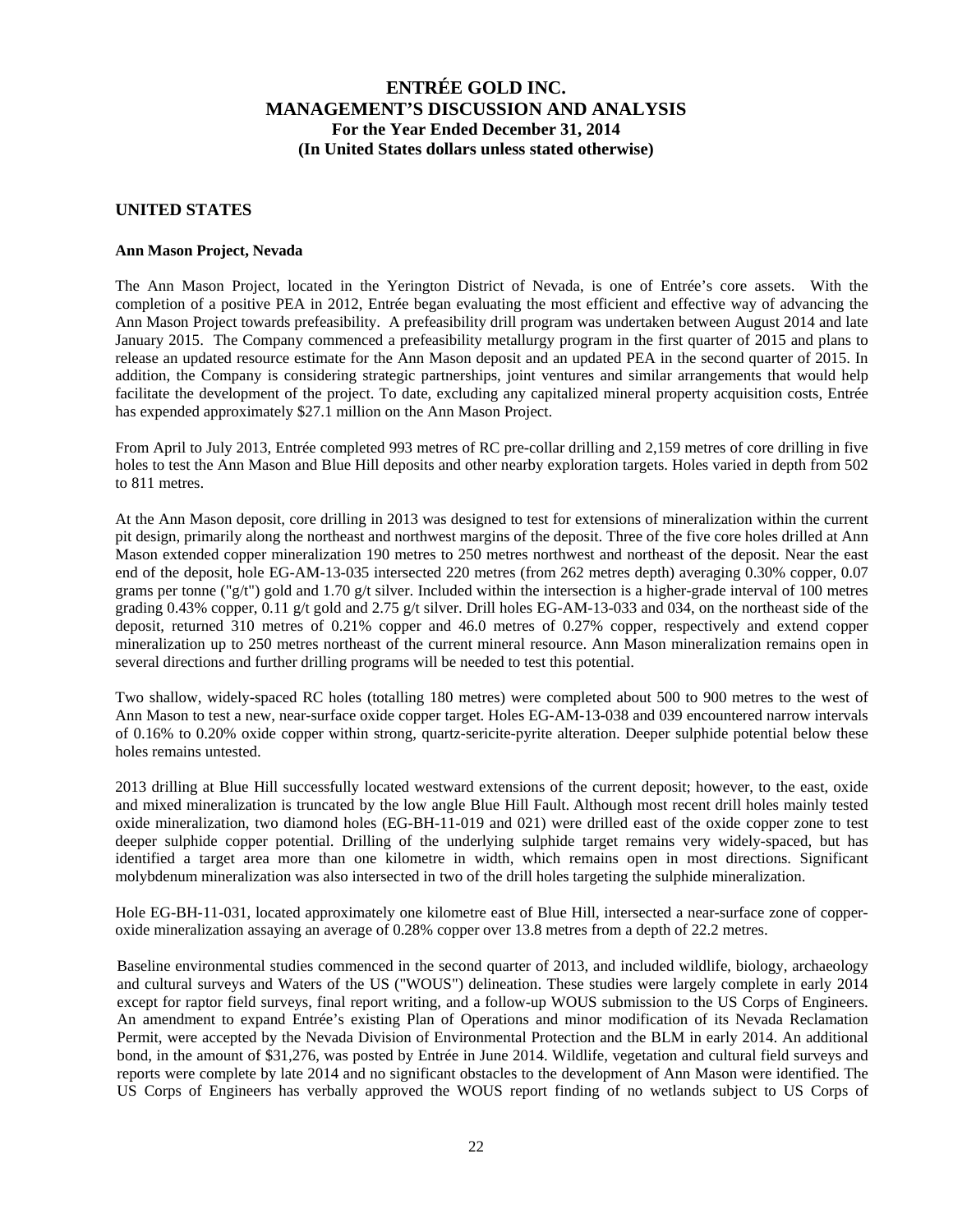Engineers jurisdiction within the Ann Mason Project area but are now waiting for United States Environmental Protection Agency approval.

On July 16, 2014, the Company announced the commencement of an approximately \$5 million prefeasibility drill program, designed to upgrade the mineral resources contained in the PEA Phase 5 pit from Indicated and Inferred to a mix of Measured and Indicated categories. The infill drill program commenced in August 2014 and was completed in late January 2015. The program comprised 40 holes and a total of approximately 19,265 metres combined RC precollars and core.

RC pre-collars were generally restricted to barren, overlying volcanics. Drilling changed to HQ diameter core which was continually sampled over 2 metre intervals once mineralized rocks of the Yerington batholith were encountered or hole conditions dictated the change to core. Depths of holes ranged from 275 metres to 885 metres, depending on position within the Phase 5 pit, and hole angles varied from -60 to -90 degrees.

Samples were submitted to ACME Labs in Reno and Elko for sample preparation and forwarded by ACME to their laboratory in Vancouver for analysis. Prepared standards, blanks and duplicates were inserted at the project site to monitor the quality control of the assay data. Entrée has a chain of custody program to ensure sample security during all stages of sample collection, cutting, shipping and storage.

On January 21, 2015, the Company reported assay results from the first 20 holes with the remaining 20 holes being reported on March 10, 2015. Highlights include:

- EG-AM-14-041, located near the centre of the deposit, with 390 metres of 0.35% copper;
- EG-AM-14-043, located near the centre of the deposit, with 409 metres of 0.35% copper;
- EG-AM-14-046, the eastern-most drill hole, with 112.3 metres of 0.34% copper;
- EG-AM-14-050, with 176 metres of 0.35% copper;
- $\bullet$  EG-AM-14-057, with 327.4 metres of 0.38% copper, including 0.42% copper and 0.12 g/t gold over 200 metres;
- EG-AM-14-059, with 466 metres of 0.31% copper;
- EG-AM-14-065 with 150 metres of 0.38% copper;
- EG-AM-14-067, with 377 metres of 0.32% copper;
- EG-AM-14-073, on the northeast rim of the deposit, with 102 metres of 0.36% copper; and
- EG-AM-14-076, immediately northwest of 043, with 190 metres of 0.34% copper and a separate interval of 180 metres of 0.38% copper.

25 of the 40 holes ended in mineralization (copper values greater than the 0.15% copper cut-off). Lower grade holes tend to be located toward the northern-most border of the Phase 5 pit, in areas where strong mineralization was not expected. Only one hole, EG-AM-14-049, drilled along the northernmost border of the Phase 5 pit, failed to return any significant results.

The area between the Ann Mason and Blue Hill deposits has seen only wide-spaced, mostly shallow drilling to date and remains a high priority target for future exploration for both additional sulphide and oxide mineralization. South of Ann Mason, soil surveying and mapping suggests potential for near surface oxide copper mineralization which could have a positive impact on the Ann Mason Project.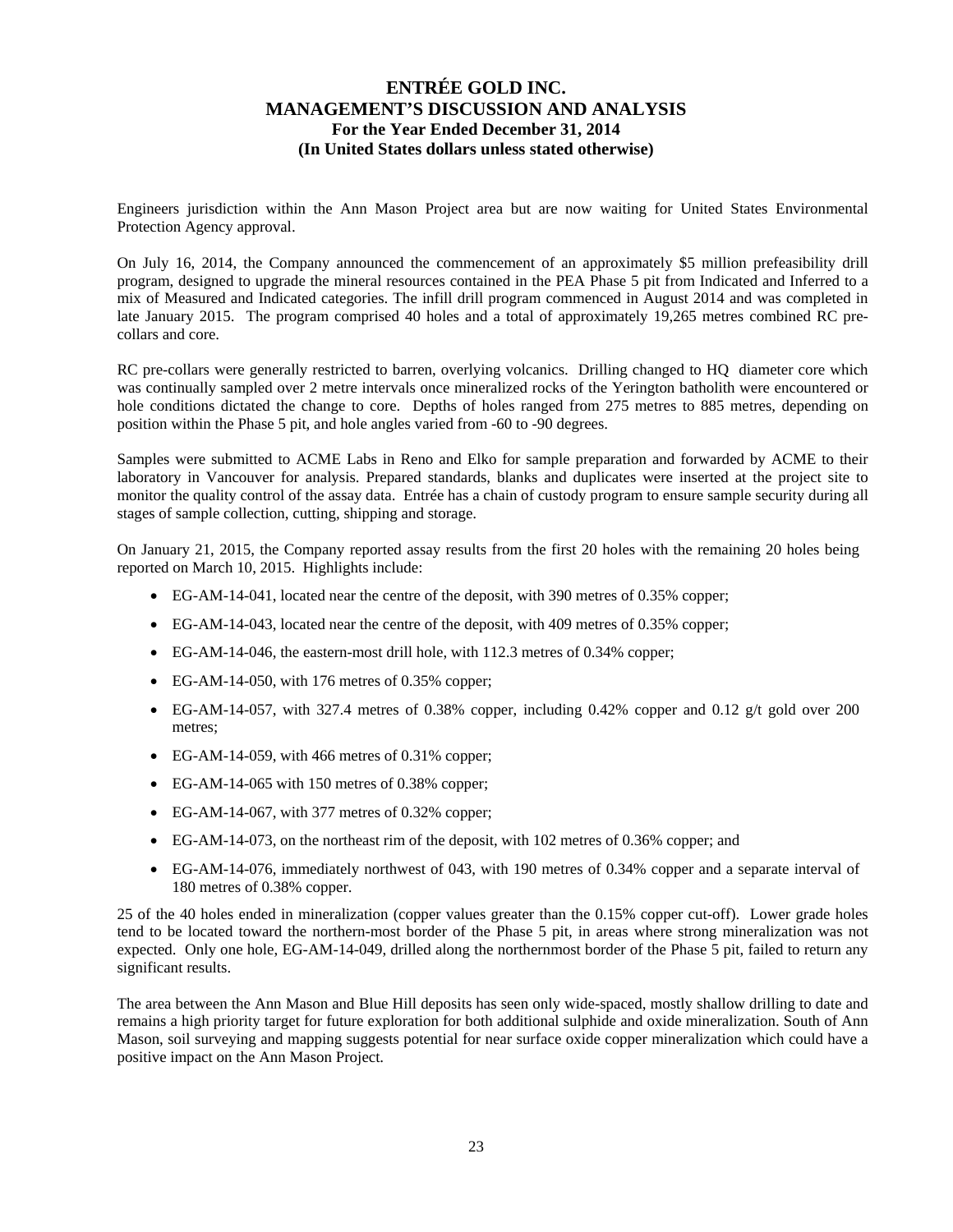Several other high-priority targets on the Ann Mason Project property require further exploration. These include the Roulette, Blackjack IP and Blackjack Oxide targets and the Minnesota copper skarn target. In the Blackjack area, induced polarization ("IP") and surface copper oxide exploration targets have been identified for drill testing. The Minnesota skarn target requires further drilling to test deeper IP and magnetic anomalies. The Shamrock and Ann South targets comprise several small-scale historical mines and skarn-related copper showings in the southeast portion of the project.

For the year ended December 31, 2014, Ann Mason Project expenditures were \$6,950,618 compared to \$3,807,805 during the year ended December 31, 2013. The higher expenses in the year ended December 31, 2014 resulted primarily from an increase in drilling activities.

#### **Lordsburg, New Mexico**

On May 2, 2012, Entrée entered into an agreement (the "Purchase Agreement") to purchase a 100% interest in two porphyry copper targets in New Mexico - the Lordsburg property and the Oak Grove property. In September 2013 Entrée abandoned the Oak Grove property and recorded an impairment of mineral property interests of \$437,732.

Pursuant to the Purchase Agreement, Entrée paid \$100,000 and issued 500,000 common shares of the Company. The Lordsburg property is subject to a 2% NSR royalty, which may be bought down to 1% for \$1 million if the buydown option is exercised on or before January 1, 2015. The buydown option may be extended to January 1, 2016 or January 1, 2017, in which case the buydown price will be \$2 million and \$200,000 will be payable for each 12 month extension. The buydown price and extension payments are payable in cash or a combination of cash and common shares at Entrée's election.

The Lordsburg claims cover 2,013 hectares adjacent to the historic Lordsburg copper-gold-silver district in New Mexico. Drilling at Lordsburg has been successful in discovering a porphyry copper-gold occurrence in an area previously known only for vein-style gold mineralization. Future drilling will be directed towards expanding the existing drill defined copper and gold zone. No exploration work was completed in 2013 or 2014.

The proposed Plan of Operations for Lordsburg has been approved by the BLM and an Application to Conduct Mineral Exploration has been approved by the New Mexico Division of Mining and Minerals. The Lordsburg Plan of Operations/Environmental Assessment and Application to Conduct Mineral Exploration provides for drilling on 65 additional sites and 28.2 acres of surface disturbance.

#### **MONGOLIA**

#### **Lookout Hill – Joint Venture Property**

In mid-December 2012 a drill hole was collared at the north end of Heruga on the Javhlant licence but directed northwest onto the Oyu Tolgoi licence. In early February 2013, the hole passed onto the Oyu Tolgoi licence at a depth of approximately 1,500 metres and still above the mineralized zone. The hole terminated February 26, 2013 at a depth of 2,067 metres within the Oyu Tolgoi licence. No exploration has been completed by OTLLC on the Joint Venture Property since February 2013 and no work is currently planned for 2015.

Since formation, and as of December 31, 2014, the Entrée-OTLLC Joint Venture had expended \$26.9 million to advance the Joint Venture Property. Under the terms of the Entrée-OTLLC Joint Venture, OTLLC contributed on Entrée's behalf the required cash participation amount of \$6.4 million, equal to 20% of the \$26.9 million incurred to date, plus interest at prime plus 2%.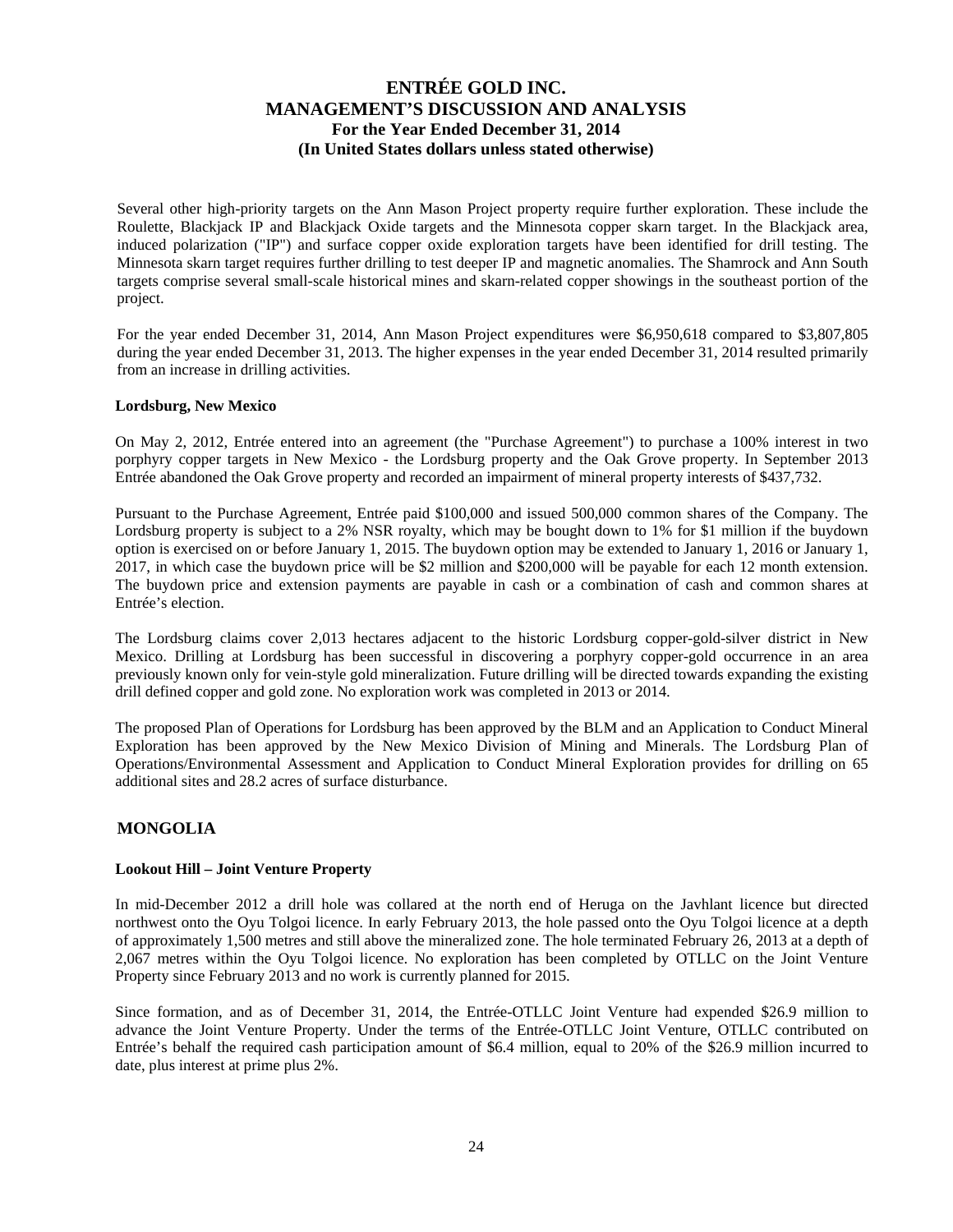#### **Lookout Hill - Shivee West**

Entrée has a 100% interest in the western portion of the Shivee Tolgoi mining licence.

No work has been completed on Shivee West in the year ended December 31, 2014. The Company does not anticipate significant exploration and development on Shivee West until the current regulatory environment in Mongolia has been stabilized.

For the year ended December 31, 2014, Shivee West expenses were \$1,672,341 compared to \$1,355,493 during the year ended December 31, 2013. The higher expenses in 2014 compared to 2013 resulted from higher legal fees and sales taxes, penalties and interest expenses, partially offset by lower personnel expenses and travel fees.

#### **AUSTRALIA**

#### **Blue Rose Joint Venture**

Entrée has a 55.32% interest in the Blue Rose copper-iron-gold-molybdenum joint venture property, with Giralia Resources Pty Ltd, now a subsidiary of Atlas Iron Limited (ASX:AGO) ("Atlas"), retaining a 44.68% interest. The property is located in the Olary Region of South Australia, 300 kilometres north-northeast of Adelaide. Magnetite iron formations occur in the southern portion of this 1,000 square kilometre tenement, and a zone of copper oxide mineralization and a gold target (Golden Sophia) are located in the north-central area of the tenement. The joint venture covers tenement EL5129, which was granted on July 19, 2012, for a 3-year term.

In September 2010, the joint venture entered into an agreement with Bonython Metals Group Pty Ltd ("BMG"), a private Australian resource company. BMG purchased 100% of the iron ore rights on the joint venture property in exchange for 6% of BMG's future issued capital. On February 27, 2012, the Federal Court of Australia ordered that BMG be wound up; a liquidator has been appointed. In October 2013, pursuant to an agreement whereby a third party acquired the Blue Rose joint venture's iron ore rights from BMG, Entrée received the first of two cash payments of A\$475,778 plus GST. The third party is currently in breach of this agreement as a consequence of failing to make the second required payment.

Soil sampling was completed by the joint venture in August 2011 over the Golden Sophia shallow gold target. The survey confirmed the historic Battle Mountain gold in soil anomaly and defined a new, linear gold anomaly located approximately 700 metres to the northeast.

On October 23, 2013, the Blue Rose joint venture filed a Part 9B native title application under the South Australia Mining Act and the Wilyakali and Ngadjuri groups registered as native title claimants. Native title agreements must be concluded with claimants prior to any exploration on the joint venture licence. A native title agreement was signed with the Wilyakali group in December 2013 and an agreement with the Ngadjuri group was signed in late March 2014.

During the year ended December 31, 2014, the Company recorded an impairment of mineral property interests of \$552,095.

#### **PERU**

In September 2010, Entrée entered into a conditional agreement with a private Peruvian company whereby Entrée may acquire an initial 70% interest in the Lukkacha property located in Tacna Province of southeastern Peru. The property is situated within 50 kilometres of the international border with Chile, and initiation of work is subject to Entrée obtaining a Supreme Decree allowing it to work on the property. Subject to obtaining the Supreme Decree, Entrée may earn a 70% interest by making cash payments totaling \$215,000 and expending a minimum of \$1.5 million on exploration, to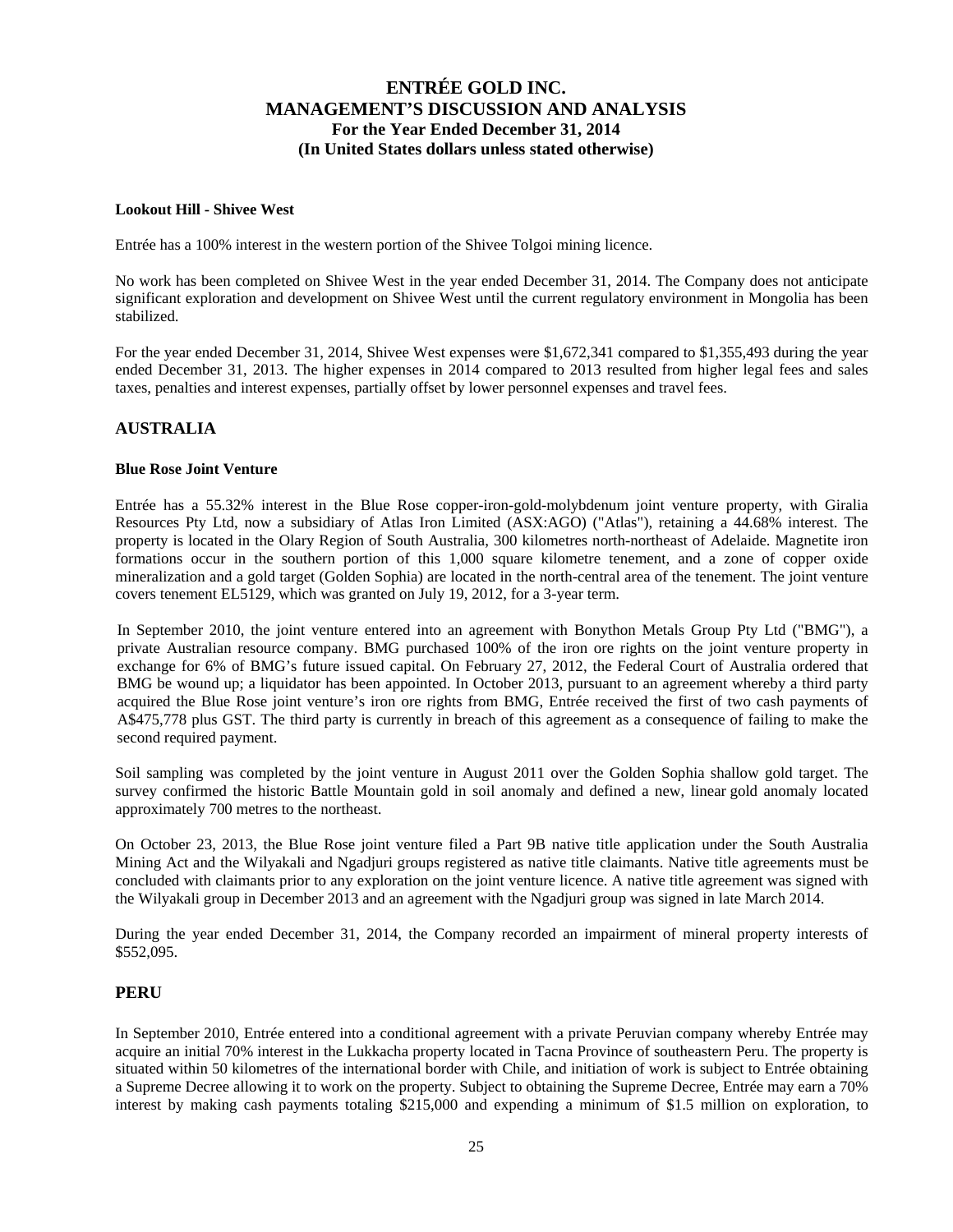include a minimum 6,000 metres of diamond drilling, within 24 months. Once Entrée has earned a 70% interest, it may acquire a further 30% interest by paying the vendors \$2 million within 24 months. The vendors would retain a 2% NSR royalty, half of which may be purchased at any time for \$1 million.

The property consists of seven concessions totaling 4,400 hectares which cover two large areas of surface alteration, iron oxides and quartz veining approximately 50 kilometres along the structural trend southeast from the giant Toquepala mining operation of Grupo Mexico. The property has never been drilled and represents a unique opportunity for early stage exploration within an under-explored major copper district. Further exploration is dependent on receipt of the Supreme Decree. As a first step in obtaining the Supreme Decree, a joint military inspection of the property took place on September 12, 2013. The military submitted a favourable written opinion to the General Secretary of the Ministry of Defense on September 15, 2013. During 2014, the Company held several meetings with the local village to discuss completion and registration of a community economic and land use agreement.

For the year ended December 31, 2014, Lukkacha expenses were \$78,925 compared to \$134,454 during the year ended December 31, 2013.

# **GENERAL AND ADMINISTRATIVE**

For the year ended December 31, 2014, general and administrative expense, excluding foreign exchange gains and losses and before stock-based compensation, was \$3,936,413 compared to \$5,510,641 during the year ended December 31, 2013. The decrease in 2014 was due primarily to decreases in personnel expenses, legal fees and travel expenses compared to 2013.

#### **STOCK-BASED COMPENSATION**

For the year ended December 31, 2014, stock-based compensation expense was \$251,390 compared to \$1,422,297 during the year ended December 31, 2013. During the year ended December 31, 2014, 2,815,000 options were granted with a fair value of \$251,390, compared to 7,560,000 options that were granted with a fair value of \$1,421,371 during the year ended December 31, 2013.

#### **INTEREST INCOME AND EXPENSE**

For the year ended December 31, 2014, interest expense was \$264,869 compared to \$260,453 during the year ended December 31, 2013. Interest expense is due to accrued interest on the OTLLC loan payable. For the year ended December 31, 2014, interest income was \$295,023 compared to \$431,596 for the year ended December 31, 2013. The Company earns interest income on its invested cash.

#### **VALUATION OF LONG-TERM INVESTMENT**

#### **Equity Method Investment**

As further described in the notes to the Annual Financial Statements, Entrée accounts for its interest in a joint venture with OTLLC as a 20% equity investment. As at December 31, 2014, the Company's investment in the Entrée-OTLLC Joint Venture was \$93,914 (December 31, 2013 - \$96,367). The Company's share of the loss of the Entrée-OTLLC Joint Venture was \$107,907 for the year ended December 31, 2014 (December 31, 2013 - \$146,051) plus accrued interest expense of \$264,869 for the year ended December 31, 2014 (December 31, 2013 - \$260,453). The decrease in the loss from equity investee for the year ended December 31, 2014 compared to last year was due to decreased exploration expenses incurred by the Entrée-OTLLC Joint Venture in the period.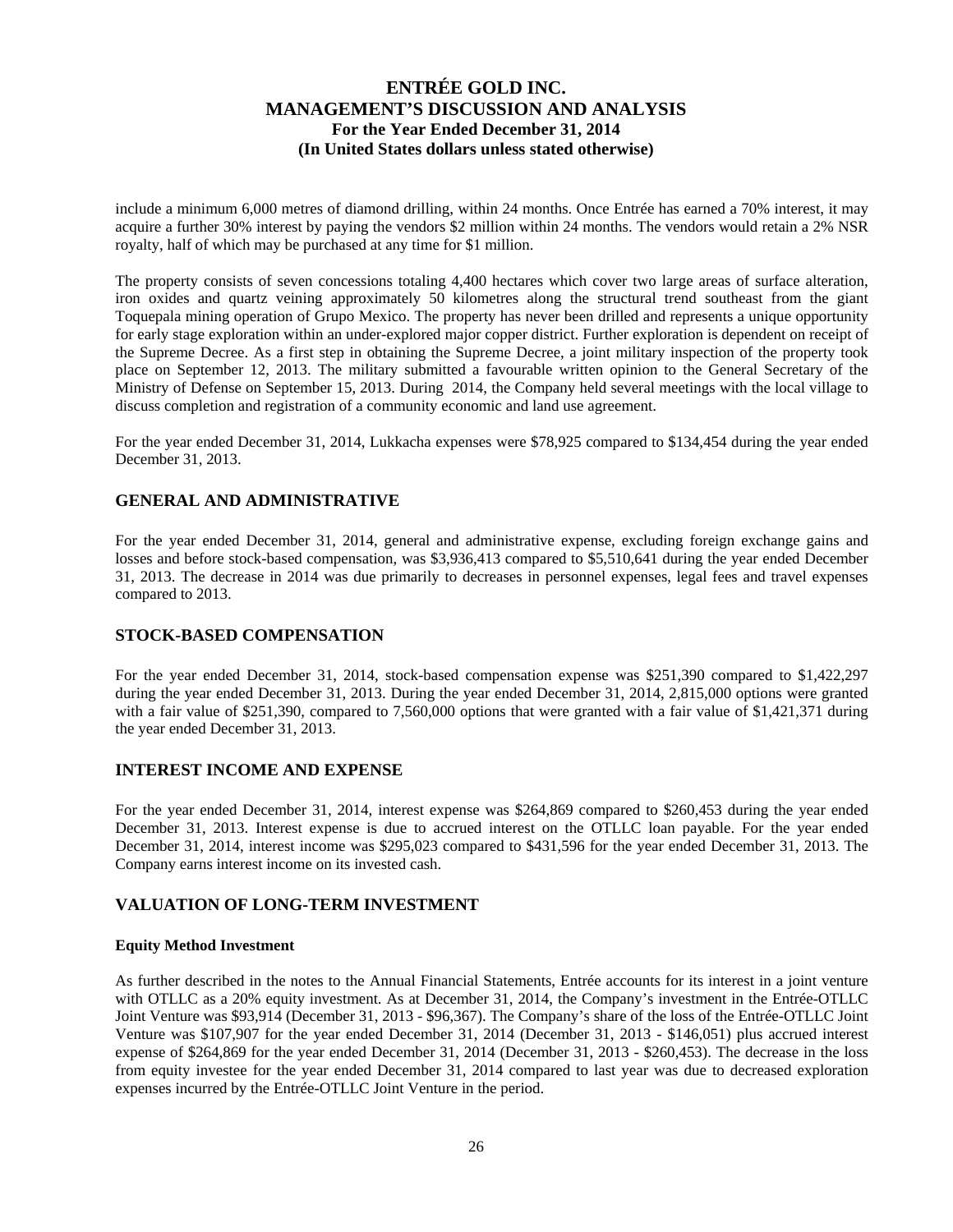### **OUTLOOK**

Entrée is primarily focused on exploring its principal properties in Nevada and Mongolia. In addition, Entrée is engaged in evaluating acquisition opportunities which are complementary to its existing projects, particularly large tonnage base and precious metal targets in mining friendly jurisdictions. These efforts have resulted in the consolidation of the Ann Mason Project in Nevada and the acquisition of the Lordsburg property in New Mexico. The commodities Entrée is most likely to pursue include copper, gold and molybdenum, which are often associated with large tonnage, porphyry related environments. Smaller, higher grade systems will be considered by Entrée if they demonstrate potential for nearterm production and cash-flow.

Entrée has not generated any revenue from operations since its incorporation and Entrée anticipates that it will continue to incur operating expenses without revenues until the Joint Venture Property in Mongolia is brought into production or it builds and operates a mine on one or more of its other mineral properties. As at December 31, 2014, Entrée had working capital of approximately \$32.6 million. Entrée's average monthly operating expenses for the year ended December 31, 2014, were approximately \$1,054,000, including exploration, general and administrative expenses and investor relations expenses.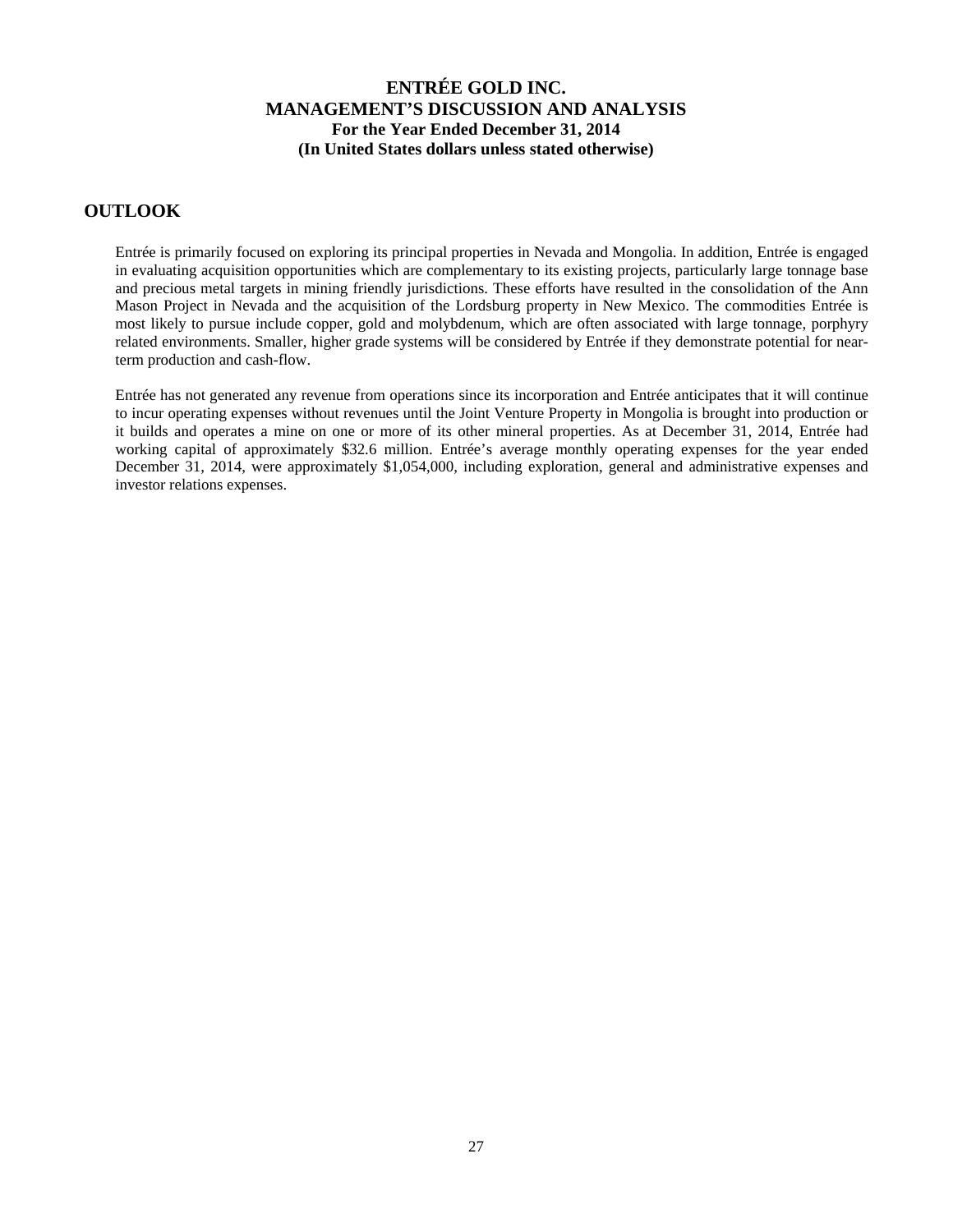# **SELECTED QUARTERLY DATA**

|                                           | <b>Three Months</b><br><b>Ended</b><br>December 31,<br>2014 |               | <b>Three Months</b><br><b>Ended</b><br>September 30,<br>2014 |               | <b>Three Months</b><br><b>Ended</b><br><b>June 30,</b><br>2014 |     | <b>Three Months</b><br><b>Ended</b><br>March 31,<br>2014 |
|-------------------------------------------|-------------------------------------------------------------|---------------|--------------------------------------------------------------|---------------|----------------------------------------------------------------|-----|----------------------------------------------------------|
| Exploration                               | \$<br>4,465,219                                             | <sup>\$</sup> | 2,268,197                                                    | <sup>\$</sup> | 757,325                                                        | \$. | 1,564,146                                                |
| General and administrative                | 1,183,067                                                   |               | 844,646                                                      |               | 980,107                                                        |     | 1,144,090                                                |
| Consultancy and advisory fees             | 133,687                                                     |               | 177,194                                                      |               | 234,070                                                        |     | 285,672                                                  |
| Impairment of mineral property interests  |                                                             |               | 552,095                                                      |               |                                                                |     |                                                          |
| Depreciation                              | 14,405                                                      |               | 16,277                                                       |               | 17,160                                                         |     | 17,675                                                   |
| Gain on sale of mineral property interest |                                                             |               |                                                              |               | (28,096)                                                       |     |                                                          |
| Foreign exchange loss (gain)              | (662, 619)                                                  |               | (1,126,822)                                                  |               | 882,044                                                        |     | (1,071,457)                                              |
| Loss from operations                      | (5, 133, 759)                                               |               | (2,731,587)                                                  |               | (2,842,610)                                                    |     | (1,940,126)                                              |
| Interest income                           | 35,559                                                      |               | 79,174                                                       |               | 97,064                                                         |     | 83,226                                                   |
| Interest expense                          | (67, 749)                                                   |               | (66, 735)                                                    |               | (65, 524)                                                      |     | (64, 861)                                                |
| Loss from equity investee                 | (28, 974)                                                   |               | (29,369)                                                     |               | (28, 772)                                                      |     | (20,792)                                                 |
| Current income tax recovery (expense)     | (10, 124)                                                   |               |                                                              |               | 246,609                                                        |     | (113,230)                                                |
| Deferred income tax recovery (expense)    | 2,141,233                                                   |               | 1,348,919                                                    |               | (332, 558)                                                     |     | 775,798                                                  |
| Net loss                                  | \$<br>(3,063,814)                                           | - \$          | (1,399,598)                                                  | -S            | (2,925,791)                                                    | S   | (1,279,985)                                              |
| Loss per share, basic and diluted         | \$<br>$(0.02)$ \$                                           |               | $(0.01)$ \$                                                  |               | $(0.02)$ \$                                                    |     | (0.01)                                                   |

|                                                            | <b>Three Months</b><br><b>Ended</b><br>December 31,<br>2013 |               | <b>Three Months</b><br><b>Ended</b><br>September 30,<br>2013 |      | <b>Three Months</b><br><b>Ended</b><br><b>June 30,</b><br>2013 |               | <b>Three Months</b><br><b>Ended</b><br>March 31,<br>2013 |
|------------------------------------------------------------|-------------------------------------------------------------|---------------|--------------------------------------------------------------|------|----------------------------------------------------------------|---------------|----------------------------------------------------------|
| Exploration                                                | \$<br>1,426,239                                             | <sup>\$</sup> | 1,168,327                                                    | \$   | 1,904,636                                                      | <sup>\$</sup> | 1,603,790                                                |
| General and administrative                                 | 1,626,040                                                   |               | 1,047,875                                                    |      | 1,190,851                                                      |               | 2,773,496                                                |
| Consultancy and advisory fees                              | 309,462                                                     |               | 320,567                                                      |      | 324,175                                                        |               | 986,926                                                  |
| Impairment of mineral property interests                   |                                                             |               |                                                              |      | 437,732                                                        |               |                                                          |
| Depreciation                                               | 22,570                                                      |               | 24,831                                                       |      | 26,704                                                         |               | 28,836                                                   |
| Gain on sale of mineral property interest                  | (451, 892)                                                  |               |                                                              |      |                                                                |               |                                                          |
| Foreign exchange loss (gain)                               | (765, 656)                                                  |               | 662,337                                                      |      | (892, 725)                                                     |               | (117,684)                                                |
| Loss from operations                                       | (2,166,763)                                                 |               | (3,223,937)                                                  |      | (2,991,373)                                                    |               | (5,275,364)                                              |
| Interest income                                            | 126,664                                                     |               | 140,418                                                      |      | 100,948                                                        |               | 63,566                                                   |
| Interest expense                                           | (66, 331)                                                   |               | (65,313)                                                     |      | (64, 553)                                                      |               | (64,256)                                                 |
| Gain (loss) from equity investee                           | (29, 756)                                                   |               | (23,049)                                                     |      | 19,683                                                         |               | (112, 929)                                               |
| Fair value adjustment of asset backed<br>commercial papers |                                                             |               |                                                              |      | 147,564                                                        |               |                                                          |
| Current income tax expense                                 | (319, 112)                                                  |               |                                                              |      |                                                                |               |                                                          |
| Deferred income tax recovery                               | 1,331,336                                                   |               | 241,279                                                      |      | 512,114                                                        |               | 297,139                                                  |
| Net loss                                                   | \$<br>(1,123,962)                                           | S.            | (2,930,602)                                                  | \$   | (2,275,617)                                                    | S.            | (5,091,844)                                              |
| Loss per share, basic and diluted                          | \$<br>$(0.01)$ \$                                           |               | (0.02)                                                       | - \$ | (0.02)                                                         | -S            | (0.04)                                                   |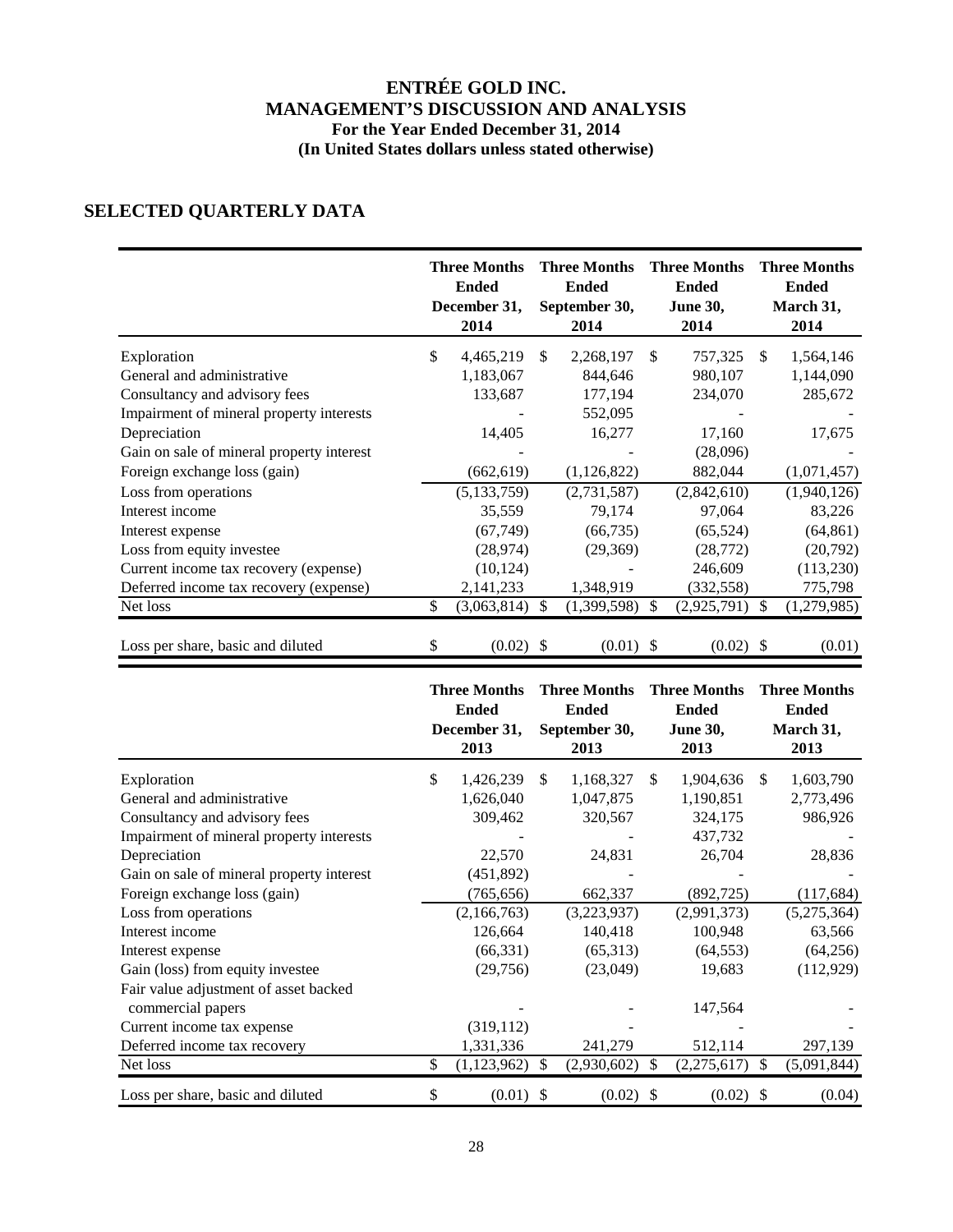Exploration costs were higher in the year ended December 31, 2014 compared to the year ended December 31, 2013, primarily due to an increase in drilling activity on the Ann Mason Project and higher sales taxes, partially offset by lower personnel and stock-based compensation expenses during the year ended December 31, 2014. General and administrative costs, excluding stock-based compensation changes, were approximately 29% lower in the year ended December 31, 2014 compared to the year ended December 31, 2013. This decrease is primarily attributable to decreased personnel expenses and legal fees. During the three months ended September 30, 2014, the Company recorded an impairment of mineral property interests of \$552,095 on the Blue Rose joint venture property. During the three months ended June 30, 2014, Entrée sold its interest in the Mystique property for proceeds of \$28,096, net of taxes. During the three months ended December 31, 2013, Entrée received a cash payment of \$451,892 pertaining to an agreement whereby a third party acquired the Blue Rose joint venture iron ore rights. During the three months ended March 31, 2013, the Company incurred consultancy and advisory fees of \$936,926 related to the Sandstorm financing package. Loss from equity investee was lower in the year ended December 31, 2014 compared to the year ended December 31, 2013 due to decreased expenditures on the Joint Venture Property. During the year ended December 31, 2014, Entrée recorded deferred income tax recovery of \$3,933,392 compared to deferred income tax recovery of \$2,381,868 during the year ended December 31, 2013.

# **LIQUIDITY**

To date, Entrée has not generated revenues from its operations, has been dependent on equity and production-based financings for additional funding and is considered to be in the exploration stage. Working capital on hand at December 31, 2014 was \$32,603,711. Cash was \$33,517,096 at December 31, 2014. On February 15, 2013, the Company closed the approximately \$55 million financing package with Sandstorm which will be used to advance the Ann Mason Project, support operations in Mongolia and for general working capital requirements. In the event of a partial expropriation of Entrée's economic interest, contractually or otherwise, in the Joint Venture Property, which is not reversed during the abeyance period provided for in the Funding Agreement, the Company will be required to return a pro rata portion of the Deposit (the amount of the repayment not to exceed the amount of the Unearned Balance).

Under the terms of the Entrée-OTLLC Joint Venture, Entrée elected to have OTLLC debt finance Entrée's share of costs on the Joint Venture Property, with interest accruing at OTLLC's actual cost of capital or prime plus 2%, whichever is less, at the date of the advance. As at December 31, 2014, the total amount that OTLLC has contributed to costs on the Company's behalf, including interest, is \$6.4 million.

#### **Operating activities**

Cash used in operations was \$12,617,637 for the year ended December 31, 2014 compared to the cash provided by operations of \$27,979,150 for the year ended December 31, 2013. This decrease is primarily due to cash proceeds of \$40 million received from the Funding Agreement with Sandstorm during the year ended December 31, 2013.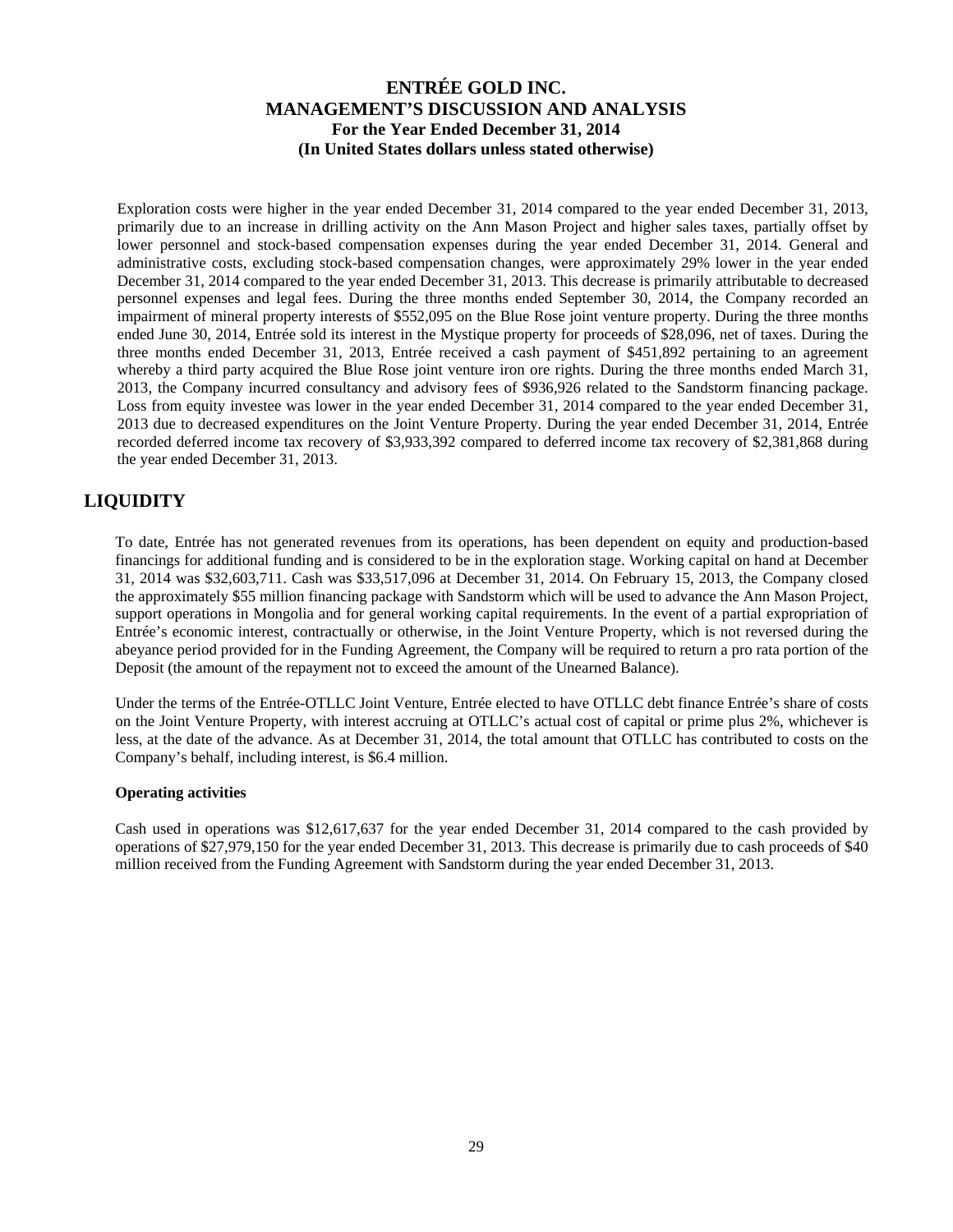#### **Financing activities**

Cash provided by financing activities during the year ended December 31, 2014 and 2013 and common shares issued for cash were as follows:

|                      |                     | <b>Year Ended</b><br>December 31,<br>2014 |                          |                          | <b>Year Ended</b><br>December 31,<br>2013 |           |  |
|----------------------|---------------------|-------------------------------------------|--------------------------|--------------------------|-------------------------------------------|-----------|--|
|                      | <b>Shares</b>       | Amount                                    |                          | <b>Shares</b>            |                                           | Amount    |  |
| Private placement    | $\omega_{\rm{eff}}$ | -\$                                       | $\overline{\phantom{0}}$ | 17,857,142               | - \$                                      | 9,722,897 |  |
| Share issuance costs |                     |                                           |                          | $\overline{\phantom{a}}$ |                                           | (86, 636) |  |
|                      | ۰                   |                                           |                          | 17,857,142               |                                           | 9,636,261 |  |

The 2013 private placement was part of the Sandstorm financing package.

#### **Investing activities**

During the year ended December 31, 2014, Entrée made payments of \$100,000 related to mineral property acquisitions (December 31, 2013 – \$50,000). During the year ended December 31, 2014, Entrée received cash proceeds of \$83,428 on the release of reclamation deposits (December 31, 2013 – \$115,180) and made payments of \$66,179 related to reclamation deposits (December 31, 2013 – \$Nil). During the year ended December 31, 2014, Entrée expended \$13,074 on equipment, primarily for exploration activities (December 31, 2013 – \$7,623). During the year ended December 31, 2014, Entrée sold its interest in the Mystique property for proceeds of \$28,096, net of taxes. During the year ended December 31, 2013, Entrée received cash proceeds of \$5 million from Sandstorm in return for a 0.4% NSR royalty on the Ann Mason and Blue Hill deposits.

#### **Contingencies and Contractual Commitments**

The following table lists, as at December 31, 2014, the Company's contractual obligations. Entrée is committed to make lease payments totalling \$563,021 over its three year office lease in Vancouver, Canada and two office, three warehouse and four accommodation leases in the United States.

|               | Less than<br>1 Year            | 1-3 Years | <b>Total</b>   |
|---------------|--------------------------------|-----------|----------------|
| Office leases | \$<br>283,325<br>\$            | 279,696   | 563,021<br>-\$ |
| Total         | \$<br>283,325<br><sup>\$</sup> | 279,696   | 563,021<br>S   |

#### **Outstanding share data**

As at December 31, 2014 and March 30, 2015, there were 146,984,385 common shares outstanding. In addition, as at December 31, 2014 and March 30, 2015, there were 13,779,000 stock options outstanding with exercise prices ranging from C\$0.21 to C\$3.47 per share. There were no warrants outstanding at December 31, 2014 or at March 30, 2015.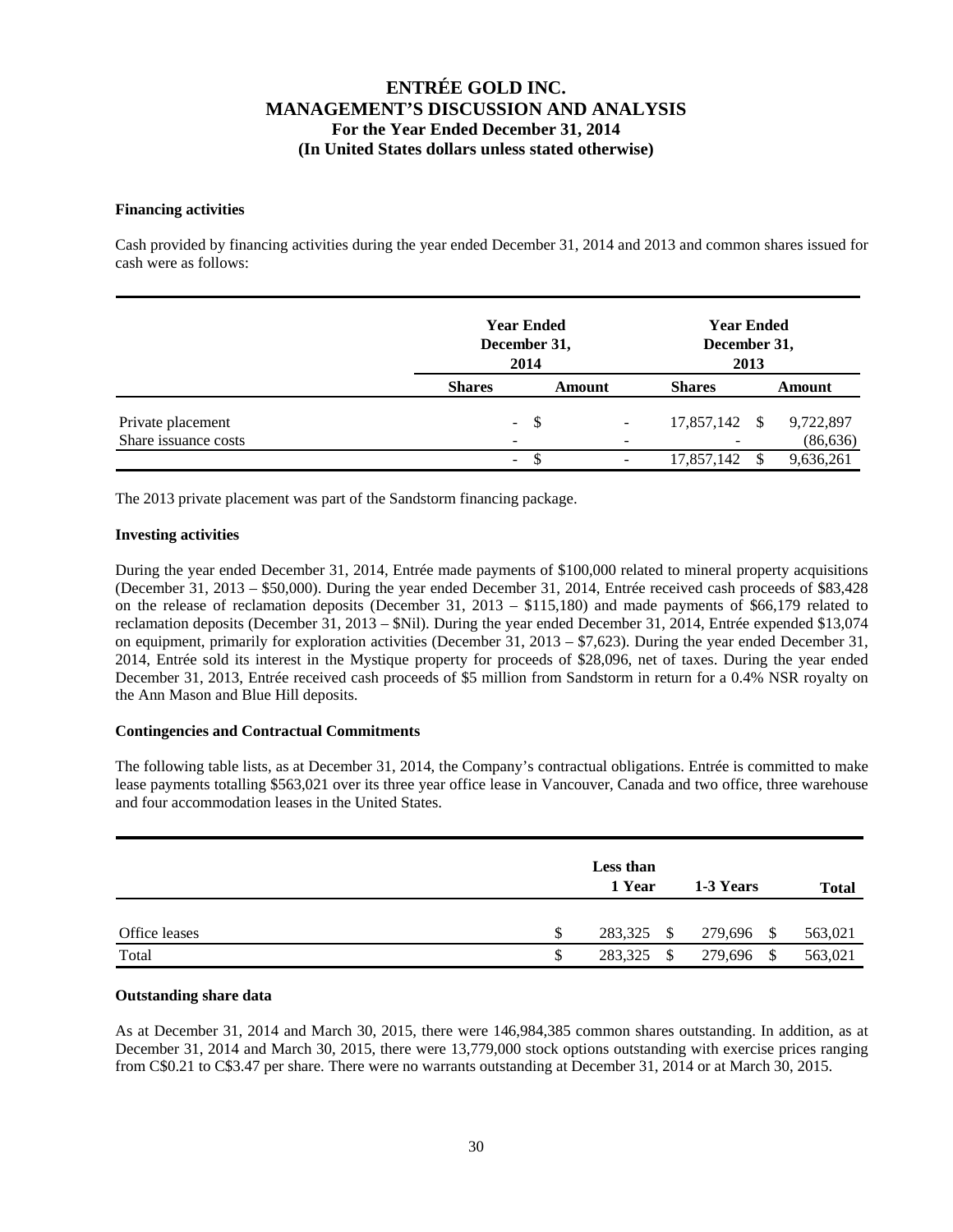### **CAPITAL RESOURCES**

Entrée had no commitments for capital assets at December 31, 2014.

At December 31, 2014, Entrée had working capital of \$32,603,711 compared to \$46,394,496 as at December 31, 2013.

# **OFF-BALANCE SHEET TRANSACTIONS**

Entrée has no off-balance sheet arrangements except for the contractual obligation noted above.

### **TRANSACTIONS WITH RELATED PARTIES**

The Company did not enter into any transactions with related parties during the year ended December 31, 2014.

### **CRITICAL ACCOUNTING ESTIMATES**

The preparation of consolidated financial statements in conformity with generally accepted accounting principles in the United States requires management to make estimates and assumptions that affect the reported amount of assets and liabilities and the disclosure of contingent assets and liabilities at the date of the financial statements and the reported amount of revenues and expenses during the period. Actual results could differ from these estimates.

The Company must make estimates and judgments in determining income tax expense for financial statement purposes. These estimates and judgments occur in the calculation of tax credits, benefits, and deductions, and in the calculation of certain tax assets and liabilities that arise from differences in the timing of recognition of revenue and expense for tax and financial statement purposes. Significant changes in these estimates may result in an increase or decrease to the tax provision in a subsequent period. The Company must assess the likelihood that we will be able to recover any deferred tax assets. If recovery is not likely, the provision for taxes must be increased by recording a valuation allowance against the deferred tax assets. However, should there be a change in the ability to recover any deferred tax assets, the tax provision would increase in the period in which it is determined that the recovery was not likely. Recovery of a portion of the deferred tax assets is impacted by Company plans with respect to holding or disposing of certain assets. Changes in economic conditions, exploration results, metal prices and other factors could result in changes to the estimates and judgements used in determining the income tax expense.

The Company capitalizes the cost of acquiring mineral property interests, including undeveloped mineral property interests, until the viability of the mineral interest is determined. Capitalized acquisition costs are expensed if it is determined that the mineral property has no future economic value. The Company must make estimates and judgments in determining if any capitalized amounts should be written down by assessing if future cash flows, including potential sales proceeds, related to the mineral property are estimated to be less than the property's total carrying value. The carrying value of each mineral property is reviewed periodically, and whenever events or changes in circumstances indicate that the carrying value may not be recoverable. Reductions in the carrying value of a property would be recorded to the extent that the total carrying value of the mineral property exceeds its estimated fair value.

The Company follows accounting guidelines in determining the value of stock option compensation, as disclosed in Note 9 to the Annual Financial Statements. Unlike other numbers in the accounts, this is a calculated amount not based on historical cost, but on subjective assumptions introduced to an option pricing model, in particular: (1) an estimate for the average future hold period of issued stock options before exercise, expiry or cancellation; and (2) future volatility of the Company's share price in the expected hold period (using historical volatility as a reference). Given that there is no market for the options and they are not transferable, the resulting value calculated is not necessarily the value the holder of the option could receive in an arm's-length transaction.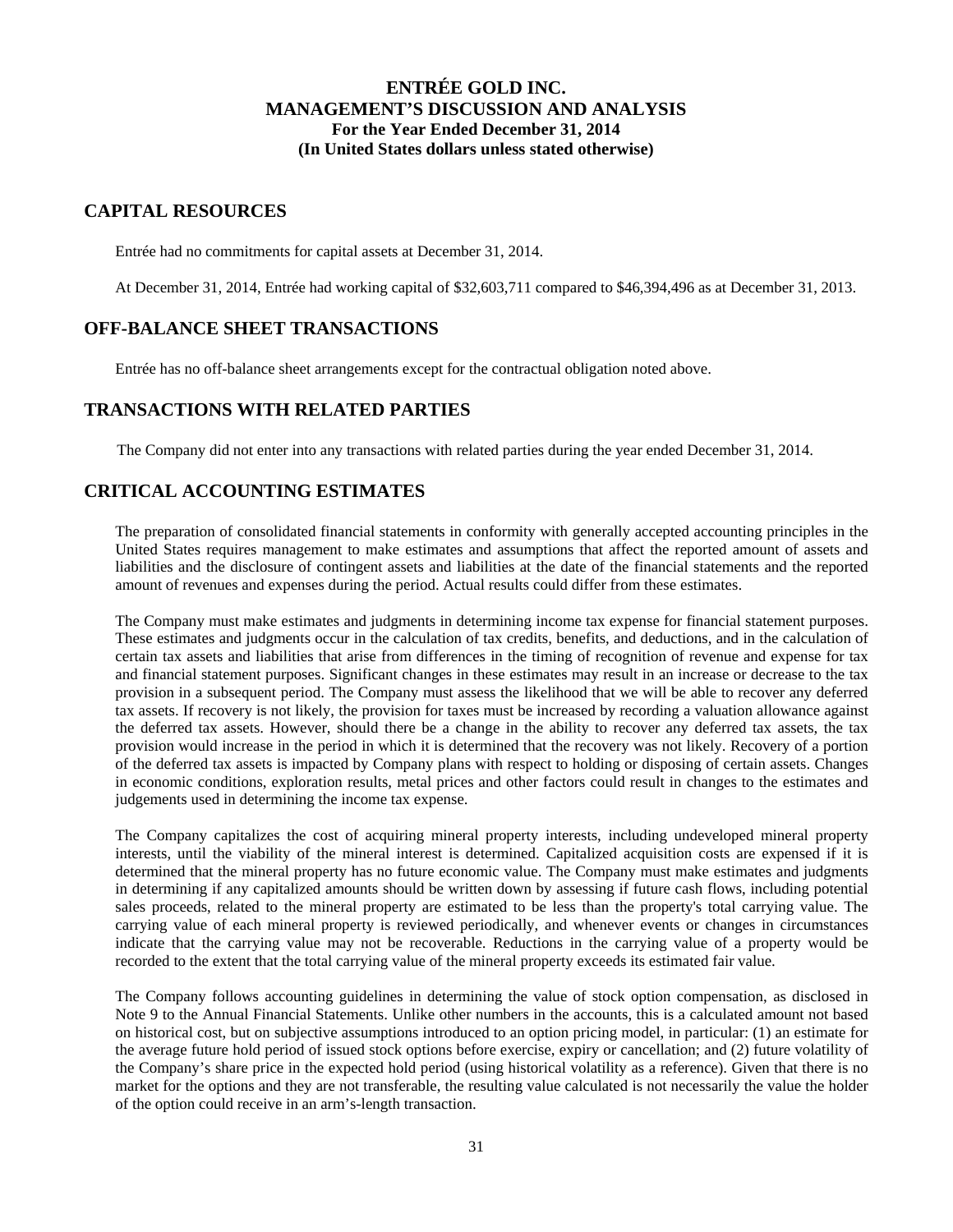The Company's accounting policy is to expense exploration costs on a project by project basis consistent with US GAAP. The policy is consistent with that of other exploration companies that have not established mineral reserves. When a mineral reserve has been objectively established further exploration costs would be deferred. Management is of the view that its current policy is appropriate for the Company.

# **CHANGES IN ACCOUNTING POLICIES**

In June 2014, the Financial Accounting Standards Board ("FASB") issued Accounting Standards Update (ASU) No. 2014-10, "Development Stage Entities (Topic 915): Elimination of Certain Financial Reporting Requirements, Including an Amendment to Variable Interest Entities Guidance in Topic 810, Consolidation". This ASU does the following, among other things: a) eliminates the requirement to present inception-to-date information on the statements of income, cash flows, and shareholders' equity, b) eliminates the need to label the financial statements as those of a development stage entity, c) eliminates the need to disclose a description of the development stage activities in which the entity is engaged, and d) amends FASB ASC 275, "Risks and Uncertainties", to clarify that information on risks and uncertainties for entities that have not commenced planned principal operations is required. The amendments in ASU No. 2014-10 related to the elimination of Topic 915 disclosures and the additional disclosure for Topic 275 are effective for public companies for annual and interim reporting periods beginning after December 15, 2014. Early adoption is permitted. The Company has evaluated this ASU and early adopted for the period beginning on April 1, 2014.

In August 2014, the FASB issued "Disclosure of Uncertainties about an Entity's Ability to Continue as a Going Concern" ("ASU 2014-15"). Historically, there has been no guidance in GAAP about management's responsibility to evaluate whether there is substantial doubt about an entity's ability to continue as a going concern. This ASU clarifies when and how management should be assessing their ability to continue as a going concern. ASU 2014-15 is effective for fiscal years ending after December 15, 2016. Early adoption of this standard is permitted, and the Company expects to adopt the standard for the fiscal year ending December 31, 2015. The Company expects the adoption of ASU 2014-15 will have an impact on the frequency with which going concern assessments are conducted but does not expect the adoption to have significant changes to existing disclosure.

A detailed summary of all of the Company's significant accounting policies and the estimates derived therefrom is included in Note 2 to the Annual Financial Statements for the year ended December 31, 2014.

# **FINANCIAL INSTRUMENTS AND OTHER INSTRUMENTS**

The Company's financial assets and liabilities generally consist of cash and cash equivalents, receivables, deposits, accounts payable and accrued liabilities and loans payable, some of which are denominated in foreign currencies including United States dollars, Mongolian Tugriks and Australian dollars. The Company is at risk to financial gain or loss as a result of foreign exchange movements against the Canadian dollar. The Company does not currently have major commitments to acquire assets in foreign currencies; but historically it has incurred the majority of its exploration costs in foreign currencies.

# **OTHER MD&A REQUIREMENTS**

#### **Forward-Looking Statements**

This MD&A contains forward-looking statements within the meaning of the United States Private Securities Litigation Reform Act of 1995 and forward-looking information within the meaning of applicable Canadian securities laws.

Forward-looking statements include, but are not limited to, statements with respect to the future prices of copper, gold, molybdenum and silver; the estimation of mineral reserves and resources; the realization of mineral reserve and resource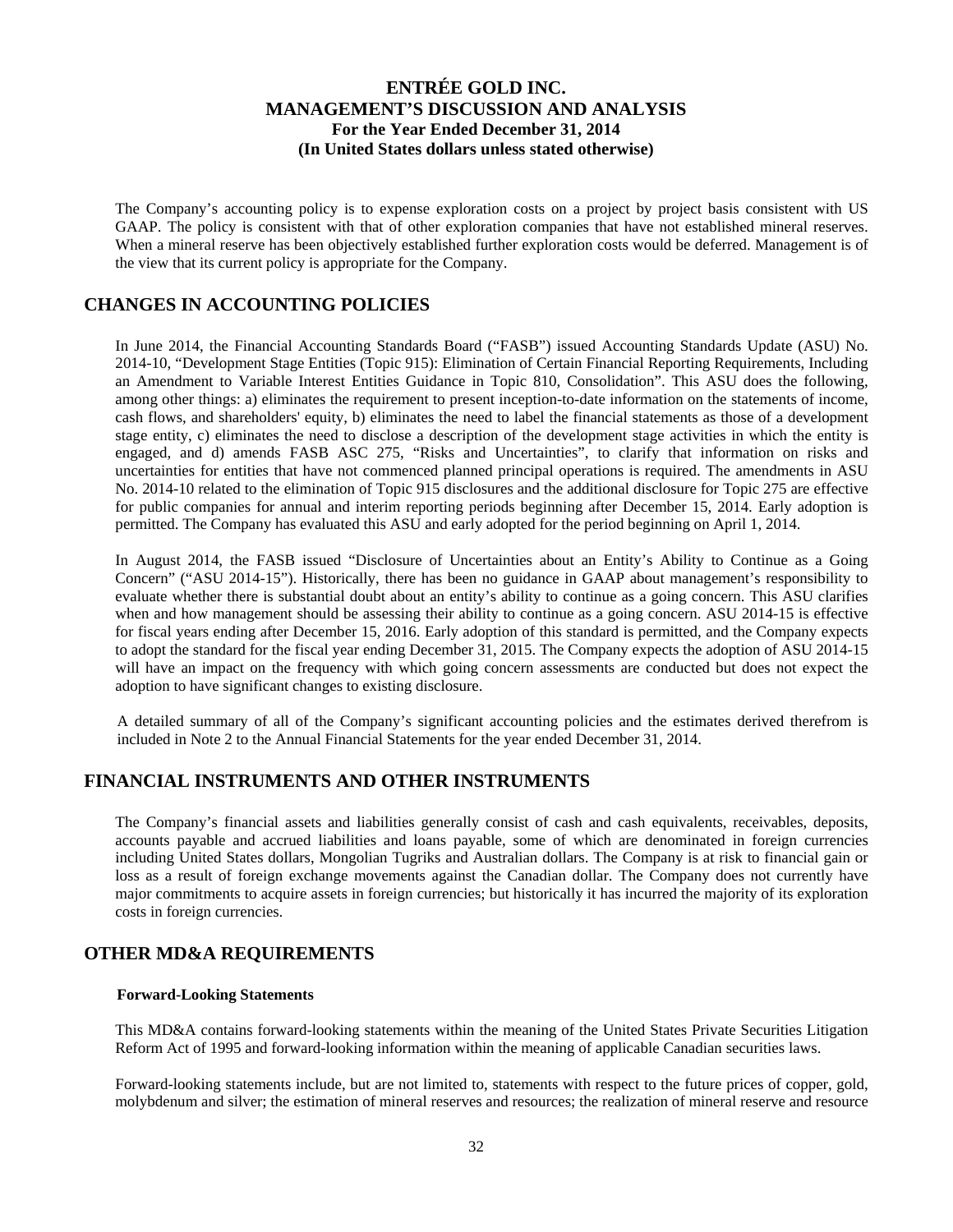estimates; anticipated future production, cash flows and mine life; the initiation of a prefeasibility study on the Ann Mason deposit; the preparation and release of an updated resource estimate and PEA for the Ann Mason deposit; the potential development of the Ann Mason Project; the potential impact of future exploration results on Ann Mason mine design and economics; anticipated capital and operating costs; the potential funding and development of the Oyu Tolgoi underground mine; the expected timing of initial production from Lift 1 of the Oyu Tolgoi underground mine; discussions with the Government of Mongolia, Rio Tinto, OTLLC and Turquoise Hill on a range of issues including Entrée's interest in the Joint Venture Property, the Shivee Tolgoi and Javhlant mining licences and certain material agreements; potential actions by the Government of Mongolia with respect to the Shivee Tolgoi and Javhlant mining licences and Entrée's interest in the Joint Venture Property; the potential for Entrée to be included in or otherwise receive the benefits of the Investment Agreement or another similar agreement; the potential for the Government of Mongolia to seek to directly or indirectly invest in Entrée's interest in the Hugo North Extension and Heruga deposits; the potential impact of amendments and proposed amendments to the laws of Mongolia; potential size of a mineralized zone; potential expansion of mineralization; potential discovery of new mineralized zones; potential types of mining operations; government regulation of exploration and mining operations; the potential application of the Government of Mongolia's Resolution 140 and Resolution 175 to the Shivee Tolgoi and Javhlant licences; potential metallurgical recoveries and grades; plans for future exploration and/or development programs and budgets; permitting timelines; anticipated business activities; corporate strategies; requirements for additional capital; uses of funds; proposed acquisitions and dispositions of assets; and future financial performance.

In certain cases, forward-looking statements and information can be identified by the use of words such as "plans", "expects" or "does not expect", "is expected", "budgeted", "scheduled", "estimates", "forecasts", "intends", "anticipates", or "does not anticipate" or "believes" or variations of such words and phrases or statements that certain actions, events or results "may", "could", "would", "might", "will be taken", "occur" or "be achieved". While the Company has based these forward-looking statements on its expectations about future events as at the date that such statements were prepared, the statements are not a guarantee of Entrée's future performance and are subject to risks, uncertainties, assumptions and other factors which could cause actual results to differ materially from future results expressed or implied by such forward-looking statements and information. Such factors and assumptions include, amongst others, that the size, grade and continuity of deposits and resource and reserve estimates have been interpreted correctly from exploration results; that the results of preliminary test work are indicative of what the results of future test work will be; that the prices of copper, gold, molybdenum and silver will remain relatively stable; the effects of general economic conditions, changing foreign exchange rates and actions by Rio Tinto, Turquoise Hill and OTLLC and by government authorities including the Government of Mongolia; the availability of funding on reasonable terms; the impact of the decision announced by Turquoise Hill to delay the funding and development of the Oyu Tolgoi underground mine pending resolution of outstanding issues with the Government of Mongolia associated with the development and operation of the Oyu Tolgoi mine and to satisfy all conditions precedent to the availability of Oyu Tolgoi project financing, and the costs which could result from delays; the time required for OTFS14 to be approved by OTLLC's shareholders and the Minerals Council of Mongolia; the impact of changes in interpretation to or changes in enforcement of laws, regulation and government practices, including laws, regulation and government practices with respect to mining, foreign investment, royalties and taxation; the terms and timing of obtaining necessary environmental and other government approvals, consents and permits; the availability and cost of necessary items such as skilled labour, transportation, power, water, and appropriate smelting and refining arrangements; uncertainties associated with legal proceedings and negotiations; and misjudgements in the course of preparing forward-looking statements. In addition, there are also known and unknown risk factors which may cause the actual results, performances or achievements of Entrée to be materially different from any future results, performance or achievements expressed or implied by the forward-looking statements and information. Such factors include, among others, risks related to international operations, including legal and political risk in Mongolia; risks associated with changes in the attitudes of governments to foreign investment; risks associated with the conduct of joint ventures; discrepancies between actual and anticipated production, mineral reserves and resources and metallurgical recoveries; global financial conditions; changes in project parameters as plans continue to be refined; inability to upgrade Inferred mineral resources to Indicated or Measured mineral resources; inability to convert mineral resources to mineral reserves; conclusions of economic evaluations; future prices of copper, gold, silver and molybdenum; failure of plant, equipment or processes to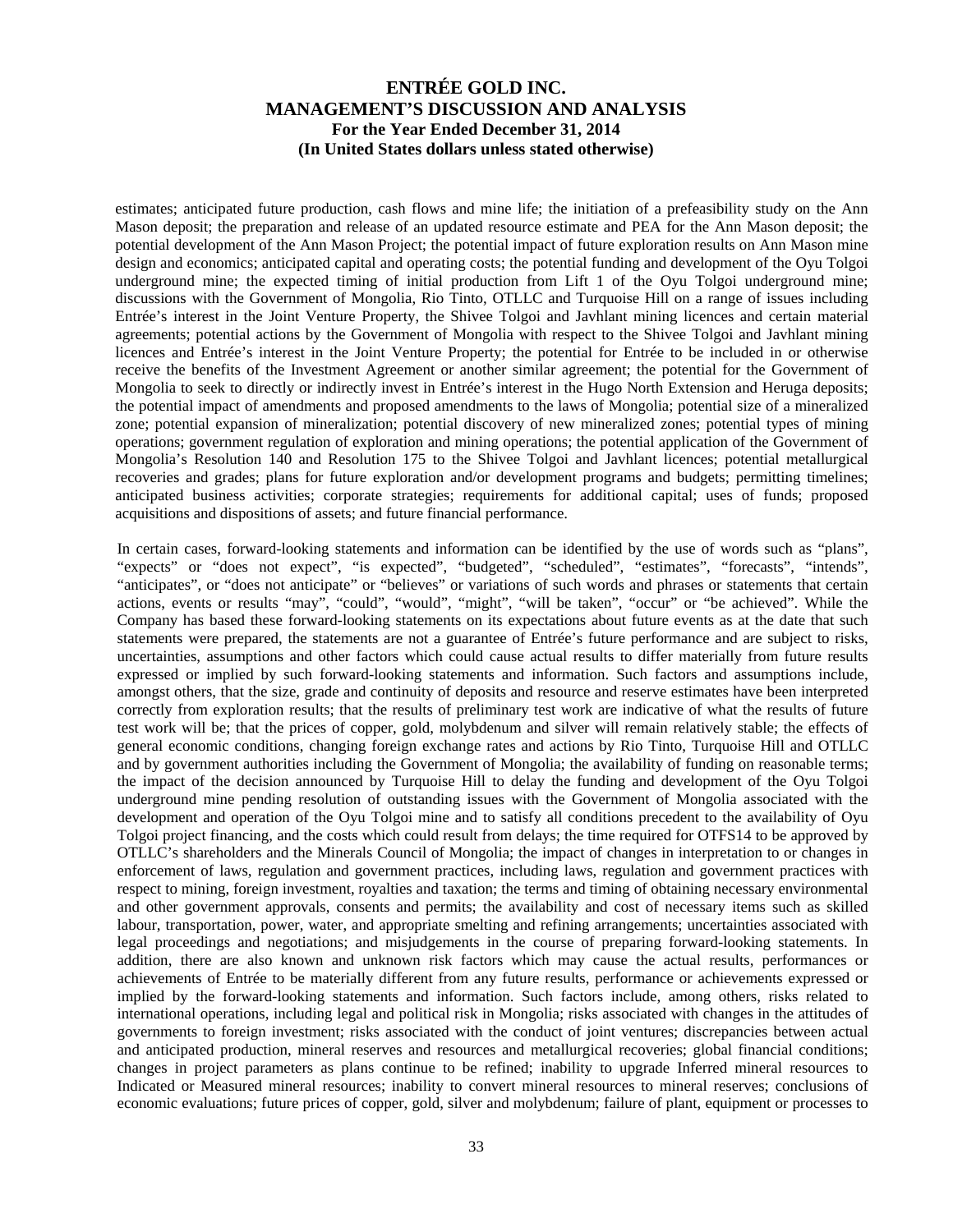operate as anticipated; accidents, labour disputes and other risks of the mining industry; delays in obtaining government approvals, permits or licences or financing or in the completion of development or construction activities; environmental risks; title disputes; limitations on insurance coverage; as well as those factors discussed in the section entitled "Risk" in this MD&A and in the section entitled "Risk Factors" in the AIF. Although the Company has attempted to identify important factors that could cause actual actions, events or results to differ materially from those described in forward-looking statements, there may be other factors that cause actions, events or results not to be as anticipated, estimated or intended. There can be no assurance that forward-looking statements will prove to be accurate, as actual results and future events could differ materially from those anticipated in such statements. Except as required under applicable securities legislation, the Company undertakes no obligation to publicly update or revise forwardlooking statements, whether as a result of new information, future events, or otherwise. Accordingly, readers should not place undue reliance on forward-looking statements.

#### **Risk**

Entrée is a mineral exploration company and is exposed to a number of risks and uncertainties; some of these risks and uncertainties have been discussed elsewhere in this MD&A. For a more extensive discussion of risks and uncertainties to which Entrée is exposed, the reader should refer to the section titled "Risk Factors" contained in the Company's AIF available on SEDAR at www.sedar.com.

#### *Legal and Political Risk*

The Minerals Law of Mongolia provides that the State may be an equity participant with any private legal entity, up to a 34% equity interest, in the exploitation of any Strategic Deposit where the quantity and grade of the deposit have been defined by exploration that has not been funded from the State budget.

The Ministry of Mining has advised Entrée that it considers the deposits on the Joint Venture Property to be part of the series of Oyu Tolgoi deposits, which were declared to be Strategic Deposits under Resolution No. 57 dated July 16, 2009 of the State Great Khural. Entrée has been in discussions with stakeholders of the Oyu Tolgoi project, including the Government of Mongolia, OTLLC, Erdenes Oyu Tolgoi LLC, Turquoise Hill and Rio Tinto, since the Government of Mongolia temporarily restricted the joint venture licences from transfer in February 2013. The discussions to date have focussed on issues arising from Entrée's exclusion from the Investment Agreement, including the fact that the Government of Mongolia does not have a full 34% interest in the Joint Venture Property; the fact that the mining licences integral to future underground operations are held by more than one corporate entity; and the fact that Entrée does not benefit from the stability that it would otherwise have if it were a party to the Investment Agreement. In order to receive the benefits of the Investment Agreement, the Government of Mongolia may require Entrée to agree to certain concession, including with respect to the ownership of the Entrée-OTLLC Joint Venture, Entrée LLC or the economic benefit of Entrée's interest in the Joint Venture Property, or the royalty rates applicable to Entrée's share of the Joint Venture Property mineralization. No agreements have been finalized. If the parties fail to reach mutually acceptable agreements in a timely manner, there is a risk that the Government of Mongolia may resort to measures which, whether legitimate or not, could have an adverse effect on the business, assets and financial condition of Entrée as well as the Company's share price. Such measures could include suspending, revoking, cancelling or withdrawing the Shivee Tolgoi and Javhlant mining licences; attempting to invalidate, confiscate, expropriate or rescind the Entrée-OTLLC Joint Venture or Entrée's interest in the Joint Venture Property; and filing legal proceedings against Entrée.

Entrée is not presently a party to the Investment Agreement. Although OTLLC agreed under the terms of the Earn-In Agreement to use its best efforts to cause Entrée to be brought within the ambit of, made subject to and be entitled to the benefits of the Investment Agreement or a separate stability agreement on substantially similar terms to the Investment Agreement, unless and until Entrée finalizes agreements with the Government of Mongolia and other Oyu Tolgoi stakeholders, there can be no assurance that Entrée will be entitled to all of the benefits of the Investment Agreement, including stability with respect to taxes payable. If Entrée is not entitled to all of the benefits of the Investment Agreement, it could be subject to the surtax royalty which came into effect in Mongolia on January 1, 2011. The rates of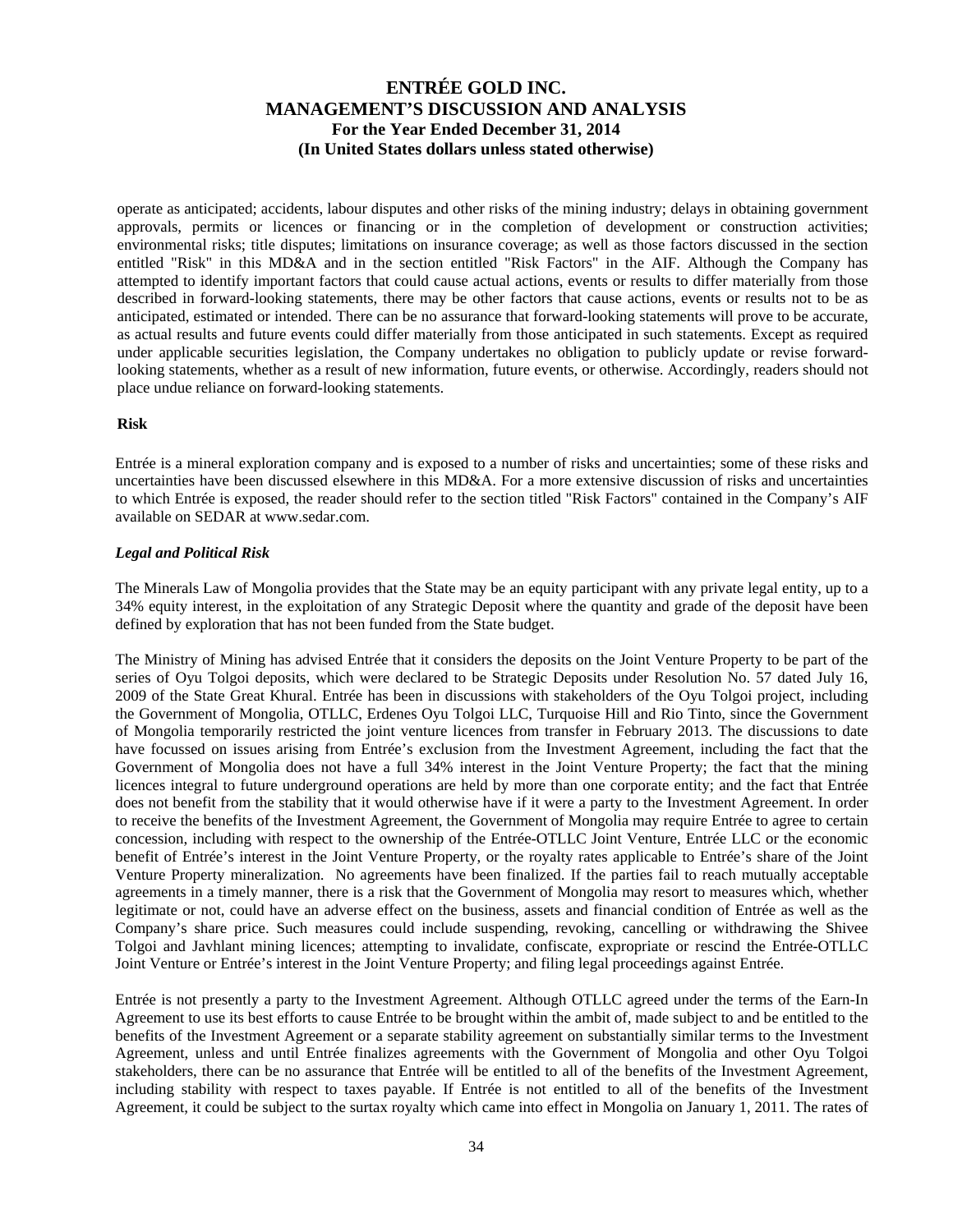the surtax royalty vary from 1% to 5% for minerals other than copper. For copper, the surtax royalty rates range between 22% and 30% for ore, between 11% and 15% for concentrates, and between 1% and 5% for final products. No surtax royalty is charged on any minerals below a certain threshold market price, which varies depending on the type of minerals. This is in addition to the standard royalty rates of 2.5% for coal sold in Mongolia and commonly occurring minerals sold in Mongolia, and 5% for all other minerals.

Even if Entrée does finalize agreements with the Government of Mongolia and other Oyu Tolgoi stakeholders, there can be no assurance that the present or future Parliament will refrain from enacting legislation that undermines such agreements or the Investment Agreement or that the present or a future government will refrain from adopting government policies or seeking to renegotiate the terms of such agreements or the Investment Agreement (which was threatened in both 2011 and 2012) in ways that are adverse to Entrée's interests or that impair Entrée's ability to develop Shivee West or OTLLC's ability to develop and operate the Oyu Tolgoi project on the basis currently contemplated, which may have a material adverse impact on Entrée and the Company's share price.

The Government of Mongolia has put in place a framework and environment for foreign direct investment. However, there are political constituencies within Mongolia that have espoused ideas that would not be regarded by the international mining community as conducive to foreign investment if they were to become law or official government policy. This was evidenced by revisions to the Minerals Law in 2006 as well as by the recent passage of legislation to control foreign direct investment in strategic sectors of the Mongolian economy, including mining. In October 2011, Prime Minister Batbold stated in his 2012 budget speech that the Government of Mongolia is revisiting all treaties for the avoidance of double taxation, including the 2002 convention between Canada and Mongolia for the avoidance of double taxation and the prevention of fiscal evasion with respect to taxes on income and on capital (the "Canadian Double Tax Treaty").

On November 1, 2013, a new Investment Law came into effect in Mongolia. The new law is aimed at reviving foreign investment by easing restrictions on investors in key sectors such as mining and by providing greater certainty on the taxes they must pay. The new law replaces two previous laws, including SEFIL. The full impact of the new Investment Law is not yet known.

On January 16, 2014, the Mongolian Parliament adopted a new State Minerals Policy. The main focus of the policy is to establish a stable investment environment; improve the quality of mineral exploration, mining and processing; encourage the use of environmentally friendly and modern technology; and strengthen the competitiveness of the Mongolian mining sector on the international market. The State Minerals Policy is also intended to serve as the basis for amendments to the existing Minerals Law and other laws relating to the mining sector. On July 1, 2014, the Mongolian Parliament passed the 2014 Amendments to the Minerals Law. In addition, the Mongolian Parliament also passed a separate law which repeals the 2010 statute which imposed a moratorium on the granting of new exploration licences and the transfer of existing licences. The 2014 Amendments extend the maximum period for an exploration licence from 9 years to 12 years, extend the requirement for holders of mining licences to ensure that 90% of their workforce is comprised of Mongolian nationals to the mining licence holder's subcontractors as well, and make clearer the roles and responsibilities of government ministries and departments with respect to mineral matters, among other changes. On February 18, 2015, the Mongolian Parliament adopted the 2015 Amendment, which purports to allow a licence holder to negotiate with the Government of Mongolia with respect to an exchange of the Government's 34% equity interest in a licence holder with a Strategic Deposit for an additional royalty payable to the Government. The amount of the royalty payment would vary depending on the Strategic Deposit. The full impact of the 2015 Amendment is not yet known.

The Ministry of Finance and Ministry of Economic Development have also released drafts of new tax laws and amendments which include provisions related to taxation of foreign legal entities in Mongolia and more detailed rules for taxation of mining companies.

If the Government of Mongolia revises, amends or cancels the Canadian Double Tax Treaty; if the new Investment Law, State Minerals Policy, 2014 Amendments or 2015 Amendment are implemented or interpreted in a manner that is not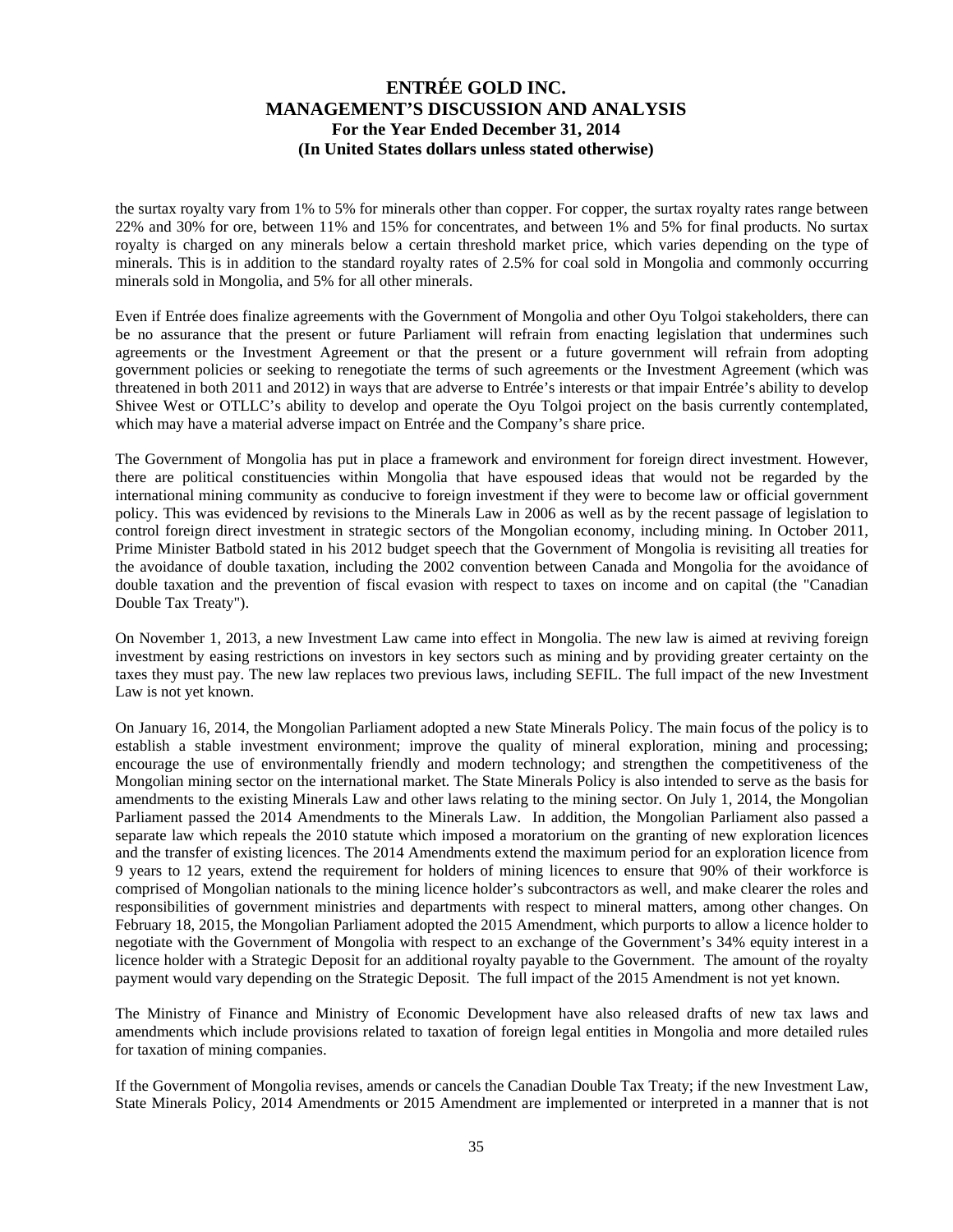favourable to foreign investment or Entrée's interests; or if new tax laws or amendments to tax laws are adopted that are not favourable to foreign investment or Entrée's interests, it could have an adverse effect on Entrée's operations in Mongolia and future cash flow, earnings, results of operations and financial condition as well as the Company's share price.

On February 27, 2013, Notice was delivered to Entrée by MRAM that by Order No. 43 dated February 22, 2013, the Ministry of Mining has cancelled the 2009 Order of the Ministry of Mineral Resources and Energy registering the Hugo Dummett (including the Hugo North Extension) and Heruga reserves, and has requested that the Minerals Resource Council go over its previous conclusion that the reserves should be submitted to MRAM. The registration of reserves is a pre-condition to applying for the conversion of an exploration licence into a mining licence. The Notice states that the 2009 Order breached Clause 48.4 of the Minerals Law of Mongolia and Clause 9 of the Charter of the Minerals Resource Council because it was not within the authority of the Ministry of Mineral Resources and Energy to order that the reserves be registered. The Notice, which is not explicitly concerned with the issuance of the mining licences, further advises that any transfer, sale or lease of the Shivee Tolgoi and Javhlant mining licences is temporarily restricted. On September 4, 2013, the Minister of Mining issued Order No. 179, advising the Minerals Professional Council to resubmit its previous conclusions regarding the reserves to MRAM for review and registration. On September 6, 2013, the head of MRAM ordered that the Hugo Dummett (including the Hugo North Extension) and Heruga reserves be registered. While Entrée was also subsequently advised that the temporary transfer restriction on the joint venture mining licences will be lifted, it has not received official notification of the lifting of the restriction. Any future action by the Government of Mongolia to suspend, revoke, withdraw or cancel the Shivee Tolgoi and Javhlant mining licences, whether legitimate or not, would have an adverse effect on the business, assets and financial condition of Entrée as well as the Company's share price.

The Earn-In Agreement requires OTLLC to enter into a form of joint venture agreement that bestows upon it certain powers and duties as manager of the Entrée-OTLLC Joint Venture, including the duty to cure title defects, the duty to prosecute and defend all litigation or administrative proceedings arising out of operations, and the duty to do all acts reasonably necessary to maintain the Joint Venture Property assets, including the mining licences. Pursuant to the Assignment Agreement dated March 1, 2005 between the Company, Turquoise Hill and OTLLC, the Company is also entitled to look to Turquoise Hill for the performance of OTLLC's obligations under the Earn-In Agreement, which is governed by British Columbia law. In addition, the Shivee Tolgoi and Javhlant mining licences are included in the contract area of the Investment Agreement. The Investment Agreement restricts the grounds upon which the Mongolian State administrative authority in charge of geology and mining may revoke a mining licence covered by the Investment Agreement. The Investment Agreement also includes a dispute resolution clause that requires the parties to resolve disputes through international commercial arbitration procedures. Entrée is not a party to the Investment Agreement and does not have any direct rights under the Investment Agreement. In the event that the Government of Mongolia suspends, revokes, withdraws or cancels the Shivee Tolgoi and Javhlant mining licences, there can be no assurance that OTLLC, Turquoise Hill or Rio Tinto will invoke the international arbitration procedures, or that Entrée will be able to enforce the terms of the Earn-In Agreement to cause OTLLC or Turquoise Hill to do all acts reasonably necessary to maintain the Joint Venture Property assets, including by invoking the international arbitration procedures under the Investment Agreement. There may also be limitations on OTLLC, Turquoise Hill and Rio Tinto's ability to enforce the terms of the Investment Agreement against the Government of Mongolia, which is a sovereign entity, regardless of the outcome of an arbitration proceeding. Without an effective means of enforcing the terms of the Earn-In Agreement or the Investment Agreement, Entrée could be deprived of substantial rights and benefits with little or no recourse for fair and reasonable compensation.

While the Entrée-OTLLC Joint Venture is operating under the terms of the form of joint venture agreement appended to the Earn-in Agreement, the joint venture agreement has not been formally executed by the parties. There can be no assurance that OTLLC or its shareholders will not attempt to renegotiate some or all of the material terms governing the joint venture relationship in a manner which could have an adverse effect on Entrée's future cash flow, earnings, results of operations and financial condition.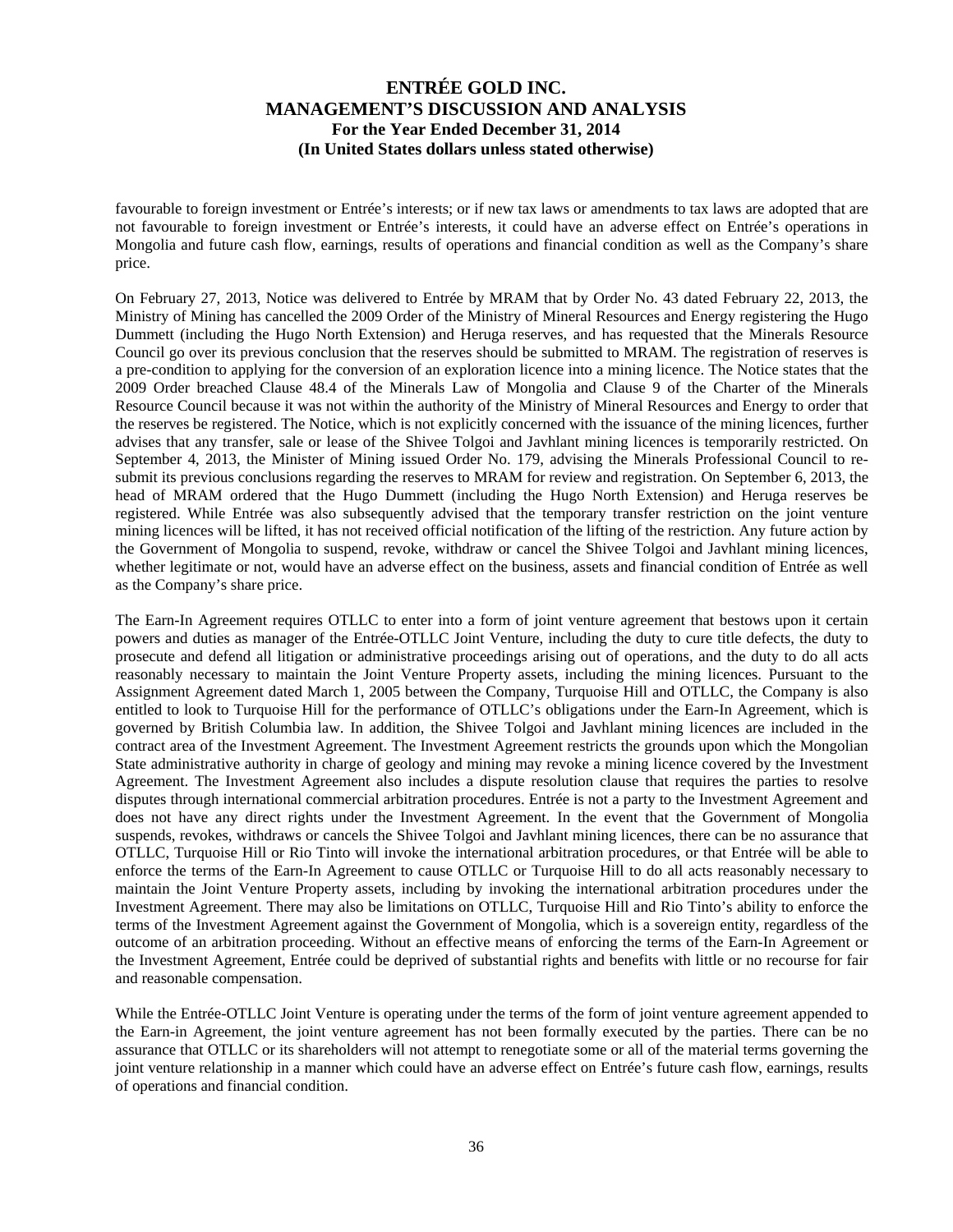Entrée is and will be subject to the risks normally associated with the conduct of joint ventures, which include disagreements as to how to develop, operate and finance a project, inequality of bargaining power, incompatible strategic and economic objectives and possible litigation between the participants regarding joint venture matters. These matters may have an adverse effect on Entrée's ability to realize the full economic benefits of its interest in the property that is the subject of a joint venture, which could affect its results of operations and financial condition.

In the event of a dispute arising at or in respect of Entrée's foreign operations, Entrée may be subject to the exclusive jurisdiction of foreign courts or may not be successful in subjecting foreign persons to the jurisdiction of courts in Canada or other jurisdictions. Entrée may also be hindered or prevented from enforcing its rights with respect to a governmental entity or instrumentality because of the doctrine of sovereign immunity. Any adverse or arbitrary decision of a court, arbitrator or other governmental or regulatory body, or Entrée's inability to enforce its contractual rights, may have a material adverse impact on Entrée's business, assets, prospects, financial condition and results of operation.

In June 2010, the Government of Mongolia passed Resolution 140, the purpose of which is to authorize the designation of certain land areas for "state special needs" within certain defined areas, some of which include or are in proximity to the Oyu Tolgoi project. These state special needs areas are to be used for Khanbogd village development and for infrastructure and plant facilities necessary in order to implement the development and operation of the Oyu Tolgoi project. A portion of the Shivee Tolgoi licence is included in the land area that is subject to Resolution 140.

In June 2011, the Government of Mongolia passed Resolution 175, the purpose of which is to authorize the designation of certain land areas for "state special needs" within certain defined areas in proximity to the Oyu Tolgoi project. These state special needs areas are to be used for infrastructure facilities necessary in order to implement the development and construction of the Oyu Tolgoi project. Portions of the Shivee Tolgoi and Javhlant licences are included in the land area that is subject to Resolution 175.

It is expected but not yet formally confirmed by the Government that to the extent that a consensual access agreement exists or is entered into between OTLLC and an affected licence holder, the application of Resolution 175 to the land area covered by the access agreement will be unnecessary. OTLLC has existing access and surface rights to the Joint Venture Property pursuant to the Earn-In Agreement. If Entrée is unable to reach a consensual arrangement with OTLLC with respect to Shivee West, Entrée's right to use and access a corridor of land included in the state special needs areas for a proposed power line may be adversely affected by the application of Resolution 175. While the Mongolian Government would be responsible for compensating Entrée in accordance with the mandate of Resolution 175, the amount of such compensation is not presently quantifiable.

While the Investment Agreement contains provisions restricting the circumstances under which the Shivee Tolgoi and Javhlant licences may be expropriated which may make the application of Resolution 140 and Resolution 175 to the Joint Venture Property unnecessary, there can be no assurances that the Resolutions will not be applied in a manner which has an adverse impact on Entrée.

#### *Risks Associated with the Development of the Oyu Tolgoi Project*

Further development of the Oyu Tolgoi project depends upon Turquoise Hill's ability to obtain a reliable source of funding. Volatility in capital markets and commodity prices and other macroeconomic factors may adversely affect Turquoise Hill's ability to secure project financing. Even if macroeconomic factors are conducive to securing project financing, there can be no assurance that final agreement with the project lenders will be reached on terms reasonably satisfactory to Turquoise Hill and Rio Tinto or that Turquoise Hill or Rio Tinto will continue to pursue project financing for the Oyu Tolgoi project. In addition, OTLLC operates in a region of the world that is prone to economic and political upheaval and instability, which may make it more difficult to obtain sufficient debt financing from project lenders.

On August 12, 2013, development of the Oyu Tolgoi underground mine, including Lift 1 of the Entrée-OTLLC Joint Venture's Hugo North Extension deposit, was suspended until outstanding OTLLC shareholder issues could be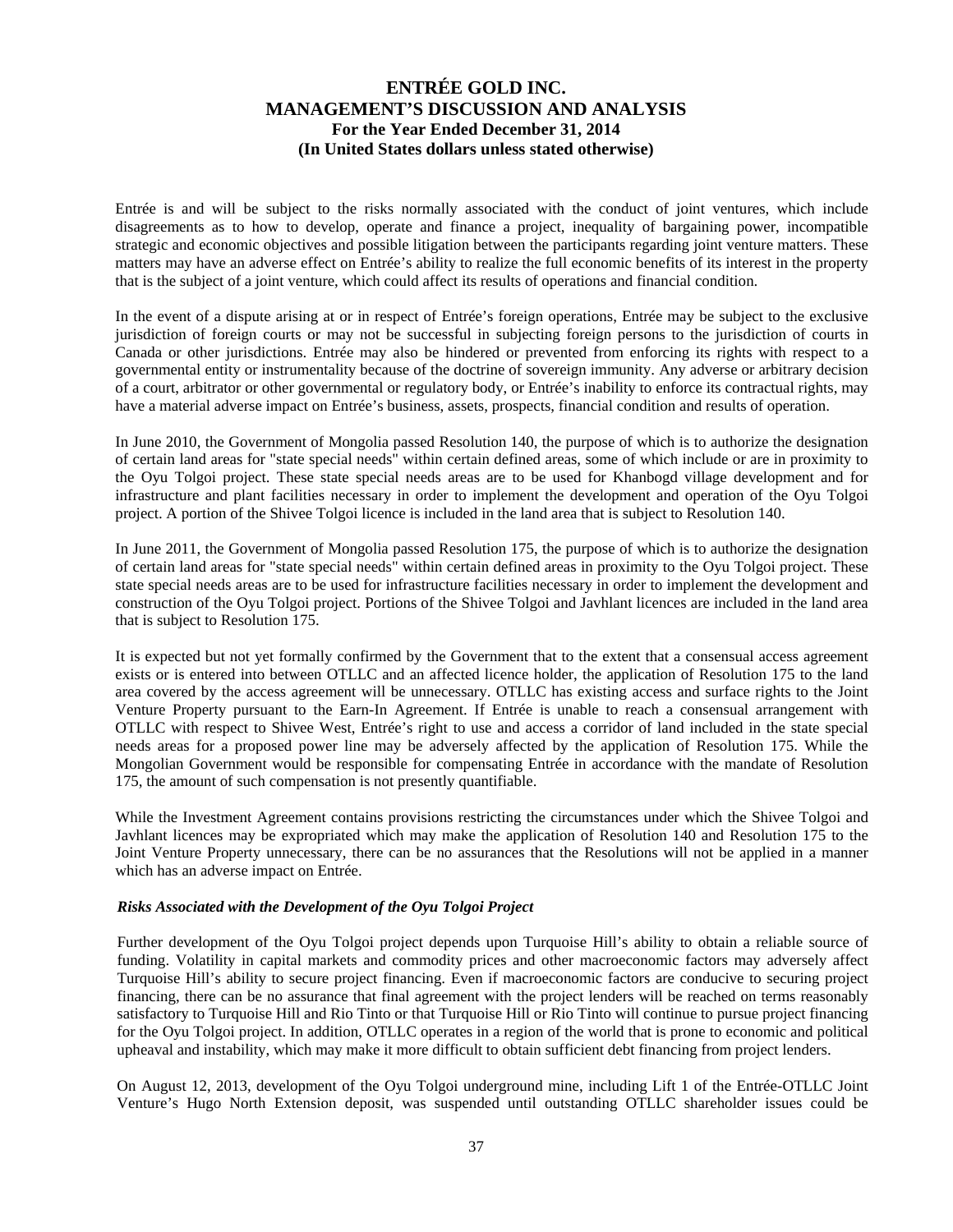resolved. The parties were unable to reach agreement on outstanding shareholder issues and close project financing prior to the March 31, 2014 expiry of the commitment letters that Rio Tinto signed with 15 global banks. On May 12, 2014, Turquoise Hill announced that 14 of the 15 global banks participating in the Oyu Tolgoi project financing had agreed to extend their commitment letters to September 30, 2014. On September 22, 2014, Turquoise Hill announced that the OTFS14 has been finalized and presented to the board of directors of OTLLC. On October 2, 2014, Turquoise Hill announced that while the extended expiry date for the commitment letters of September 30, 2014 had passed and there is ongoing engagement with the lenders, no requests have been made to further extend the lender commitments. Turquoise Hill further stated that underground development remains subject to: (1) successful resolution of remaining OTLLC shareholder issues, including the tax situation; (2) agreement of a comprehensive funding plan including project finance; (3) approval of the OTFS14 by the OTLLC shareholders and acceptance by the Mongolian Minerals Council; and (4) obtaining all necessary permits for the Oyu Tolgoi mine's operations and development. There can be no assurance that outstanding shareholder matters will be resolved in a satisfactory manner or that Oyu Tolgoi project financing will be available on the currently proposed terms, or at all, or within a reasonable time frame to permit development of the underground mine, including the Hugo North Extension deposit and the Heruga deposit, within current cost estimates, on schedule or at all. Further, there can be no assurance that the corporate, governmental and other approvals required to implement Oyu Tolgoi project financing will be obtained.

Turquoise Hill's estimates regarding the cost of development and operation of the Oyu Tolgoi project are estimates only. The estimates and the assumptions upon which they are based are subject to a variety of risks and uncertainties and other factors that could cause actual expenditures to differ materially from those estimated. If these estimates prove incorrect, the total capital expenditures required to complete development of the Oyu Tolgoi project underground mine, including the portion that Entrée is responsible for, may increase, which may have a material adverse impact on Entrée, its results of operations, financial conditions, and the Company's share price.

There are a number of uncertainties inherent in the development and construction of any new mine, including the Oyu Tolgoi project. These uncertainties include: the timing and cost, which can be considerable, of the construction of mining and processing facilities; the availability and cost of skilled labour, process water, power and transportation, including costs of transport for the supply chain for the Oyu Tolgoi project, which requires routing approaches which have not been fully tested; the annual usage costs to the local province for sand, aggregate and water; the availability and cost of appropriate smelting and refining arrangements; and the need to obtain necessary environmental and other government permits, such permits being on reasonable terms, and the timing of those permits. The cost, timing and complexities of mine construction and development are increased by the remote location of the Oyu Tolgoi project.

It is common in new mining operations and in the development or expansion of existing facilities to experience unexpected problems and delays during development, construction and mine start-up, which may cause delays in commencement or expansion of mineral production. In particular, funding and development of the Oyu Tolgoi project underground mine, including the Hugo North Extension deposit and the Heruga deposit, has been delayed until matters with the Mongolian government can be resolved and a new timetable agreed. Any of these delays could impact disclosed project economics. Accordingly, there is no assurance that the future development, construction or expansion activities will be successfully completed within cost estimates, on schedule or at all and, if completed, there is no assurance that such activities will result in profitable mining operations.

OTLLC has earned either a 70% or 80% interest in mineralization extracted from the Joint Venture Property, depending on the depth at which minerals are extracted, and has effective control of the Entrée-OTLLC Joint Venture. Rio Tinto, which beneficially owns 20.7% of the Company's issued and outstanding shares, exerts a significant degree of control over the business and affairs of Turquoise Hill and OTLLC. Under the Heads of Agreement and MOA, Rio Tinto is responsible for the management of the building and operation of the Oyu Tolgoi project (which includes the Heruga and Hugo North Extension deposits on the Joint Venture Property); is responsible for all exploration operations on behalf of OTLLC, including exploration on the Joint Venture Property; and prepares all programs and budgets for approval by the OTLLC board. The interest of Rio Tinto, Turquoise Hill and OTLLC and the interests of the Company's other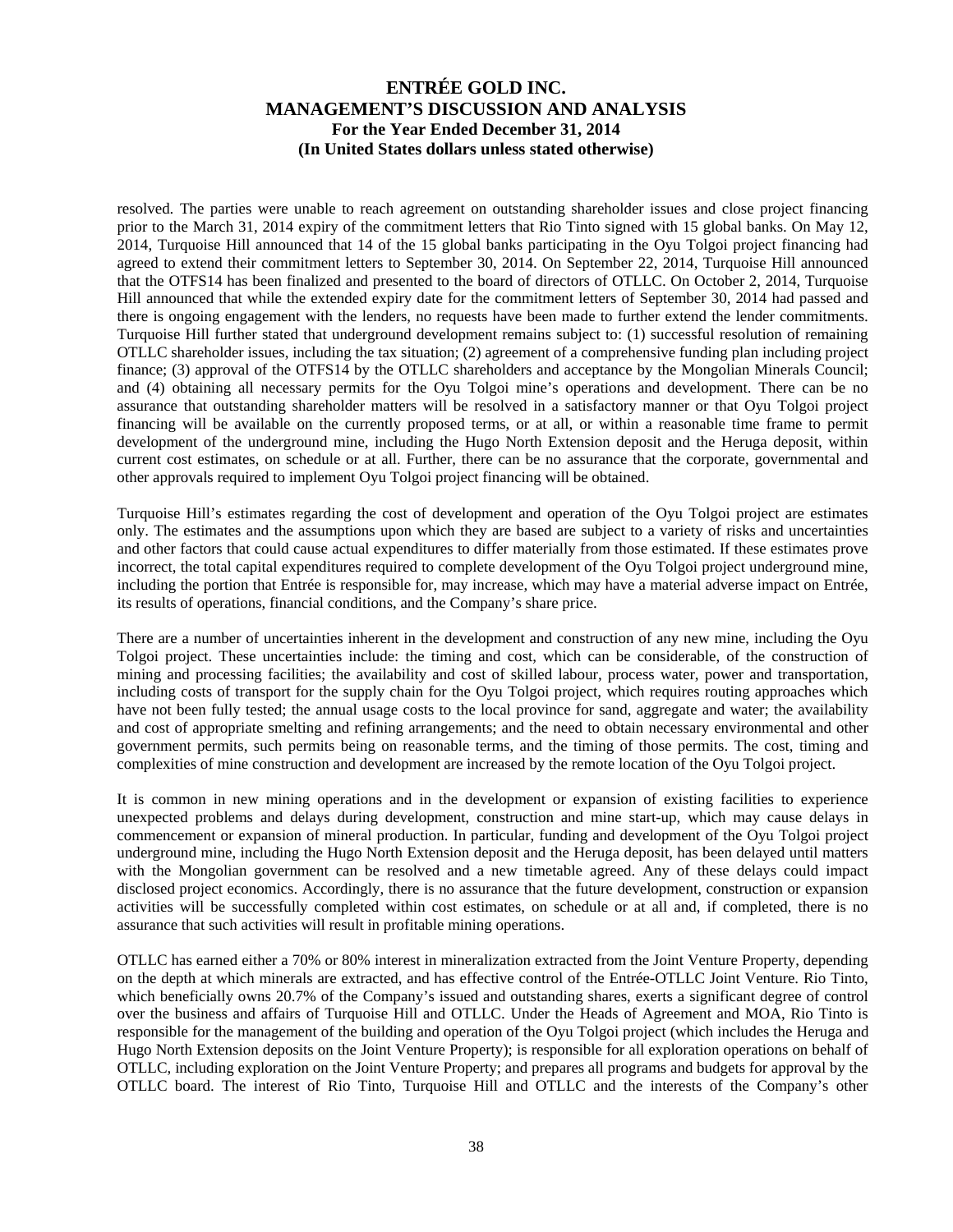shareholders are not necessarily aligned and there can be no assurance that Rio Tinto, Turquoise Hill or OTLLC will exercise its rights or act in a manner that is consistent with the best interests of the Company's other shareholders.

#### *Risks Associated with the Funding Agreement*

In the event of a partial expropriation of Entrée's economic interest, contractually or otherwise, in the Joint Venture Property, which is not reversed during the abeyance period provided for in the Funding Agreement with Sandstorm, the Company will be required to return a pro rata portion of the Deposit (the amount of the repayment not to exceed the amount of the Unearned Balance).

If an event of default occurs under the Funding Agreement, the Company may be required to immediately pay to Sandstorm a default fee, which it may not have sufficient funds to cover. Some potential events of default may be outside of Entrée's control, including a partial or full expropriation of Entrée's interest in the Joint Venture Property which is not reversed during the abeyance period provided for in the Funding Agreement. If an event of default occurs and the Company is required to pay a default fee to Sandstorm, it may have a material adverse impact on Entrée's business, financial condition, assets and prospects, and on the Company's share price.

Under the Funding Agreement, the Company agreed to use future cash flows from its mineral property interests to purchase and deliver metal credits to Sandstorm. The Funding Agreement does not require the Company to deliver actual metal production, therefore the Company will have to use revenue it receives from the sale of its share of metal production to purchase the requisite amount of metal credits for delivery to Sandstorm. To the extent metal prices on the day on which the Company's production is sold are different from metal prices on the day on which the Company purchases metal credits for delivery to Sandstorm, the Company may suffer a gain or loss on the difference.

#### *Risks Associated with Mining or Related to Entrée*

The estimates of reserves and resources, including the anticipated tonnages and grades that will be achieved or the indicated level of recovery that will be realized, are estimates only and no assurances can be given as to their accuracy. Such estimates are, in large part, based on interpretations of geological data obtained from drill holes and other sampling techniques. Actual mineralization or formations may be different from those predicted. Reserve and resource estimates are materially dependent on prevailing market prices and the cost of recovering and processing minerals at the mine site. Market fluctuations in the price of metals or increases in the costs to recover metals may render the mining of ore reserves uneconomical and materially adversely affect operations.

There is no assurance that a commercially viable mineral deposit exists on any of the exploration properties in which Entrée has an interest. There is also no assurance that, even if commercial quantities of ore are discovered, a mineral property will be brought into commercial production. The discovery of mineral deposits is dependent upon a number of factors, not the least of which is the technical skill of the exploration personnel involved. The commercial viability of a mineral deposit, once discovered, is also dependent upon a number of factors, some of which are the particular attributes of the deposit, such as size, grade and proximity to infrastructure, metal prices and government regulations, including regulations relating to royalties, allowable production, importing and exporting of minerals, and environmental protection. Most of the above factors are beyond the control of Entrée. If mineral reserves in commercially exploitable quantities are established on any of Entrée's properties (other than the Joint Venture Property, in which Entrée has a carried interest), Entrée will be required to expend substantial sums of money to establish the extent of the resource, develop processes to extract it and develop extraction and processing facilities and infrastructure. Although Entrée may derive substantial benefits from the discovery of a major deposit, there can be no assurance that such a resource will be large enough to justify commercial operations, nor can there be any assurance that Entrée will be able to raise the funds required for development on a timely basis. Entrée may be required to acquire rights to additional lands in order to develop a mine if a mine cannot be properly located on Entrée's properties. There can be no assurance that Entrée will be able to acquire such additional lands on commercially reasonable terms, if at all.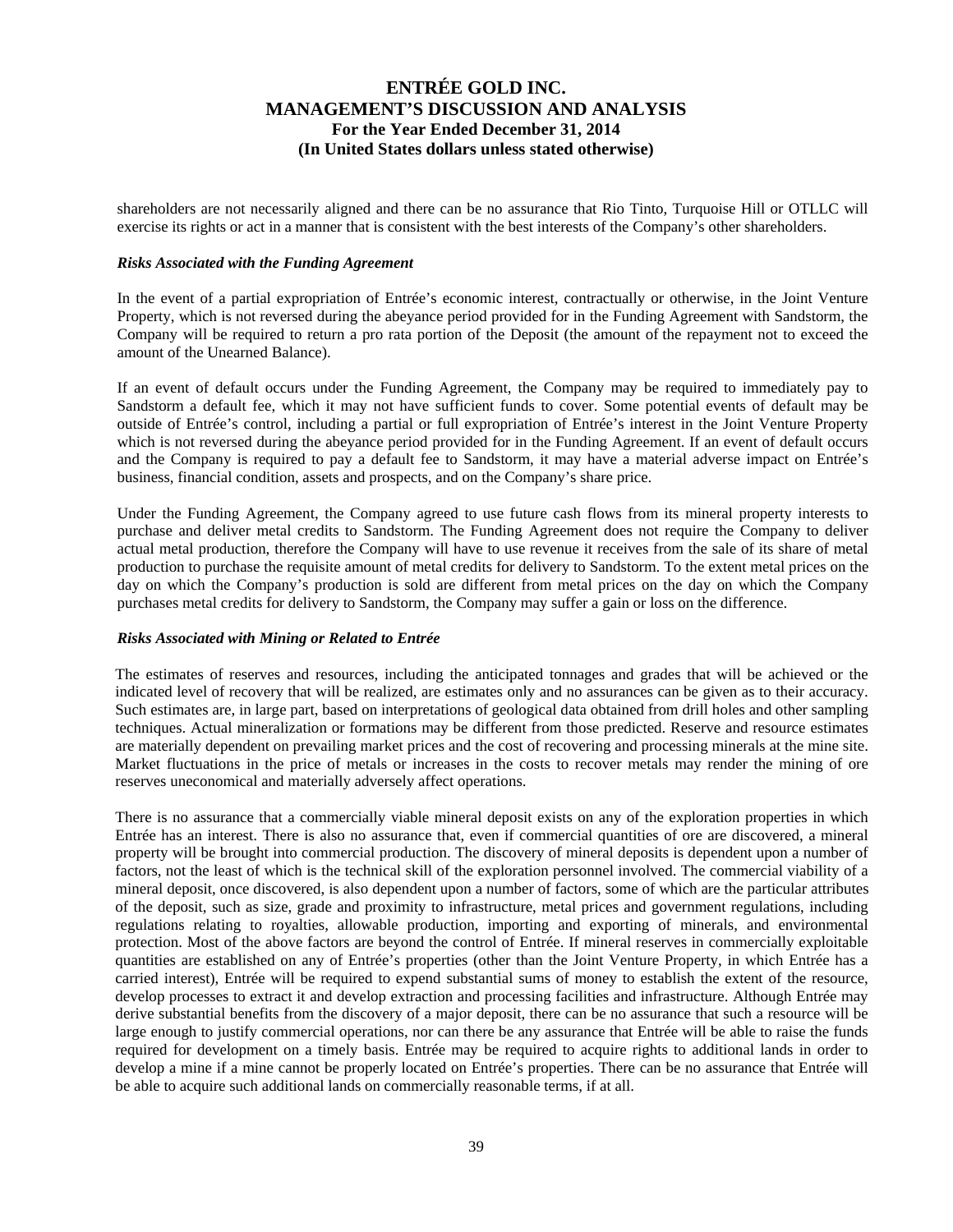Recent global financial and market conditions have been subject to increased volatility, which may impact the ability of Entrée to obtain equity or debt financing in the future and, if obtained, on terms favourable to Entrée. If Entrée cannot raise the money that it needs to continue exploration of its mineral properties, there is a risk that Entrée may be forced to delay, scale back, or eliminate certain of its exploration activities. If these increased levels of volatility and market turmoil continue, Entrée's operations could be adversely impacted and the value and the price of the Company's common shares could be adversely affected.

Rio Tinto's beneficial shareholdings in the Company potentially give Rio Tinto the voting power to influence the policies, business and affairs of Entrée and the outcome of any significant corporate transaction or other matter, including a merger, business combination or a sale of all, or substantially all, of Entrée's assets. In addition, Rio Tinto (on behalf of OTLLC) has operational control over the Joint Venture Property. OTLLC also has a right of first refusal with respect to any proposed disposition by Entrée of an interest in Shivee West, which is not subject to the Entrée-OTLLC Joint Venture. The share position in the Company of each of Turquoise Hill and Rio Tinto may have the effect of delaying, deterring or preventing a transaction involving a change of control of the Company in favour of a third party that otherwise could result in a premium in the market price of the Company's common shares in the future.

Entrée must comply with licence and permitting requirements. In Mongolia, the Shivee Tolgoi and Javhlant exploration licences were converted to mining licences on October 27, 2009. These licences now have a term of 30 years, with two potential extensions of 20 years each. The total estimated annual fees in order to maintain the Shivee Tolgoi and Javhlant mining licences in good standing is \$1,100,000. Approximately \$600,000 of the total is recoverable from, or loaned by, OTLLC. Subsequent to the year ended December 31, 2014, the Government of Mongolia announced that the annual fees will be now be denominated in Tugriks. As a consequence, the annual amount payable in United States dollars will be subject to foreign currency fluctuation.

In Nevada, maintenance fees must be paid to the BLM. For the 2014 assessment year, the aggregate fee for the Ann Mason Project is approximately \$189,000. Due to addition land staking and acquisitions, the annual maintenance fees for 2015 are expected to be approximately \$320,000.

In both Nevada and Mongolia, Entrée must comply with environmental regulations that govern air and water quality and land disturbance and provide mine reclamation and closure costs.

#### **Disclosure Controls and Procedures**

Management is responsible for establishing and maintaining disclosure controls and procedures, which provide reasonable assurance that material information relating to the Company and its subsidiaries is accumulated and communicated to management to allow timely decisions regarding required disclosure. Management has evaluated the effectiveness of its disclosure controls and procedures as of December 31, 2014 and believes its disclosure controls and procedures are effective.

#### **Internal Control over Financial Reporting**

Management is responsible for designing internal control over financial reporting, to provide reasonable assurance regarding the reliability of financial reporting and the preparation of financial statements for external purposes in accordance with US GAAP. Management evaluated the Company's internal control over financial reporting at December 31, 2014 and concluded that it is effective and that no material weakness relating to design or operations exists. No change in the Company's internal control over financial reporting occurred during the period beginning on October 1, 2014 and ended on December 31, 2014 that has materially affected, or is reasonably likely to materially affect, the Company's internal control over financial reporting.